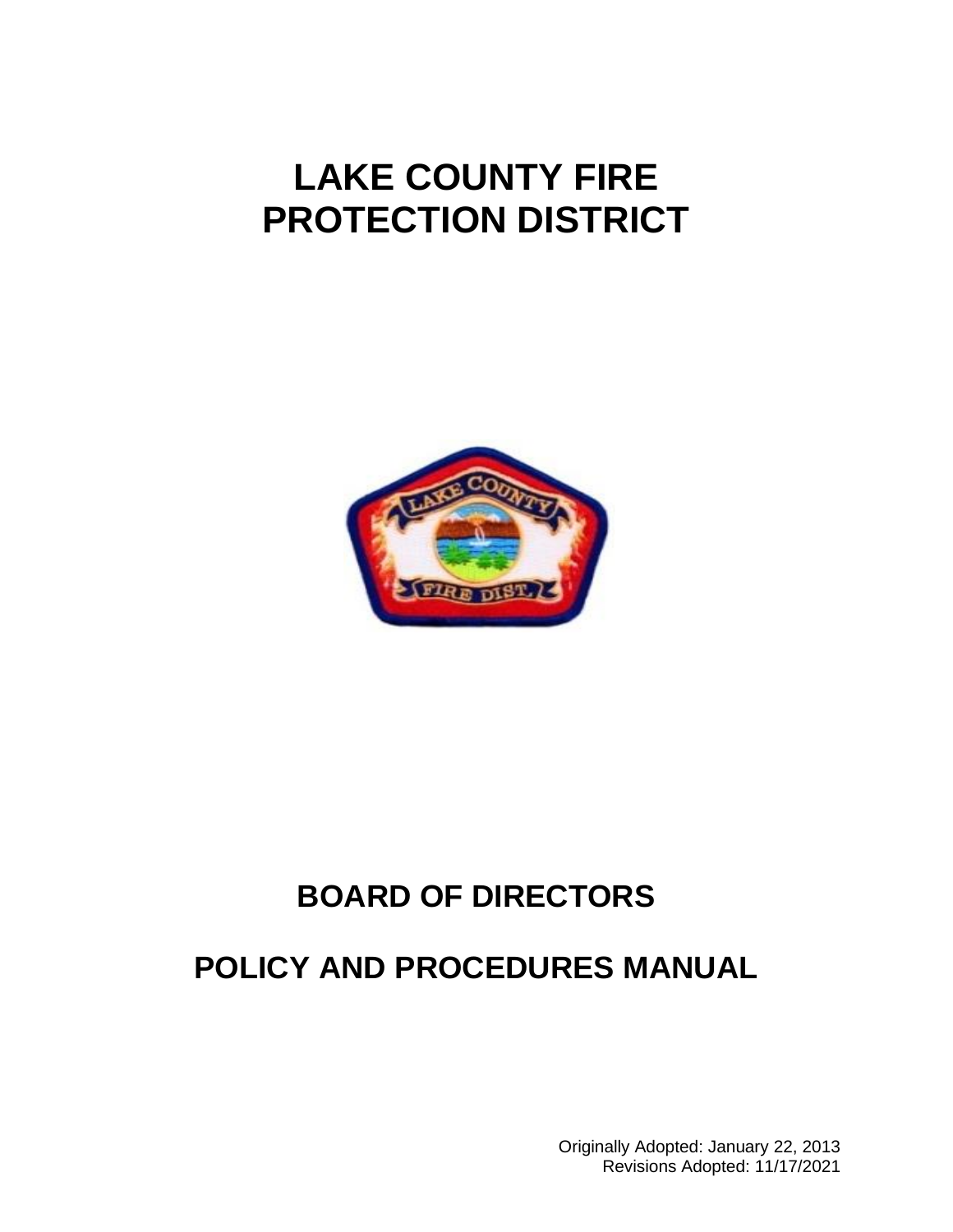## **TABLE OF CONTENTS**

| <b>Description</b>                                                                                                                                                                                                                                                                                                                                                                                                                                                                                                                                                                                                                                         | Page                                                                   |
|------------------------------------------------------------------------------------------------------------------------------------------------------------------------------------------------------------------------------------------------------------------------------------------------------------------------------------------------------------------------------------------------------------------------------------------------------------------------------------------------------------------------------------------------------------------------------------------------------------------------------------------------------------|------------------------------------------------------------------------|
| <b>ARTICLE 1: THE FIRE DISTRICT BOARD</b><br>1.1 Fire District Governing Authority<br>1.2 Policy Adopting Governing by Policy<br>1.3 Fire District Board Policies                                                                                                                                                                                                                                                                                                                                                                                                                                                                                          | 1<br>1<br>1                                                            |
| ARTICLE 2: FIRE DISTRICT BOARD OF DIRECTORS<br><b>Basis of Authority</b><br>2.1<br>2.2 Job Description<br>2.3 Attendance at Meetings<br>2.4 Attendance at Ad Hoc Committee Meetings                                                                                                                                                                                                                                                                                                                                                                                                                                                                        | 2<br>$\begin{array}{c} 3 \\ 3 \end{array}$                             |
| ARTICLE 3: MEMBERSHIP OF THE FIRE DISTRICT BOARD<br><b>Board Membership</b><br>3.1<br>3.2 Board Orientation<br>3.3 Training, Education and Conferences<br>3.4 Directors Compensation and Reimbursement<br>3.5 Directors Apparel and Equipment<br>3.6 Board Vacancies<br>3.7 Board Elections                                                                                                                                                                                                                                                                                                                                                                | 4<br>4<br>4<br>6<br>6<br>$\overline{7}$<br>$\overline{7}$              |
| ARTICLE 4: OFFICERS AND COMMITTEES OF THE FIRE DISTRICT BOARD<br>4.1 Board Officers<br>4.2 Chairperson Duties<br>4.3 Vice Chairperson Duties<br>4.4 Board Ad Hoc Committees and Liaisons                                                                                                                                                                                                                                                                                                                                                                                                                                                                   | 8<br>8<br>8<br>8                                                       |
| ARTICLE 5: POWERS AND DUTIES OF THE FIRE DISTRICT BOARD<br>Board Responsibilities and Duties of Fire Chief<br>5.1<br><b>Code of Ethics</b><br>5.2<br>5.3 Board Directors Meeting Participation<br>5.4 Board Directors Decorum<br><b>Board Directors Responsibility to Constituents</b><br>5.5<br><b>Board Directors Action and Service</b><br>5.6<br>5.7 Board Directors Conduct and Responsibilities<br>5.8 Board Directors Discipline<br>5.9 Board and District Public Communication<br>5.10 Board Philosophy for Fire District Reserves<br>5.11 Fire Board Employee Compensation Policy<br>5.12 Collective Bargaining Agreement<br>5.13 Sunshine Policy | 9<br>9<br>9<br>9<br>10<br>10<br>10<br>12<br>13<br>13<br>13<br>15<br>15 |
| ARTICLE 6: DELEGATION OF BOARD AUTHORITY<br>Board Approval of Fire Chief Position<br>6.1                                                                                                                                                                                                                                                                                                                                                                                                                                                                                                                                                                   | 15                                                                     |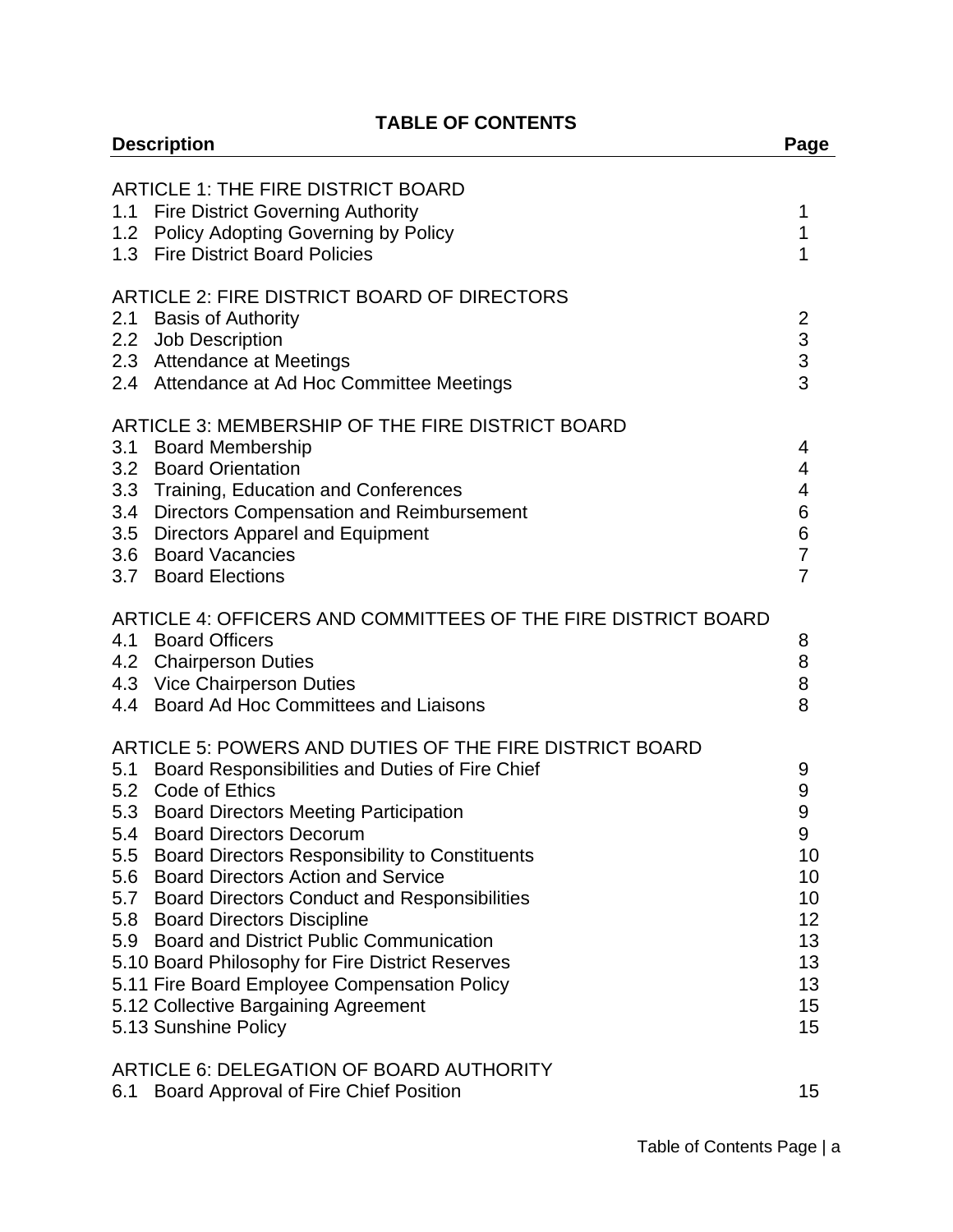| 6.2 Responsibilities of Fire Chief to the Board<br>6.3 Fire Chief Evaluation<br>6.4 Fire Chief Delegation<br>6.5 Fire Chief Administrative Actions<br>6.6 Fire Chief Reporting Process – Fire Fatalities                                                                                                                                                                                                                                                                                       | 16<br>16<br>16<br>16<br>17                                                       |
|------------------------------------------------------------------------------------------------------------------------------------------------------------------------------------------------------------------------------------------------------------------------------------------------------------------------------------------------------------------------------------------------------------------------------------------------------------------------------------------------|----------------------------------------------------------------------------------|
| ARTICLE 7: FIRE DISTRICT BOARD MEETINGS<br><b>Meeting Location</b><br>7.1<br>7.2 Regular Meetings<br>7.3 Special Meetings<br>7.4 Emergency Meetings<br>7.5 Ad-Hoc Committees<br>7.6 Study Sessions<br>7.7 Agendas<br>7.8 Closed Sessions<br>7.9 Quorum<br>7.10 Public Comments<br>7.11 Presiding Board Meeting                                                                                                                                                                                 | 17<br>17<br>18<br>18<br>18<br>18<br>18<br>20<br>20<br>20<br>21                   |
| ARTICLE 8: MEETING MINUTES AND PUBLIC RECORDS<br>8.1 Board Meeting Minutes<br>8.2 Clerk of the Board<br>8.3 Board Meeting Minutes-Public Record<br>8.4 Public Records Process<br>8.5 Board Electronic Communications Policy                                                                                                                                                                                                                                                                    | 21<br>21<br>21<br>22<br>23                                                       |
| ARTICLE 9: RULES OF ORDER DURING MEETINGS<br>9.1 Points of Order<br>9.2 Decorum and Order - Board Directors<br>9.3 Decorum and Order - Employees<br>9.4 Conflict of Interest<br>9.5 Limitation of Debate<br>9.6<br>Dissents, Protests, and Comments<br>9.7 Rulings of Chairperson Final Unless Overruled<br>9.8 Actions Not Invalidated<br>9.9 Actions<br>9.10 Processing of Motions<br>9.11 Motions Out of Order<br>9.12 Division of Question<br>9.13 Precedence of Motions<br>9.14 Tie Votes | 24<br>24<br>25<br>25<br>25<br>25<br>25<br>25<br>25<br>26<br>26<br>26<br>26<br>28 |
| <b>ARTICLE 10: RESOLUTIONS</b>                                                                                                                                                                                                                                                                                                                                                                                                                                                                 | 28                                                                               |
| <b>ARTICLE 11: ORDINANCES</b>                                                                                                                                                                                                                                                                                                                                                                                                                                                                  | 28                                                                               |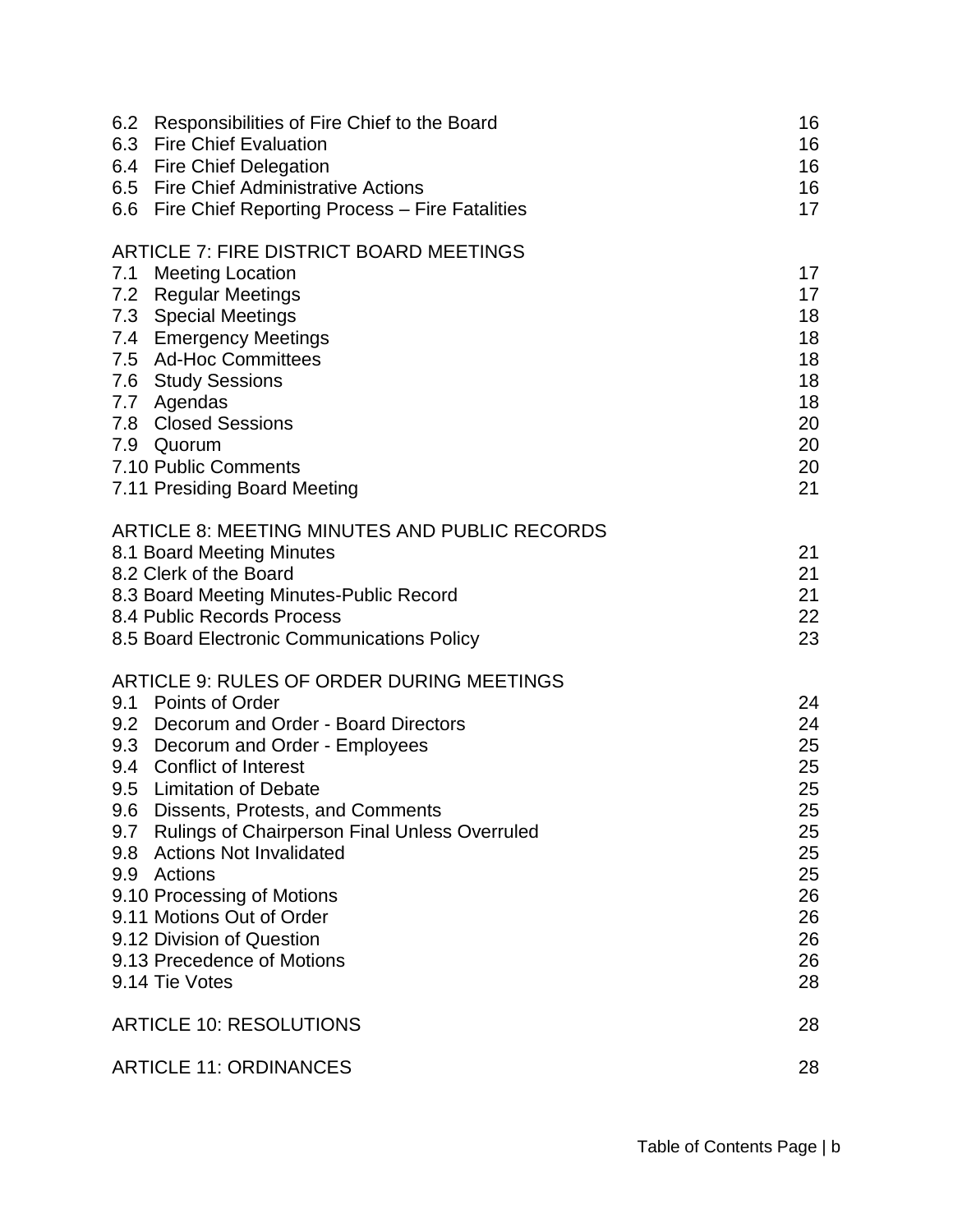| ARTICLE 12: FIRE DISTRICT LEGAL COUNSEL                                                    | 29 |
|--------------------------------------------------------------------------------------------|----|
| APPENDIX A - ELECTRONIC COMMUNICATION POLICY AND<br><b>INFORMATION SECURITY PROCEDURES</b> | 30 |
| APPENDIX B - THE BROWN ACT SUMMARY                                                         | 36 |
| APPENDIX C – NEW BOARD DIRECTOR ORIENTATION AND ACCESSORIES                                | 40 |
| APPENDIX D - FIRE CHIEF EVALUATION                                                         | 41 |
| APPENDIX E – FIRE CHIEF EVALUATION FORM                                                    | 42 |
| APPENDIX F – BOARD STANDING CALENDAR GUIDELINE                                             | 46 |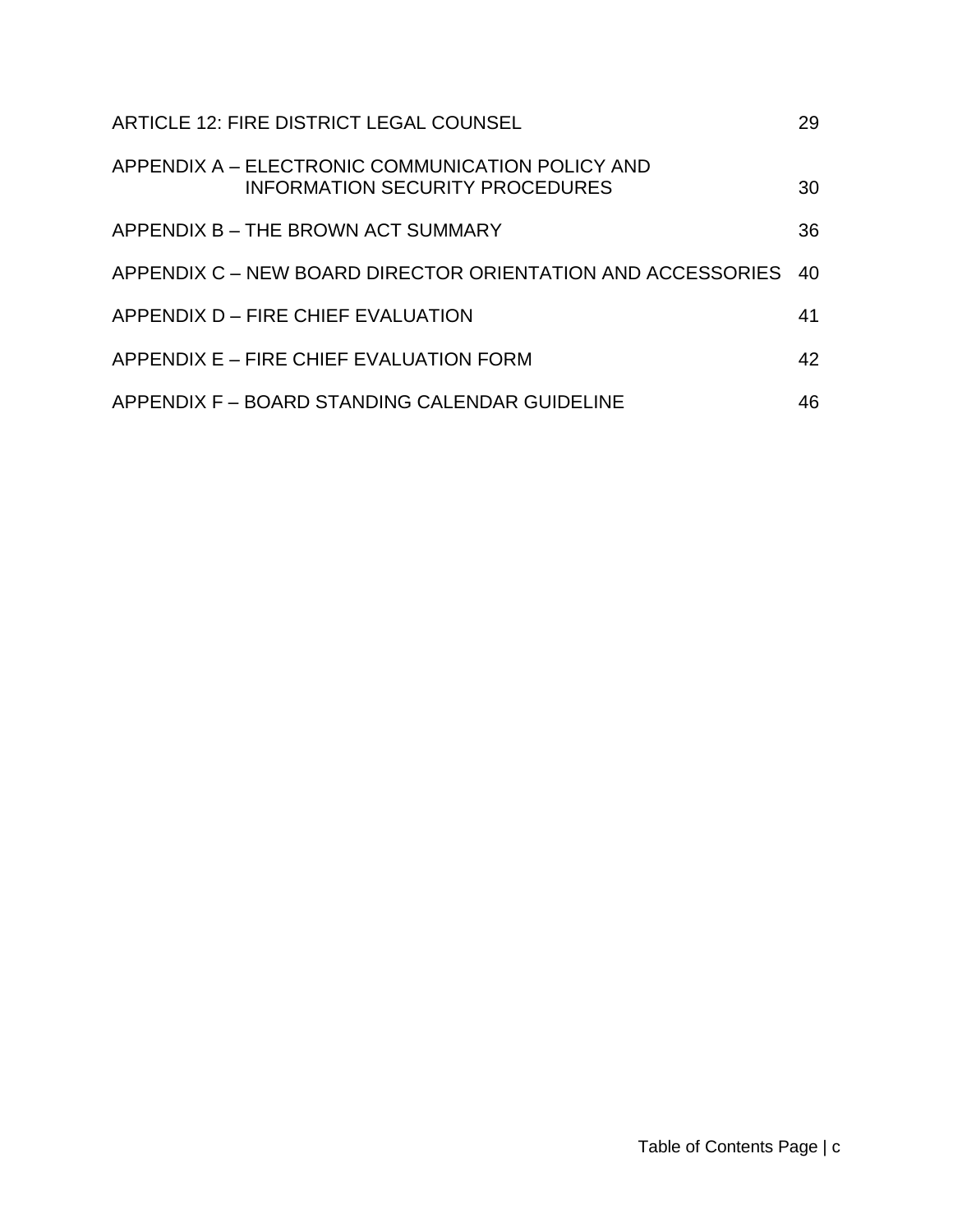## **ARTICLE 1: THE FIRE DISTRICT BOARD**

## **1.1 Fire District Governing Authority**

The Lakeshore Fire Protection District was established in 1942 and the Lower Lake Fire Protection District was established in 1949. The two Districts consolidated July 1, 2001 to form the Lake County Fire Protection District.

## **1.2 Policy Adopting Governing by Policy**

The policy of the Fire District Board recognizes that one of its major functions is to serve as the policy-making body of the Fire District, and to govern the activities and shape the future of the Fire District. At the same time, the Board reserves for the Fire Chief and the professional staff the responsibility of the day-to-day administration and operations of the District in a manner consistent with the policies and rules of the Board of Directors.

It is therefore the intent of the Board of Directors of this Fire District to set forth a series of policies and board meeting procedural rules to govern the conduct and deliberations of the business conducted by the Board and to serve as a guide for the professional staff in carrying out the daily functions of the Fire District.

In addition, these policies are intended to:

- Reflect the Board's commitment to order, consistency, responsiveness and transparency in its actions
- Make clear and readily available to the residents of the District all relevant information about the operations of the Board.
- In keeping with these principles, a current copy of the Board of Directors' Policy and Procedures Manual is posted on the District's website.

## **1.3 Fire District Board Policies**

It is the intent of the Fire District Board to be governed by a set of policies. The policies shall be adopted by the Board and made available as public documents. The Board is also governed by a set of Rules of Order for conducting meetings as noted in Article 9.

The policies of the District Board shall be drafted, adopted and amended with full consideration for the Board's desire to provide fire and life safety protection of the best obtainable quality for the residents of the District within the limitations of the District's ability to support it.

The Board of Directors, as the governing body representing the people of the District, determines all questions of policy to be employed in the operation of the Fire District.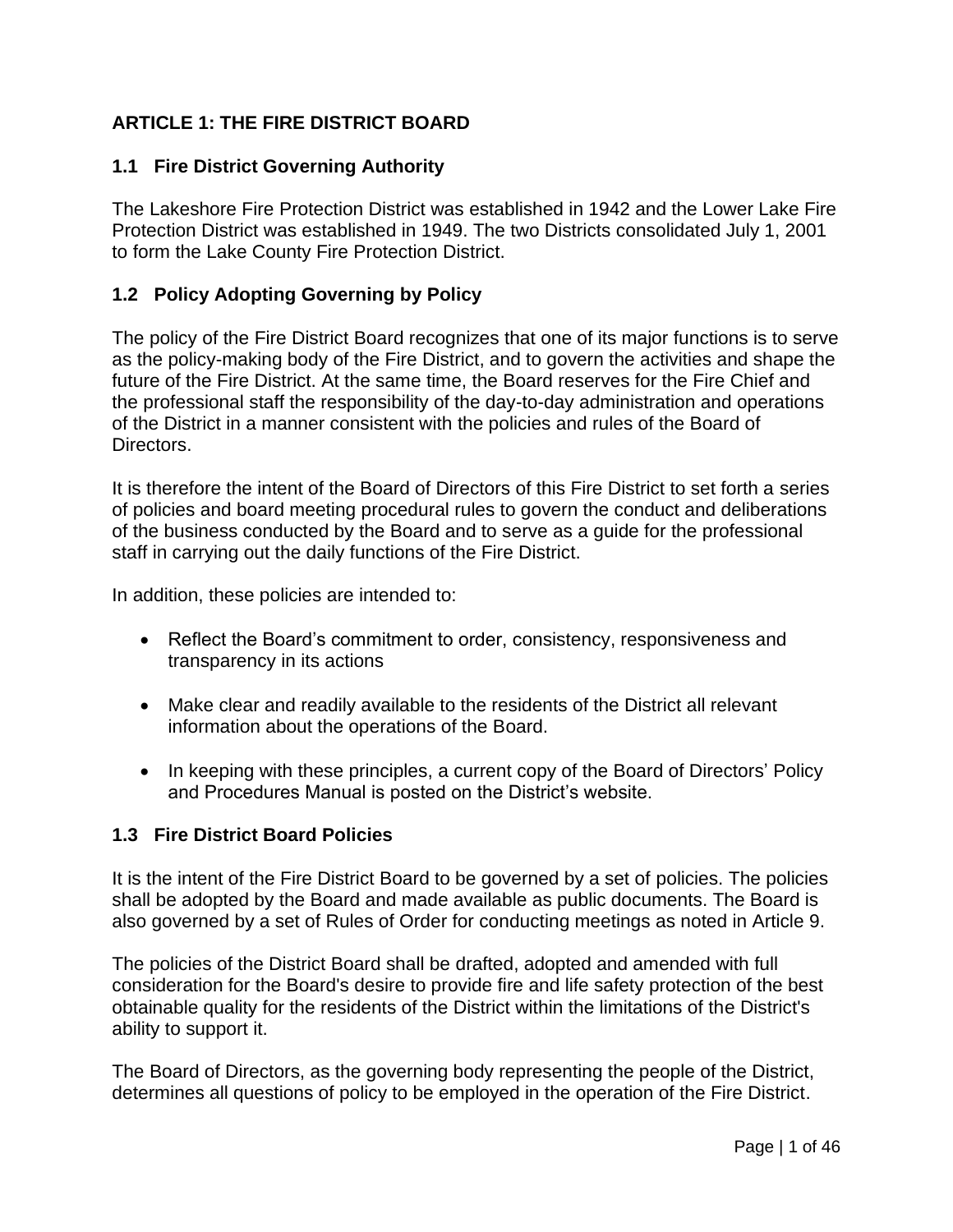In the event that a Board Policy is found to be in conflict with state or federal law or the rules of a higher authority, that portion of such policy is automatically null and void without Board action and shall be deleted from the accumulated body of policies and rules.

If disagreement over the application, extent, or interpretation of a policy arises, the resolution of the conflict will be based on the majority opinion of the Board. If such an interpretation is deemed to have future significance, an amendment to the applicable policy shall clearly specify the intent of the Board in interpreting the policy.

In its deliberations leading to the establishment or amendment of Board Policy, the Board's central concern will be for increased efficiency and effectiveness in carrying out the legally mandated tasks and general policies in the interest of the public good. The District recognizes that all Board policies shall remain flexible and be subject to review and change. Such review shall take place as necessary and at least annually at a regularly scheduled Fire District Board meeting in May and shall appear as an agenda item.

Proposals regarding the adoption of District policy or changes, deletions, additions, or repeal may originate from any interested person. In order to provide consistency, stability and integrity to Board Policies, changes in policies, except in the case of emergency, shall be executed in a precise manner without undue haste.

Adoption, changes, additions, deletions or repeal of the established policies shall be accomplished by a majority vote of the Board of Directors in the course of a single meeting.

The assembled policies of the Fire District Board of Directors, known collectively as the Board Policy and Procedures Manual, shall be the reference instrument for conducting the business of the Fire District Board. Appendices to the Policy and Procedures Manual that are not in themselves policies such as ad-hoc committee assignments, board calendar, issuances, Brown Act summary and other factual listings may be changed as necessary to provide up-to-date information.

## **ARTICLE 2: FIRE DISTRICT BOARD OF DIRECTORS**

## **2.1 Basis of Authority**

The Board of Directors is the unit of authority within the District. Apart from his/her normal function as a part of this unit, Directors have no individual authority. As individuals, Directors may not commit the District to any policy, act, expenditure, or give individual direction to the Fire Chief or District employees.

Directors do not represent any fractional segment of the community, but are rather, a part of the body, which represents and acts for the community as a whole.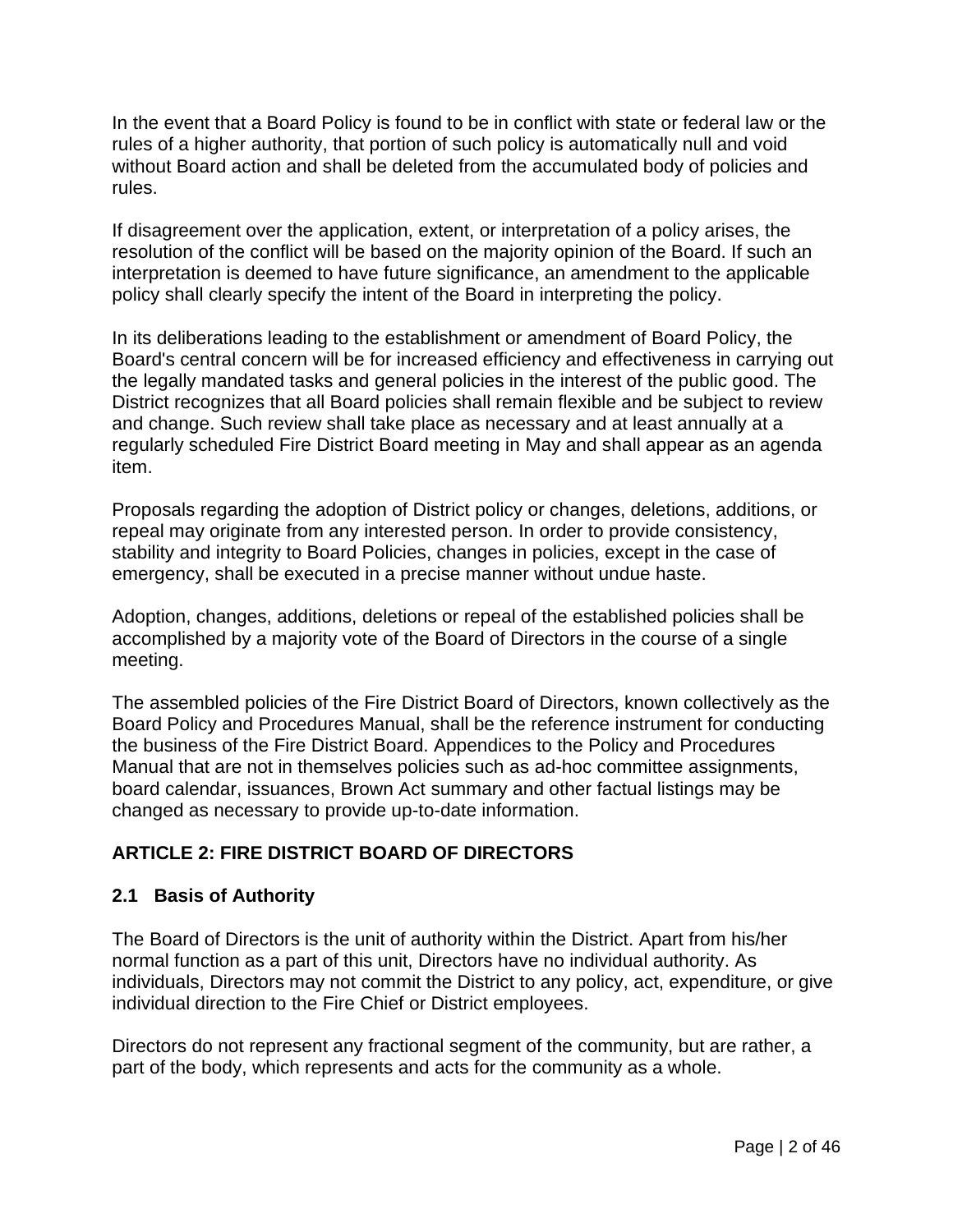## **2.2 Job Description**

The primary responsibility of the Board of Directors is the formulation and evaluation of policy. Routine matters concerning the operational aspects of the District are delegated to professional staff members of the District. The members of the Board of Directors have ultimate responsibility to ensure the lawful and efficient operations of the District. They are the supervisory body for the Fire Chief. It is their responsibility to ratify all annual budgets and expenditures, and to participate in and/or ratify annual salaries, wages and benefits.

The majority of the members of the Board of Directors set the official policy of the District. Said policies are to be mindful of the legal and constitutional rights of all employees and are to be set with care and in accordance with the law.

The Board is entitled to enter into all contracts on behalf of the District within the scope of its authority and in the line of duty.

Directors are expected to be familiar with the rules of the Brown Act regarding open meetings, required notice therefore, and the requirements for entering into closed session. All Directors should be aware of any issue of self-dealing and should abstain from voting on any issues in which the Director is interested, or on those involving issues which could somehow affect their tenure or benefits. Board members are required to file Fair Political Practices Commission, Form 700 Statement of Economic Interests, upon assuming or leaving office and annually with the Clerk of the Board, as required by California State Law. The Fire District includes geographical areas lying in Lower Lake, the City of Clearlake, and certain unincorporated areas of Lake County. The Fire District Board, by policy, shall carry out its responsibilities and the will of the people of the District in keeping with State and Federal constitutions, statutes, and rules, interpretations of the courts, and all the powers and responsibilities they provide.

### **2.3 Attendance at Meetings**

Directors shall attend all regular and special meetings of the Board unless there is good cause for absence. This shall include all ad-hoc committee meetings to which the Director has been assigned.

### **2.4 Attendance at Ad-Hoc Committee Meetings**

Directors assigned to ad-hoc committees may teleconference in accordance to Brown Act, if appropriate. Directors NOT assigned to a specific ad-hoc committee may, as private citizens, attend those specific committee meetings. However, they are members of the public and may not speak, comment or otherwise participate in those ad-hoc committee meetings, as this would be in violation of the Brown Act. While in attendance at such ad-hoc committee meetings as members of the public, the Director may NOT attend the closed sessions of such ad-hoc committees.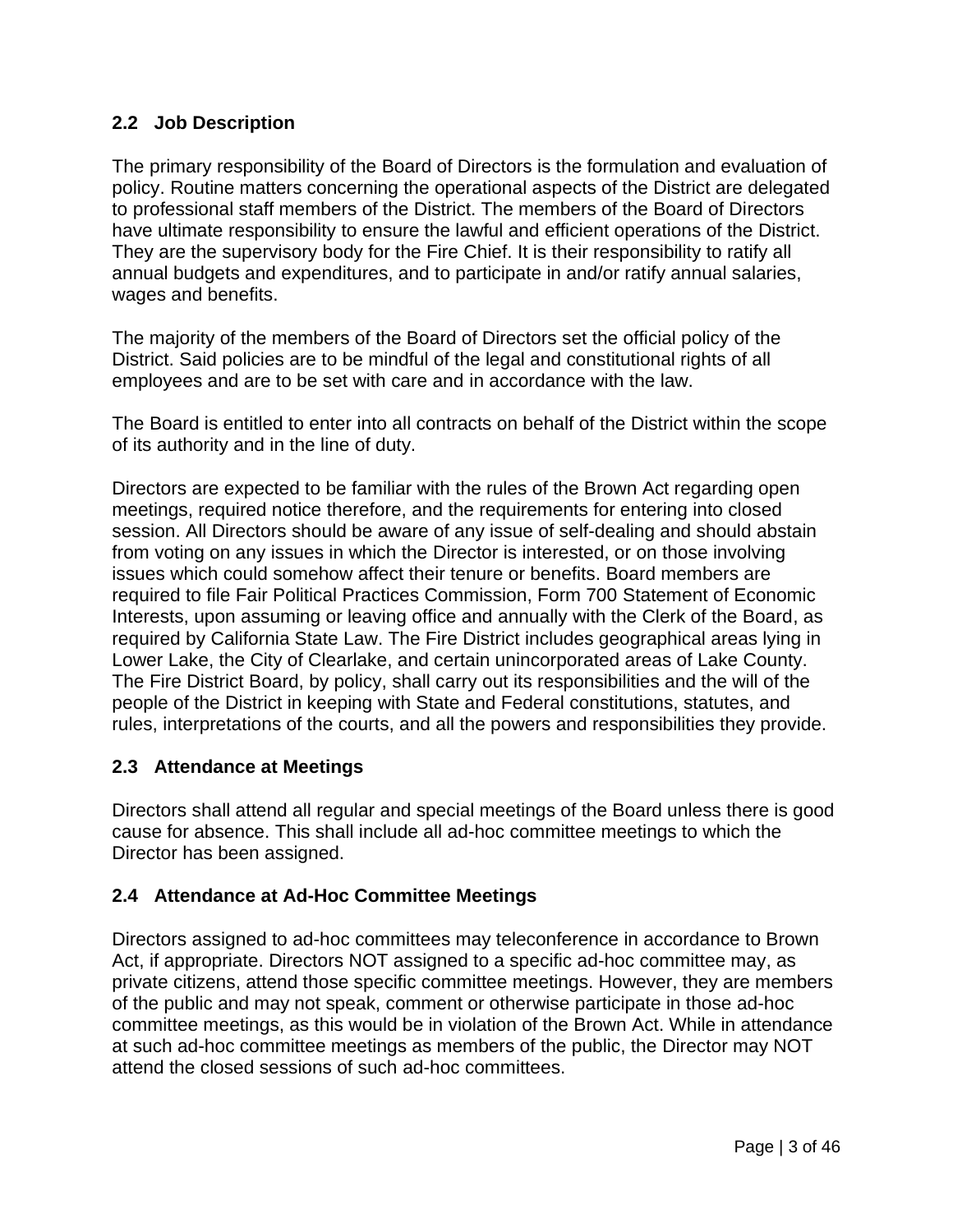## **ARTICLE 3: MEMBERSHIP OF THE FIRE DISTRICT BOARD**

## **3.1 Board Membership**

The Board of Directors of Lake County Fire Protection District shall consist of seven (7) members serving four-year, staggered terms. By State law, a resident of the District who is a registered voter within the District and is over 18 years of age shall be eligible to serve as a Director. The election of the Directors shall be conducted as provided by California Law.

### **3.2 Board Orientation**

### • *Board Candidate Orientation*

The Fire Chief and the Board Chairperson (or designee should the current Board Chairperson be a candidate for a re-election) are responsible for appropriate orientation of candidates who have filed for the Board in an election year. Candidates should be invited to attend this orientation as scheduled by the Fire District.

### • *New Board Member Orientation*

The Fire Chief and the Board Chairperson (or designee) shall be responsible for the appropriate orientation and training of new Directors prior to taking their seat on the Board.

The orientation and training session for new Directors shall be for information purposes only to acquaint them with the facilities, equipment, and personnel of the Fire District and provide an overview and/or copies (if requested) of:

- 1. Fire Board Policies and Procedures (this Manual)
- 2. District territory and boundaries
- 3. Labor and other major contracts
- 4. Brown Act Summary (Appendix B)
- 5. Other matters concerning Conflict of Interest
- 6. The current Fire District budget
- 7. Board Resolutions
- 8. District Ordinances
- 9. Any other important issues

After taking office, the new Director will be provided with additional orientation and issued certain items. See Appendix C for the complete list.

### **3.3 Training, Education and Conferences**

Directors are encouraged to attend educational conferences and professional meetings when the purpose of such activities is to improve District operation. Directors may also attend or observe certain District training classes as approved by the Fire Chief. The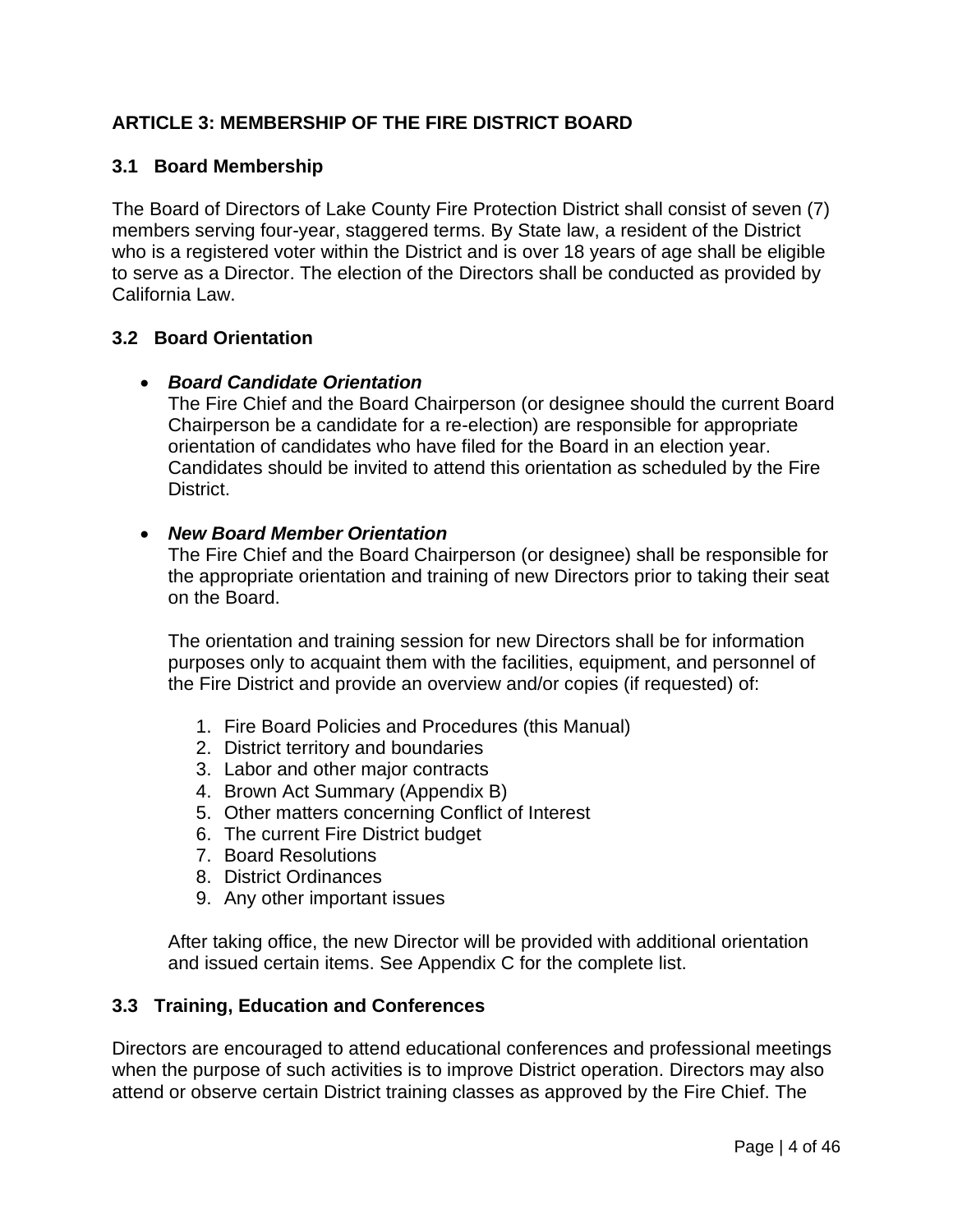internal training calendar will be provided to the Board of Directors. Directors are encouraged to minimize expense to the District by using on-line courses where possible.

### *External Training*

It is the policy of the District to encourage Board development and excellence of performance by reimbursing expenses incurred for tuition, travel, lodging and meals as a result of training, educational courses, participation with professional organizations, and attendance at local, state and national conferences associated with the interests of the District. Notification should be provided to the Board of Directors for meetings, travel and conferences outside of the District. The Board Chairperson or his/her designee in consultation with Fire Chief may make approval for the expenses necessary. The Clerk of the Board is responsible for making arrangements for Directors for conference and registration expenses, and for per diem (at Fire District mandated per diem allowance.) Per Diem, when appropriate, shall include reimbursement of expenses for meals, lodging and travel. All expenses for which reimbursement is requested shall be submitted to the Clerk of the Board, together with validated receipts. Expenses to the District for Director training, education and conferences should be kept to a minimum by utilizing recommendations for transportation and housing accommodations put forth by the Fire Chief and by the adopted budget amounts.

- A. Utilizing hotel(s) recommended by the event sponsor in order to obtain discounted rates, Directors traveling together whenever feasible and economically beneficial, and requesting reservations sufficiently in advance, when possible, to obtain discounted air fares and hotel rates.
- B. A Director shall not attend a conference or training event for which there is an expense to the District if it occurs after they have announced their pending resignation, or if it occurs after an election in which it has been determined that they will not retain their seat on the Board.

Upon returning from seminars, workshops, conferences, etc., where expenses are reimbursed by the District, Directors will either prepare a written report for distribution to the Board, or make a verbal report during the next regular meeting of the Board. Said report shall detail what was learned at the sessions that will be of benefit to the District. Materials from the sessions may be delivered to the District office to be included in the District library for the future use of other Directors and staff.

## *Internal District Training*

Directors are encouraged to observe fire ground and disaster training events, to foster a better understanding of the knowledge, skills and abilities required of command staff and line personnel in performing their duties. Requests for attendance shall be submitted to the Fire Chief in advance of the training for approval.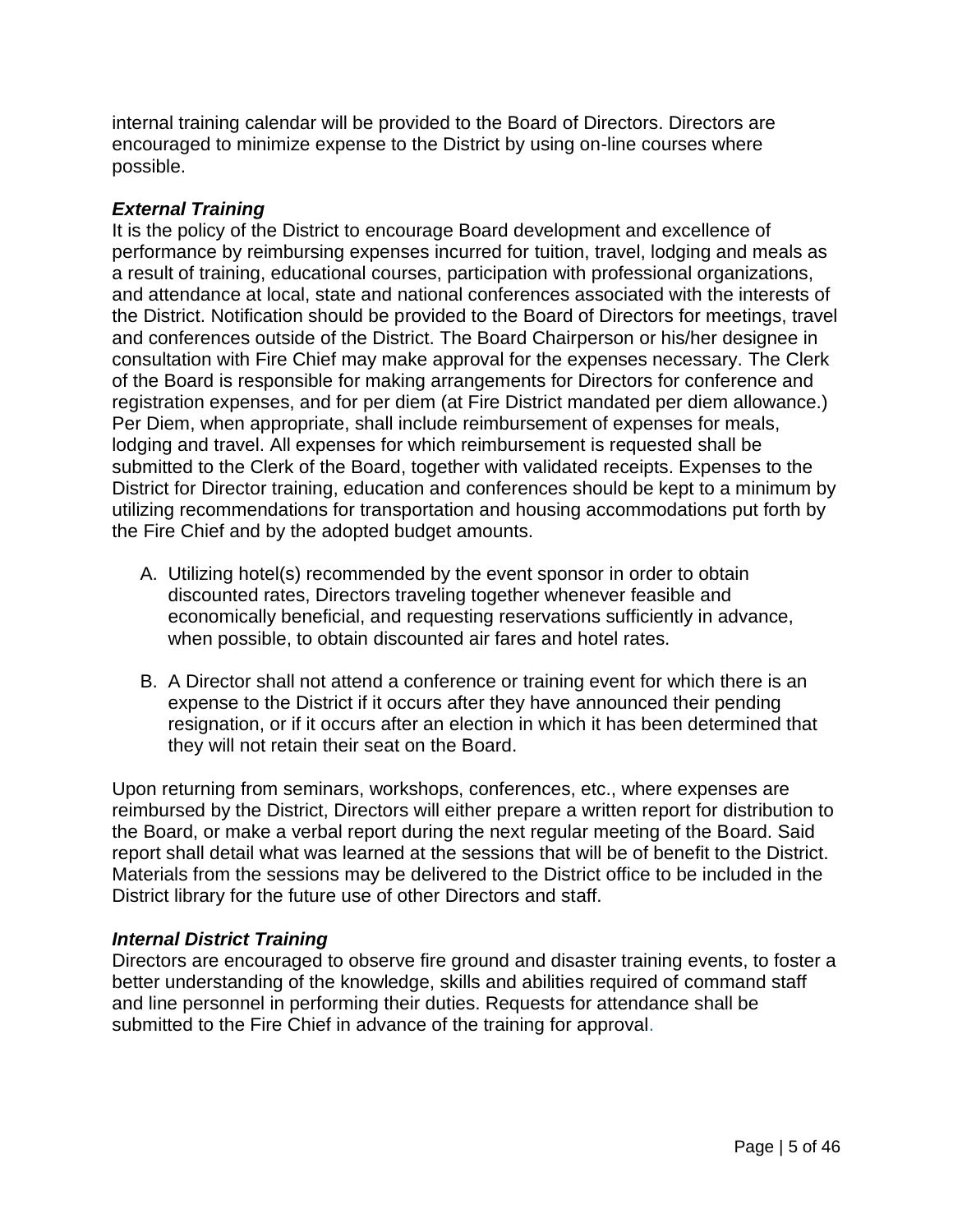## **3.4 Director Compensation and Reimbursement**

The Fire District shall reimburse Directors at the rate of \$10.00 per meeting for all regularly scheduled meetings in which the Director actually attended.

The Fire District shall reimburse Directors for reasonable expenses actually incurred while on Fire District business. Such reimbursement shall extend only to the bona fide expenses of Directors, and shall not include recompense for a spouse or companion's costs. Each Director shall present a statement, supported by appropriate documentation, before reimbursement is made.

Director compensation can be modified by vote of the Board per Health and Safety Code Section 13857.

### **3.5 Director Apparel and Equipment**

The District shall provide a district the following to each Director upon assuming office:

- Director badge (flat, wallet style)
- District photo ID card
- A name plate with their name and position of "Director" below it. The name plate will be  $3/4$ " gold colored with black letters

Directors may purchase uniform shirts and jackets as described in the Uniform Policy for non-sworn, non-safety personnel. All items must be labeled with the title "Director" or the name plate must be used on the clothing.

All of the above items should be displayed only while conducting official District business. Directors shall not be issued nor wear safety equipment unless required or requested to do so by the Fire Chief.

Directors may request emergency radio frequencies to be programmed into their own one-way radio (scanner) for listening to various incidents. Directors shall not be issued, pagers, radios or any device that is capable of two-way communication on local, county, State or Federal emergency frequencies or channels. For safety reasons, Directors shall not use two-way communications devices on emergency frequencies or channels without proper license, training and authorization from the Fire Chief.

All District issued apparel and equipment are to be returned to Fire District upon vacating office. Note: certain items may be returned to a retiring Director with the approval of the Chief and the Board Chairperson.

Care of all apparel and equipment is the responsibility of the Director. Should any apparel or equipment issued by the District be lost or stolen it may be the Director's responsibility to pay for any replacements. The Director should file a written notice as soon as possible with the Fire Chief if a loss occurs and discuss the replacement options.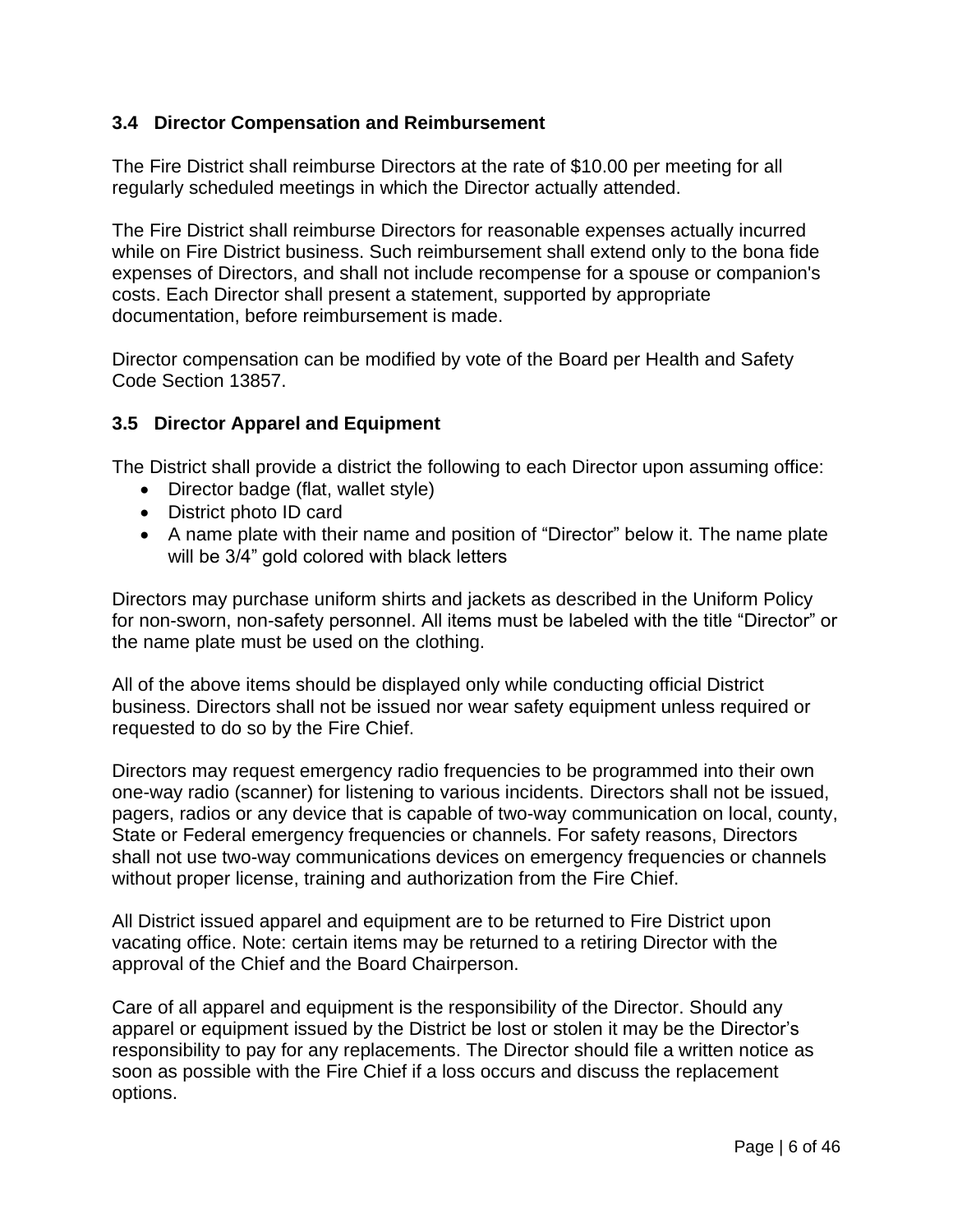## **3.6 Board Vacancies**

Pursuant to California State Law, a vacancy on the Board shall occur if any member ceases to discharge the duty of his/her office for the period of three (3) consecutive months except as authorized by the Board of Directors or any of the following:

- 1. An adjudication pursuant to a quo warrantor proceeding declaring that the Director is physically or mentally incapacitated due to disease, illness, or accident that the Director would not be able to perform the duties of his or her office.
- 2. His/her resignation.
- 3. His/her removal from office.
- 4. Place of residence outside the District.
- 5. A conviction of a felony or any offense involving a violation of his/her official duties.
- 6. Refusal or neglect to file his or her required oath or bond within the time prescribed.
- 7. The decision of a competent tribunal declaring voids his/her election or appointment.
- 8. His or her commitment to a hospital or sanitarium by a court of competent jurisdiction as a drug addict, dipsomaniac, inebriate, or stimulant addict; but in that event the office shall not be deemed vacant until the order of commitment has become final.
- 9. The death of the incumbent.

Filling vacancies in the office of Director shall be in accordance with California Law. Within 60 days of the vacancy, the Board must fill the vacancy by appointment or by special election. If not, then within 90 days of the vacancy, the City of Clearlake may fill the vacancy by appointment or order the District to call an election.

### **3.7 Board Elections**

When a District election is to be held for the purpose of electing members to the District Board, the election officer shall cause the following information to be published in accordance with California Law:

1. The date of the election;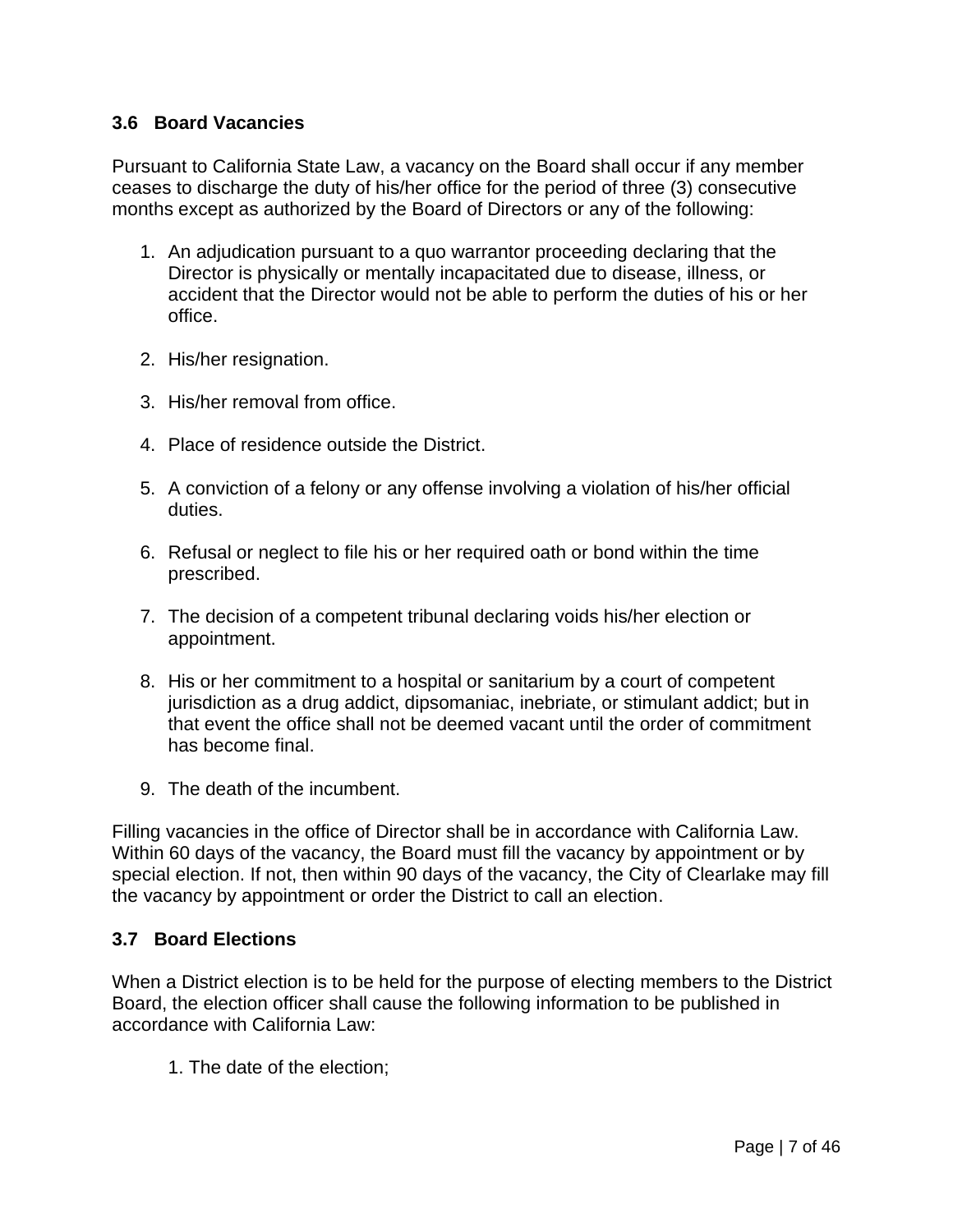- 2. The Board positions to be voted upon;
- 3. The latest date candidates may file for office.

The County of Lake Registrar of Voters, serving as elections officer, has total responsibility for the conduct and administration of District elections.

## **ARTICLE 4: OFFICERS AND COMMITTEES OF THE FIRE DISTRICT BOARD**

## **4.1 Board Officers**

The Board shall hold annual elections at its December meeting for Chairperson and Vice-Chairperson. The terms for Chairperson and Vice Chairperson shall commence on first day of January and end on the thirty-first day of December. The Chairperson and Vice-Chairperson shall be elected for a one-year term with no officer serving more than two consecutive terms in any one position. The Vice-Chairperson shall become Chairperson upon the death, incapacitation, resignation, or removal of the Chairperson. In the case that the Vice-Chairperson succeeds to the presidency, the Board shall elect a new Vice-Chairperson at its next meeting. In extraordinary situations, the Board may extend the limit on consecutive terms for an officer from two years to three years by a "supermajority" (65% or 5/7 vote) of the Board.

## **4.2 Chairperson Duties**

The Chairperson shall be the presiding officer of the Board, shall collaborate with the Fire Chief to establish the agenda for the meeting, shall sign all documents on behalf of the Board and District that may be required, and shall have the same rights and responsibilities as other Directors to participate in and vote at Board meetings.

### **4.3 Vice-Chairperson Duties**

The Vice-Chairperson shall serve as acting Chairperson in the absence or temporary disability of the Chairperson. The Vice-Chairperson shall become Chairperson upon the death, resignation, or removal of the Chairperson.

### **4.4 Budget Ad Hoc Committee**

The Board Chairperson or designee shall outline the duties and responsibilities of a Director on a budget ad-hoc committee at the time of appointment. Only two Directors shall serve on the ad-hoc committees. The Budget Ad-hoc committee shall be considered dissolved upon approval of the adopted budget, unless their standing is continued by a vote of the majority of the Board.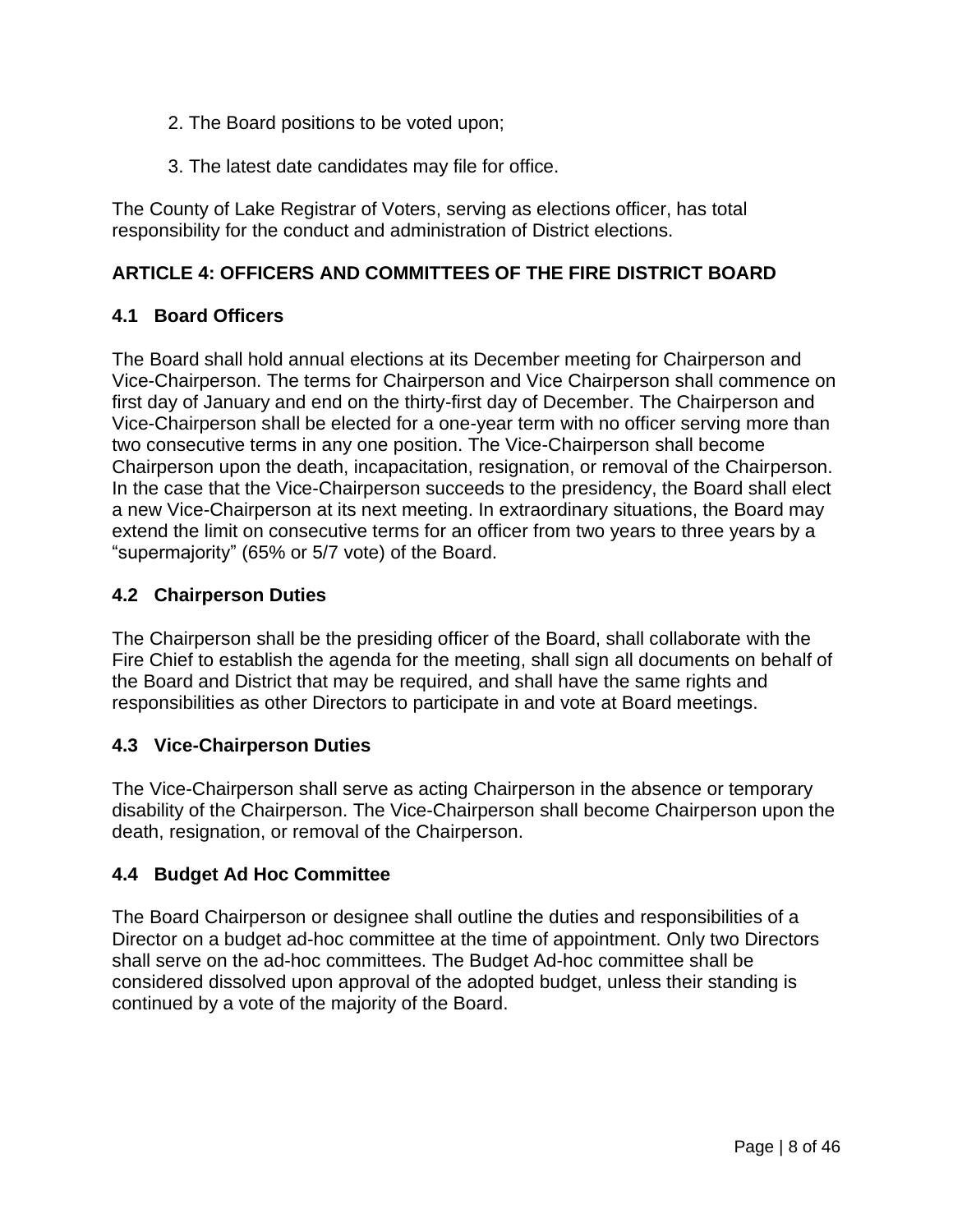## **ARTICLE 5: POWERS AND DUTIES OF THE FIRE DISTRICT BOARD**

It is the policy of the Fire District Board to exercise those powers granted to it by California Law and to carry out those duties assigned to it as may best meet the fire and life-safety needs of the District.

## **5.1 Board Responsibilities and Duties of Fire Chief**

Important activities of the Fire Board are the formulation of policies and rules regarding Fire District programs and services. In carrying out its legislative and policy-making responsibility, the Board shall delegate the operational, administrative, personnel and executive functions to the Fire Chief.

## **5.2 Code of Ethics and Harassment**

The Board of Directors of the Lake County Fire Protection District is committed to providing excellence in legislative leadership that will result in the highest quality of services to its constituents. Pursuant to AB 1234, Ethics Training for Local Officials, passed by the Legislature on October 7, 2005, requires that all local agencies that provide compensation, salary or stipend to, or reimburses the expenses of, members of a legislative body must provide ethics training to local agency officials every two years. There are numerous training options available including an on-line program that will allow local officials to satisfy the requirement of AB 1234 on a cost-free basis.

Pursuant to AB 1825, passed by the legislature on August 17, 2007, sexual harassment training for local officials is required every two years. There are numerous training options available including an on-line program that will allow local officials to satisfy the requirement of AB 1234.

### **5.3 Board Directors Meeting Participation**

The basic manner in which Directors fulfill their office must be at a regular, special, adhoc committee, or workshop meeting, and will be a matter of public record. The method of participation is discussion, deliberation, debate and voting. All Directors, including the Chairperson, are expected to participate fully in deliberation and voting.

## **5.4 Board Directors Decorum**

It is understood that Directors will not always agree. Directors have the right to maintain and express differing viewpoints, styles, opinions and values. Nonetheless, Directors should aspire to respect the dignity of their office and to observe common standards of decorum to the extent possible. In order to assist in the governing of the behavior between and among Directors of the Board, the following rules shall be observed:

- The dignity, style, values and opinions of each Director shall be respected.
- Responsiveness and attentive listening in communication is encouraged.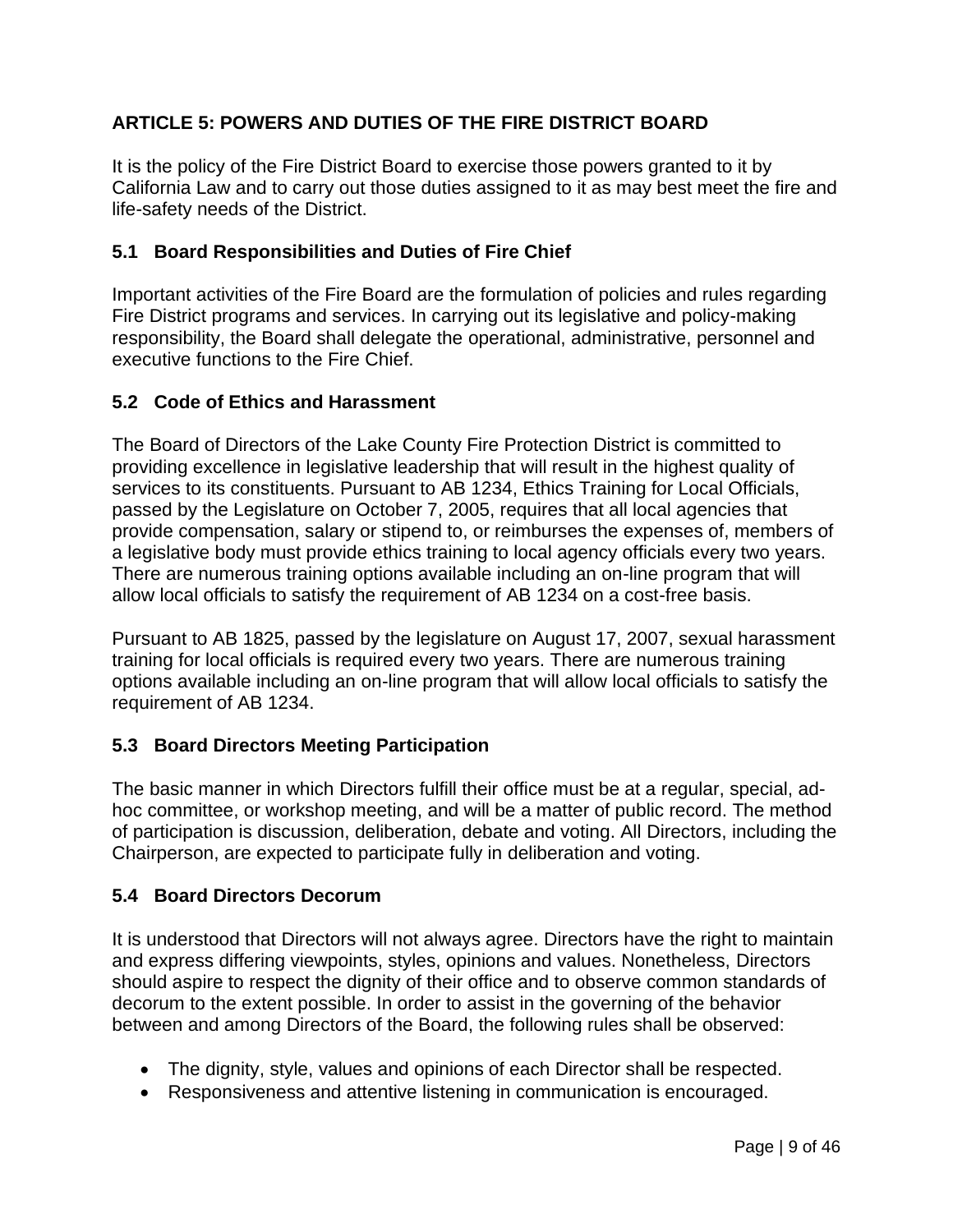• The needs of the District's constituents should be the priority of the Board of Directors.

Differing viewpoints are healthy in the decision-making process. Individuals have the right to disagree with ideas and opinions, but without being disagreeable. Once the Board of Directors takes action, Directors should commit to supporting said action and not create barriers to the implementation of said action.

## **5.5 Board Directors Responsibility to Constituents**

Directors, individually and collectively, act as representatives of the citizens of the Fire District in maintaining and promoting fire and life-safety needs of the District.

## **5.6 Board Directors Action and Service**

Directors' decisions and actions shall best serve the needs of District citizens in light of available resources and information available to the Board at the time such decisions or actions are made.

## **5.7 Board Directors Conduct and Responsibilities**

### *Conduct*

The Fire District Directors shall observe the following code of conduct designed to guide their actions in carrying out their responsibilities. A Fire District Board Director should strive to understand that his/her basic function is policy and not administration or operations. Therefore, Directors will:

- 1. Refuse to make commitments on any matter which should come before the Board as a whole.
- 2. Refuse to participate in secret meetings or other irregular meetings, which are not official and which all members do not have the opportunity to attend
- 3. Recognize that he/she has no legal status to act for the Board outside of official meetings.
- 4. Respect the rights of Fire District constituents to be heard at official meetings within established parameters and guidelines for public testimony.
- 5. Make decisions only after available facts bearing on a question have been presented and discussed.
- 6. Accept the principle of "majority rule" in Board decisions.
- 7. Recognize that the Fire Chief has full administrative and operational authority for properly discharging duties within the limits of established Board policies.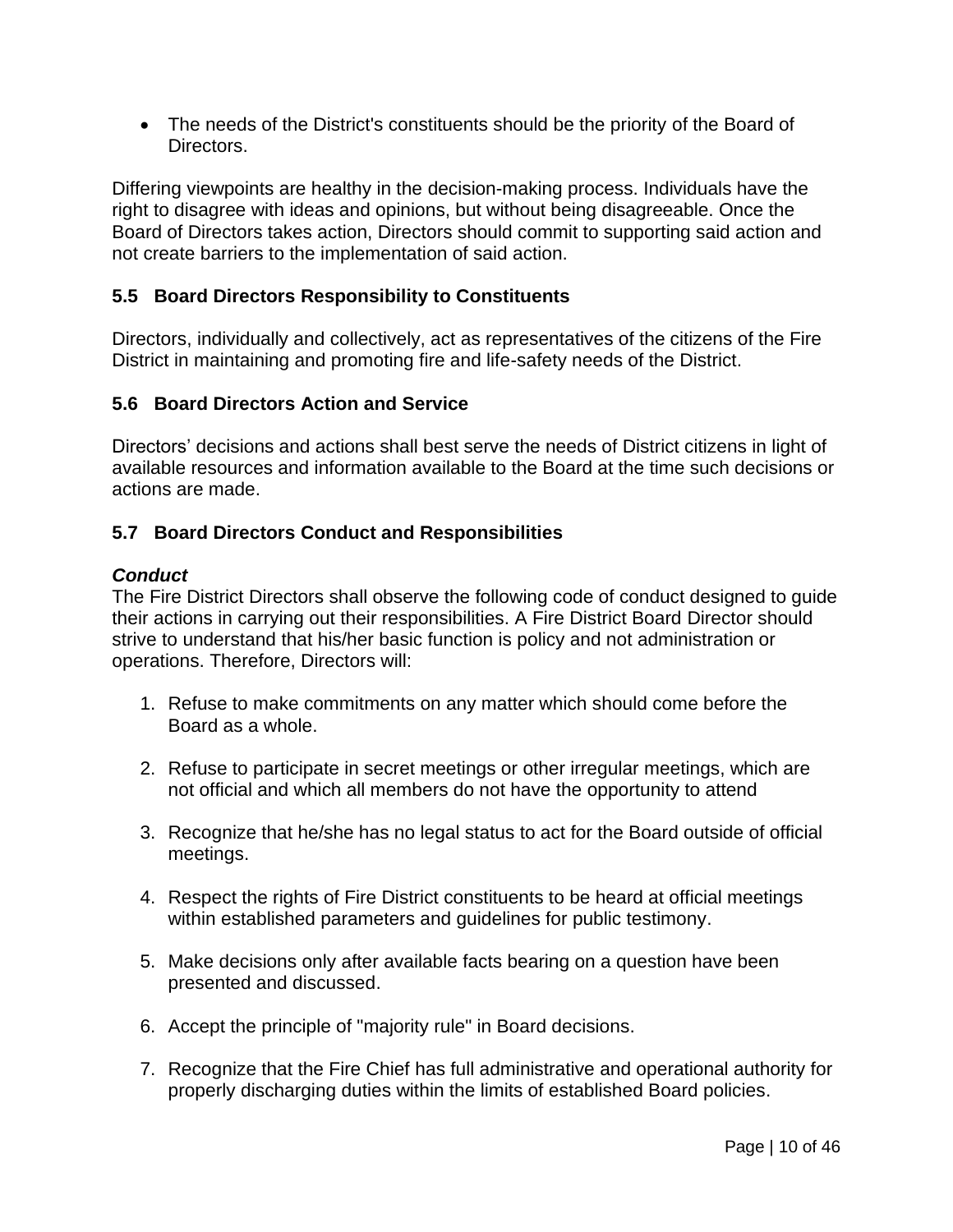- 8. Recognize that the Fire Chief or designee is the technical advisor to the Board.
- 9. Present personal criticisms, complaints or problems regarding Fire District operation directly to the Fire Chief and discuss them at a regular meeting only after failure of an administrative solution.
- 10.Declare conflicts of interest into the public record.
- 11.Conduct all Fire District business in an ethical manner.
- 12.Refuse to use his/her position on the Fire Board in any way, whatsoever, for personal gain.
- 13.Not distract or engage personnel in any way during any training or live incidents in which the Director's presence has been requested by the Fire Chief.
- 14.Not speak for or give operational orders to the Fire Chief, command staff, or any operational staff during live incidents in which the Director's presence has been requested by the Fire Chief.
- 15.Not engage in behaviors of harassment, discrimination or retaliation towards other Directors, the Fire Chief, command staff, or any other personnel of the District. The District has policy and procedures governing harassment, discrimination and retaliation in the workplace (See Lexipol Policy 1012). It is the policy of the District to establish and maintain a work environment free of all forms of harassment, discrimination and retaliation. Such behaviors are unacceptable and will not be condoned or tolerated on the part of any employee. All Directors must be familiar with and in compliance of the District's Policy prohibiting such behaviors. All new Directors shall participate in Harassment, Discrimination and Retaliation Training within one year of joining the Board, if they have not already done so.
- 16.Give staff and contemporaries the respect and consideration due to skilled, professional personnel.

#### *Responsibilities*

Directors are responsible for monitoring the Fire Chief's progress in attaining District goals and objectives, while pursuing its mission.

Directors shall practice the following procedures:

• In seeking clarification on informational items, Directors may directly approach the Fire Chief or appropriate staff to obtain information needed to supplement, upgrade, or enhance their knowledge to improve legislative decision-making.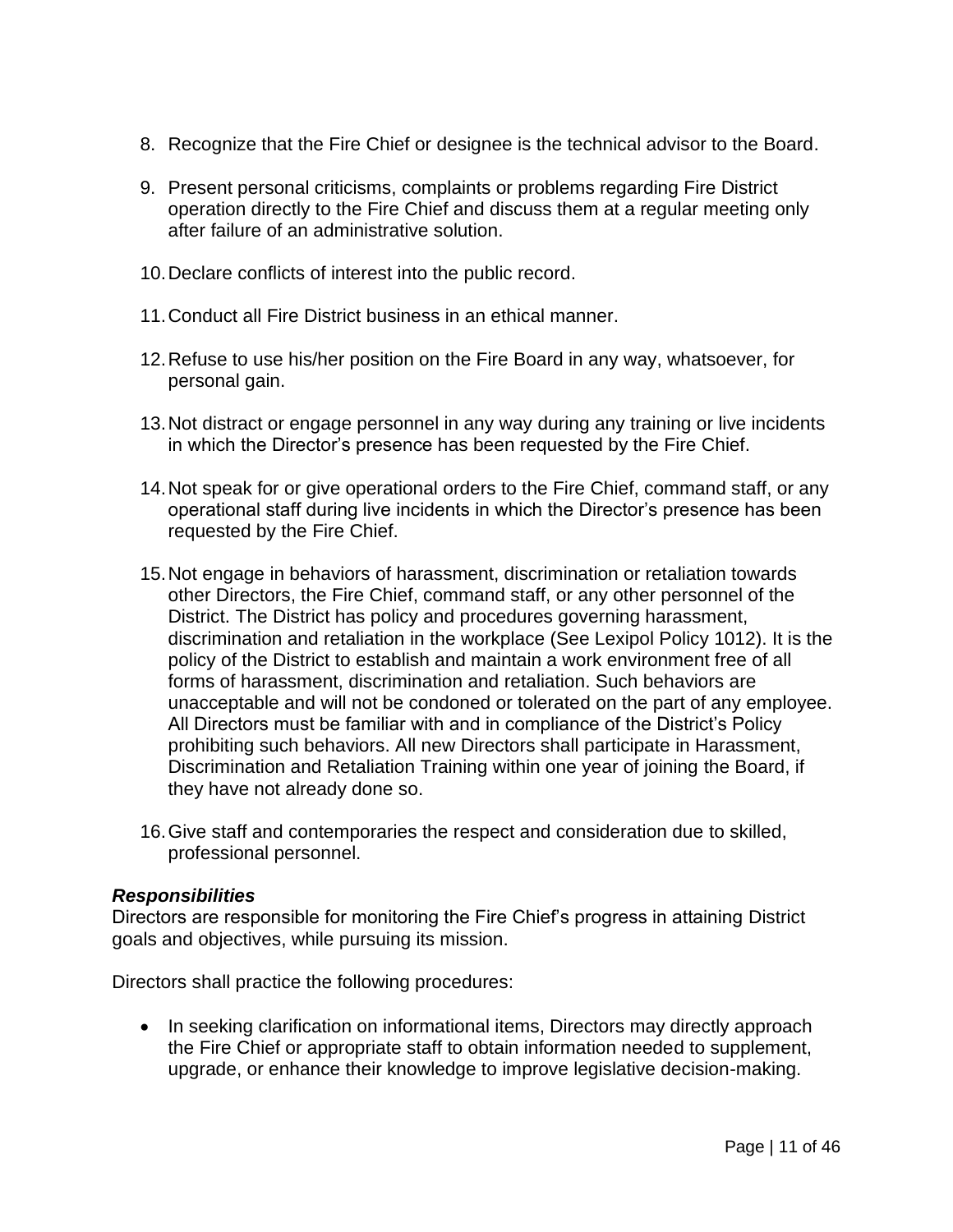- In handling complaints from residents and property owners of the District, said complaints shall be referred directly to the Fire Chief.
- In handling items related to safety, concerns for safety, or hazards shall be reported the Fire Chief or designee.

Chain of Command is dependent upon executive staff availability. Emergency situations shall be dealt with immediately by seeking appropriate assistance.

In seeking clarification for policy-related concerns, especially those involving personnel, legal action, land acquisition and development, finance, and programming, said concerns shall be referred directly to the Fire Chief or the Clerk of the Board. When approached by District personnel concerning specific District policy, Directors shall direct inquiries to the appropriate staff supervisor if known. The Fire Chief shall also be made aware of personnel concerns. The chain of command shall be followed. A Joint Labor Management Committee (JLMC) may be established to facilitate the resolution of issues and improve communication between Management and Labor.

The work of the District is a team effort. All individuals shall work together in the collaborative process, assisting each other in conducting the affairs of the District. When responding to constituent requests and concerns, Directors shall be courteous, responding to individuals in a positive manner and routing their questions through appropriate channels and to responsible management personnel.

Directors function as a part of the whole. As such, issues shall be brought to the attention of the Board as a whole, rather than to individual Directors selectively.

Directors shall be expected to serve on budget ad-hoc committees as established. These committee assignments are a two Director committee established for the purpose of making recommendations to the full Board on the upcoming budget.

## **5.8 Board Director Discipline**

The Board reserves the right to censure, criticize, disapprove or condemn actions taken by individual Directors if their actions exceed the grounds of authority conferred upon Directors by the law or, if by their actions, they fail to fulfill their fiduciary duty to the District.

The right to censure a fellow elected official is established by case law. Censure is a disciplinary matter and, as such, the person who is proposed for censure has a right to due process (i.e. hearing on the charges). Boards may also pass resolutions criticizing, disapproving or condemning a Director for his/her conduct and that does not require a process hearing beforehand.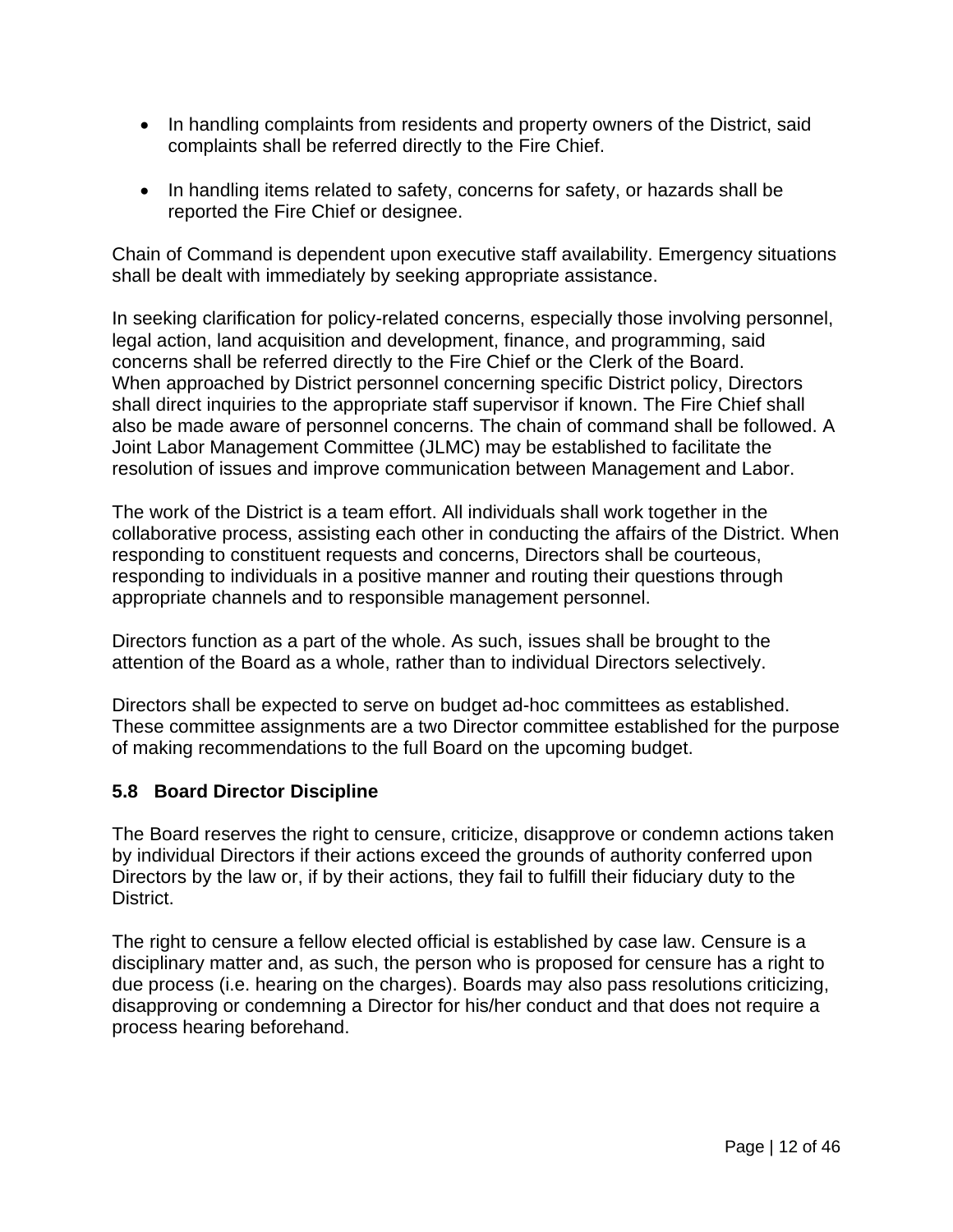## **5.9 Board and District Public Communication**

The Fire Chief, or designee, is the spokesperson for the District when dealing with the media. In the course of normal events, Directors should refer inquiries to the Fire Chief. The Fire Chief and the Board should strive to be in agreement regarding the public posture of the District. Where possible it is desirable for the Board to have a unified position (e.g. "Board position") that may be communicated to the public through the media. If it is necessary for the Board to make a separate statement to the media, that responsibility should rest with the Board Chairperson or his/her designee.

Internal District information should not be distributed to the media without the permission of the Fire Chief. However, Directors, as elected officials, have all of the rights and privileges of any private citizen to speak with the media. If a Director finds it necessary to speak to the media regarding the Fire District, that member should be clear that he/she is speaking as an individual Director and not as a spokesperson for the Board. In order to speak for the Board, any individual Director must be authorized by the Board. When speaking to the media on matters not related to the Fire District, any Director should clearly state that he/she is speaking as a private citizen and not as a Director.

## **5.10 Board Philosophy for Fire District Reserves**

The Fire District's Reserve Policy has been developed for the General Fund to maintain an unreserved, undesignated fund balance that is at least 20% of anticipated Operating expenditures. Its purpose is to maintain the District's credit worthiness, and adequately provide for:

- Cash Flow Requirements
- Contingencies for unforeseen or operating or capital needs
- Economic uncertainties, local disasters or catastrophic events and other financial hardships or downturns in local, state or national economy

### **5.11 Fire Board Employee Compensation Policy**

The Fire Board values its represented and unrepresented employees and seeks to provide equitable compensation for each group and classification. The District's Board of Directors may observe this policy when adopting compensation plans and contracts covering District employees.

Principle No. 1 – Recruitment and Retention: Compensation should, when economically feasible, be set at a level sufficient to recruit and retain employees who are qualified and committed to provide high quality services to the community. One critical measure of whether compensation meets this criterion is whether there are a sufficient number of qualified applicants for advertised job openings.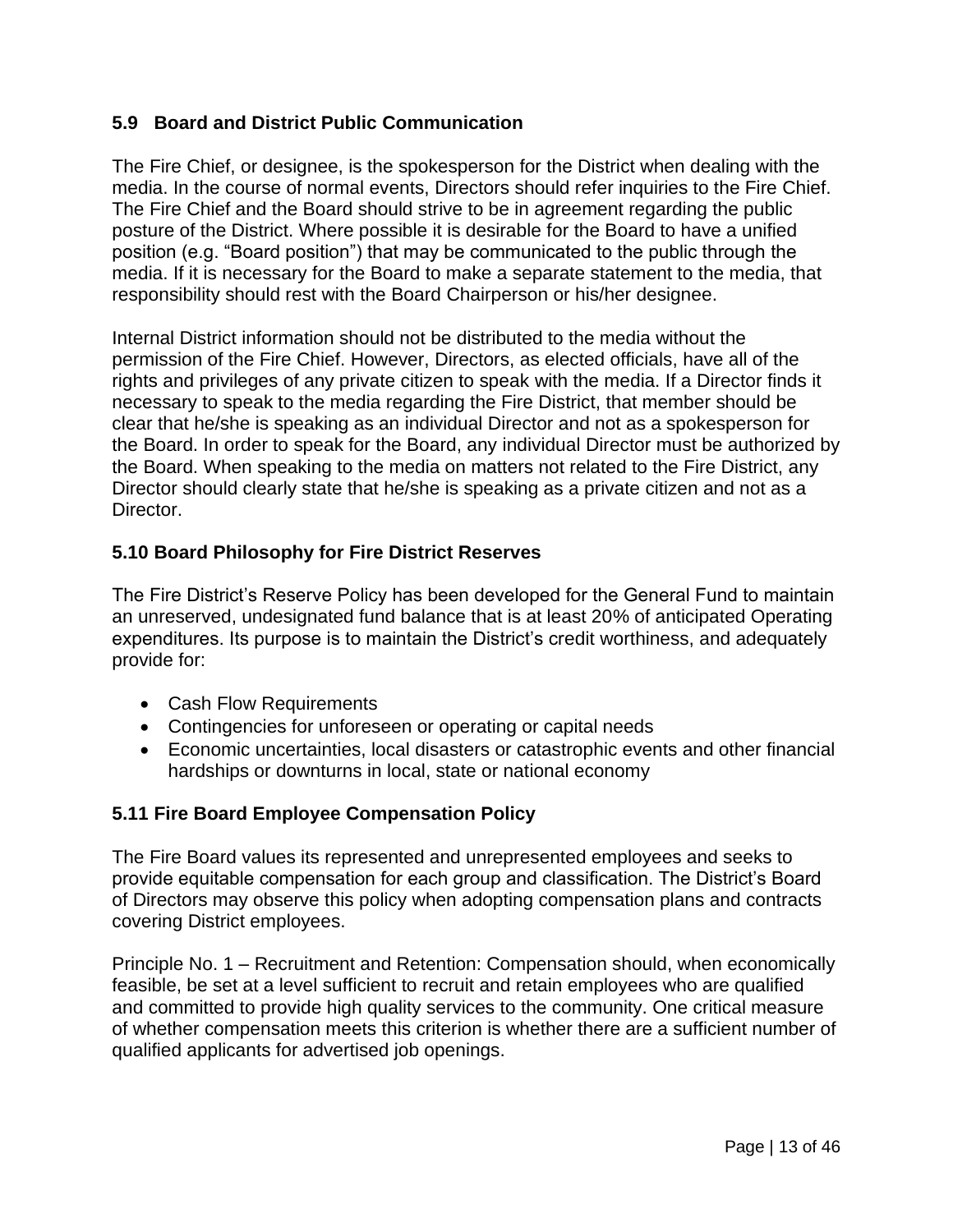Principle No. 2 – Fairness: The Board may strive to ensure its compensation program is fair and equitable from all legitimate perspectives, including the perspectives of the community, labor and management. The District may choose to survey public and private employers to evaluate the appropriateness and fairness of its compensation program. The Board is directly accountable to the District's constituents, and the Board accordingly retains the discretion to determine the fairness of all compensation programs.

Principle No. 3 – Transparency: Compensation for all District employees should be 100% transparent – i.e., the public should be able to see all pay elements, including the cost of all health, pension and welfare benefits, applicable to each employee. District pay packages should be simple and easily understood. Safeguards must be in place to prevent abuses such as pension spiking and maximizing overtime through manipulation.

Principle No. 4 – Fiscal Sustainability: All compensation commitments must be made consistent with principles of fiscal sustainability and to ensure the District's long term success in achieving its mission. Compensation adjustments must not compromise the District's ability to successfully meet its ongoing and future financial commitments.

Principle No. 5 – Accountability: All compensation commitments must be expressly delineated and are subject to formal approval by the Board of Directors. The Board will not abide "implied" or unwritten contracts, or unspecified "past practices," that purport to require employee compensation.

Principle No. 6 – Performance Based Pay: Whenever reasonably possible, compensation may be tied to merit and performance. The District may not permit pay increases based merely on the length of employment.

Principle No. 7 – Economic Climate: The District may consider the overall economic climate and condition affecting the District and its constituents when setting compensation levels, including regional economic indicators such as the rate of unemployment, inflation, current and projected revenues, and the District's anticipated ability to pay in the long term.

Principle No. 8 – Legal Compliance: The District will ensure that its pay practices comport with the Fair Labor Standards Act and, to the extent legally applicable, State law. The District renews its commitment to negotiate in good faith with labor pursuant to the Meyers-Milias-Brown Act ("MMBA"), and to abide by all requirements of the MMBA.

Principle No. 9 – Flexibility: The District may strive to remain flexible and innovative in light of changing conditions and improving technologies, and may continually reevaluate its pay practices to ensure they are consistent with best practices.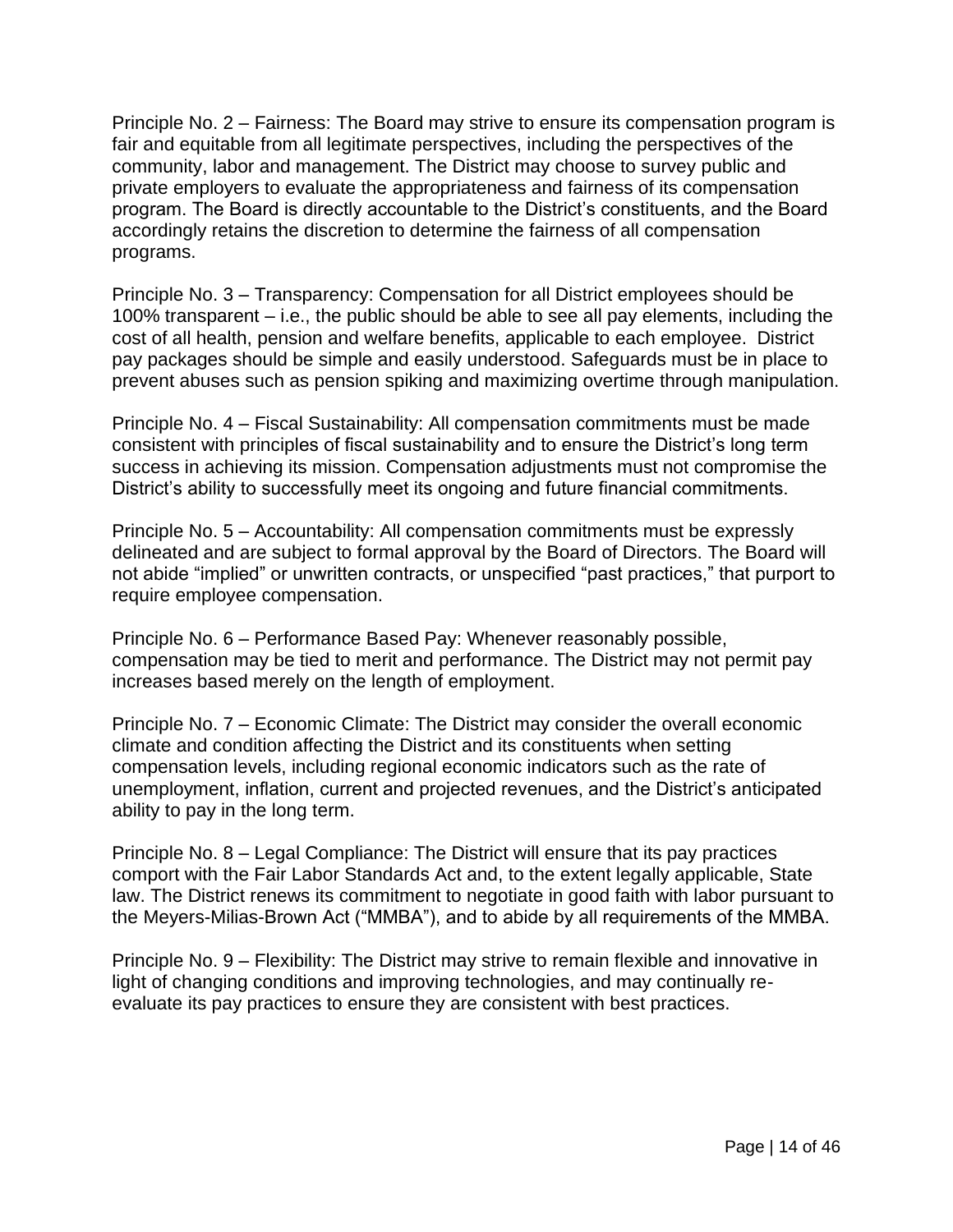## **5.12 Collective Bargaining Agreement**

It is the policy of the District Board to engage in discussions for the purpose of reaching agreements with recognized employee groups (Represented Safety, Unrepresented Miscellaneous, Unrepresented Safety, Unrepresented Confidential and Chief Officers), as required in the Meyers Milas-Brown Act. The Board Chairperson may appoint an adhoc committee with the responsibility of negotiating with employee groups. During contract negotiations a Director should limit communication with the bargaining group and the Fire Chief on matters pertaining to the negotiation. Ad-hoc committee members or the full Board shall negotiate directly with represented labor groups; however, committee members cannot agree to anything as an individual or on behalf of the Board while bargaining is underway.

The Memorandum of Understanding (MOU) is entered into by and between the LAKE COUNTY FIRE PROTECTION DISTRICT (District), a California Special District and each individual represented and unrepresented employee group, pursuant to Government Code 3500, et seq.

The MOU's, including side letters to such, is of no force or in effect in regard to matters within the authority of the District Board of Directors until such matters are submitted to, and accepted by, the District Board of Directors.

## **5.13 Sunshine Policy**

It is Board Policy to be open and transparent as allowed by law. To that end, the Board has adopted "sunshine" clauses and procedures where appropriate. Any proposed collective bargained labor agreement between the District and designated District employee representatives, shall be made publicly available at least fifteen (15) calendar days before the meeting at which the agreement will be acted on by the Board.

## **ARTICLE 6: DELEGATION OF BOARD AUTHORITY**

### **6.1 Board Approval of the Fire Chief Position**

The Fire District Board has primary responsibility for the approval of District plans and procedures and for the appraisal of the ways in which these decisions are implemented and results obtained. The Board recognizes its authority to delegate specific responsibilities to the Fire Chief for the implementation of the programs and services of the District.

The Board will approve a position description for the Fire Chief as per District Policy. The Board will negotiate and enter into a contract with the Fire Chief which specifies the terms and conditions of employment.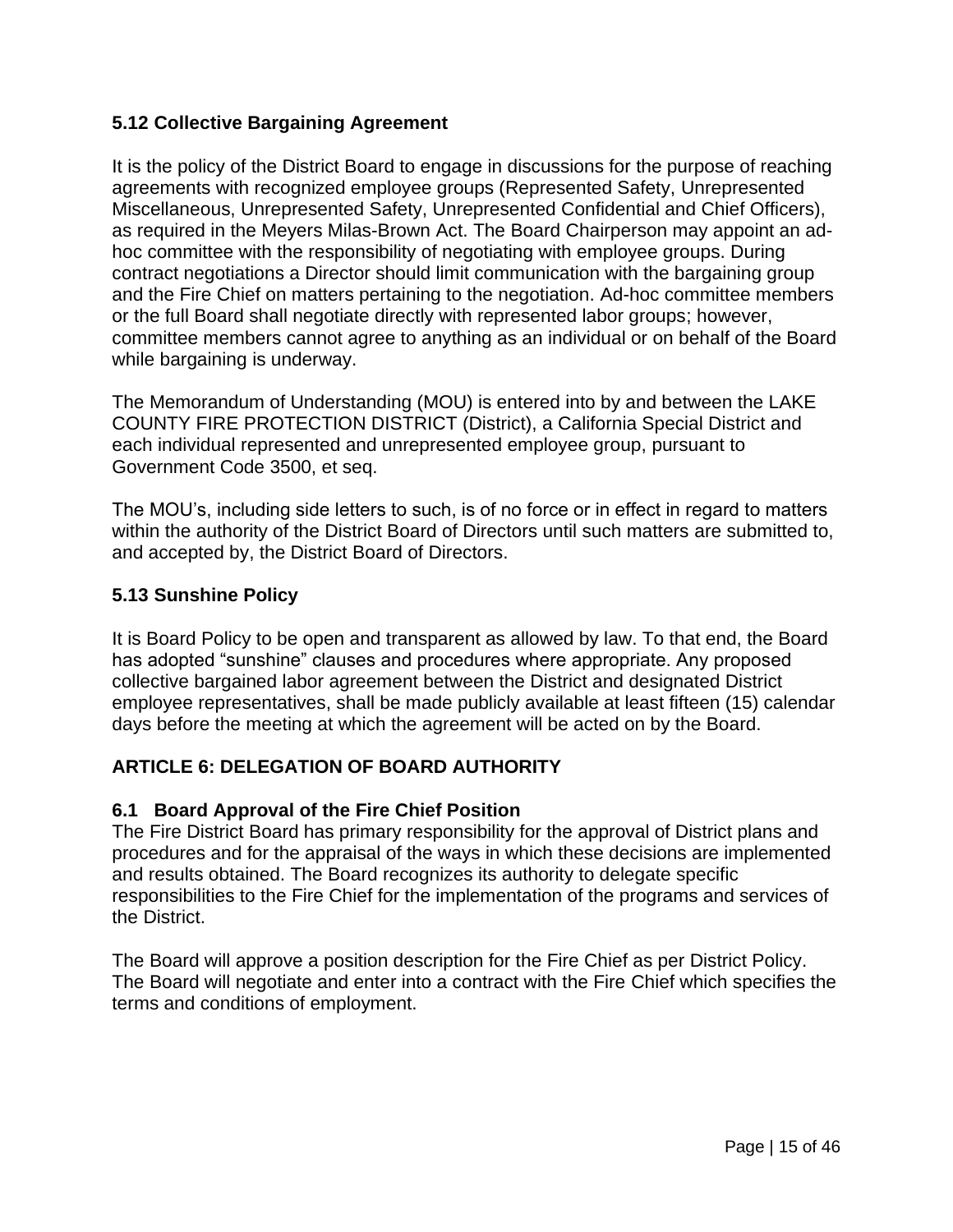## **6.2 Responsibilities of Fire Chief to the Board**

The Fire Chief shall serve as the Executive Officer of the Fire District. Responsibilities of the Fire Chief may include:

- 1. Preparing the agenda in collaboration with the Board Chairperson for each meeting, attending all Board meetings, unless excused, and participating in deliberations of the Board as required.
- 2. Bringing to the attention of the Board matters requiring its consideration.
- 3. Reporting periodically to the Board on the progress of the programs in the District.
- 4. Addressing personnel, financial and capital improvement matters under the direction of the Board.
- 5. Reporting to the Board, appointments, demotions, transfers and dismissals in accordance with the policies of the Board as applicable.
- 6. Represent the Fire Board as the Director of Personnel for the District.
- 7. Provide for succession planning for management and personnel within the District. As such, a yearly review of the District's Succession Plan shall take place at a board meeting in February of each year.

### **6.3 Fire Chief Evaluation**

The Board shall establish a process for evaluating the Fire Chief and establish an adhoc committee to carry out the evaluation process (see Appendix E). The evaluation process is reviewed at the regular December board meeting for any modifications prior to beginning the actual review process.

### **6.4 Fire Chief Delegation**

The Fire District Board delegates to the Fire Chief the function of specifying the required actions and designing the detailed arrangements under which the Fire District will be operated. Such administrative policies and procedures will detail the operations of the Fire District. This shall include the authority to enter into contracts and make purchases necessary for the operation of the District, provided said contracts and purchase are in accordance with the Districts Capital Asset and Purchase policies.

### **6.5 Fire Chief Administrative Actions**

When action must be taken within the Fire District where the Board has provided no guidelines for administrative action, the Fire Chief shall have the power to act, but the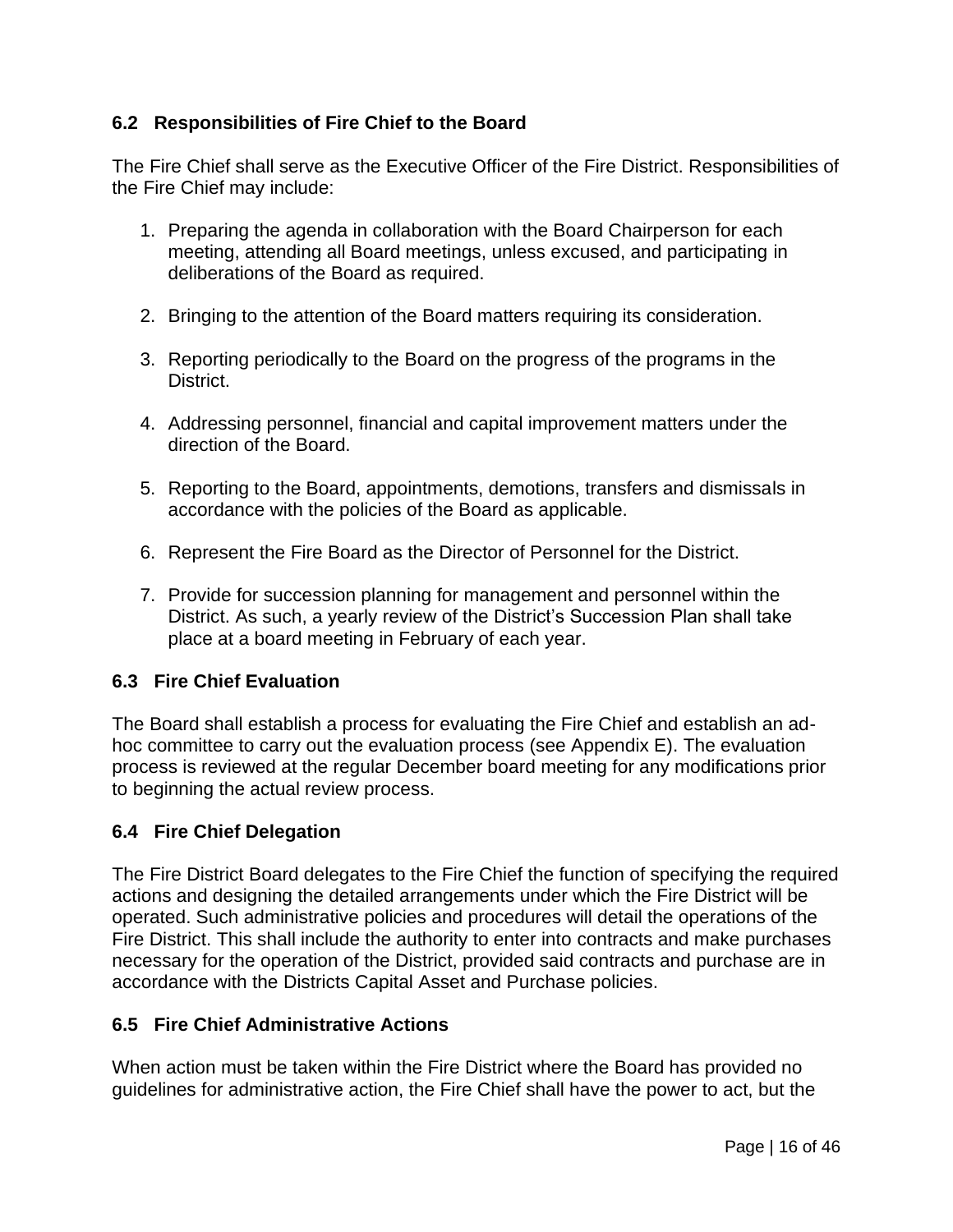decisions shall be subject to review by the Board at its next regular meeting. It shall be the duty of the Fire Chief to inform the Board promptly of such action and of the possible need for policy or rule.

## **6.6 Fire Chief Reporting Process – Fire Fatalities**

Whenever a fire fatality occurs in the Fire District the Fire Chief shall conduct an investigation of the incident and prepare a written report to the Board.

## **ARTICLE 7: FIRE DISTRICT BOARD MEETINGS**

It is the policy of the Fire District Board that all meetings be conducted in accordance with California and Federal statutes and rules, the decisions of the courts, and with proper regard to "due process" procedures. In so doing, the Board will seek information from staff and other sources, as appropriate, before decisions are made on policy and procedural matters.

## **7.1 Meeting Location**

Regular meetings of the Fire District Board shall be held at the Lake County Fire Protection District, 14815 Olympic Drive, Clearlake, CA on the fourth Wednesday of each month at 16:00 hours and in Lower Lake twice a year unless by specific action of the Board a different meeting place or time is selected.

The Chairperson and the Fire Chief shall insure that appropriate information is available for the audience at meetings of the Board of Directors, and that physical facilities for said meetings are functional and appropriate.

## **7.2 Regular Meetings**

At least seventy-two (72) hours prior to the time of all regular meetings, an agenda, which includes but is not limited to all matters on which there may be discussion and/or action by the Board, shall be posted conspicuously for public review at the Lake County Fire Protection District Administration Office and are open to the public, except as provided for Closed Sessions. Notice of all meetings and a copy of the proposed agenda shall be sent to all persons making request in writing, and will be made available to the news media prior to the date of the meeting in accordance with the Brown Act, an additional posting of the agenda to the Lake County Fire Website. A nominal fee may be charged for copies of public records in accordance with rules established by the Board of Directors.

It shall be the policy of the Fire District Board to recognize itself as a policymaking body that deliberates at regularly scheduled meetings and each Board member shall make a diligent effort to be present and participate fully.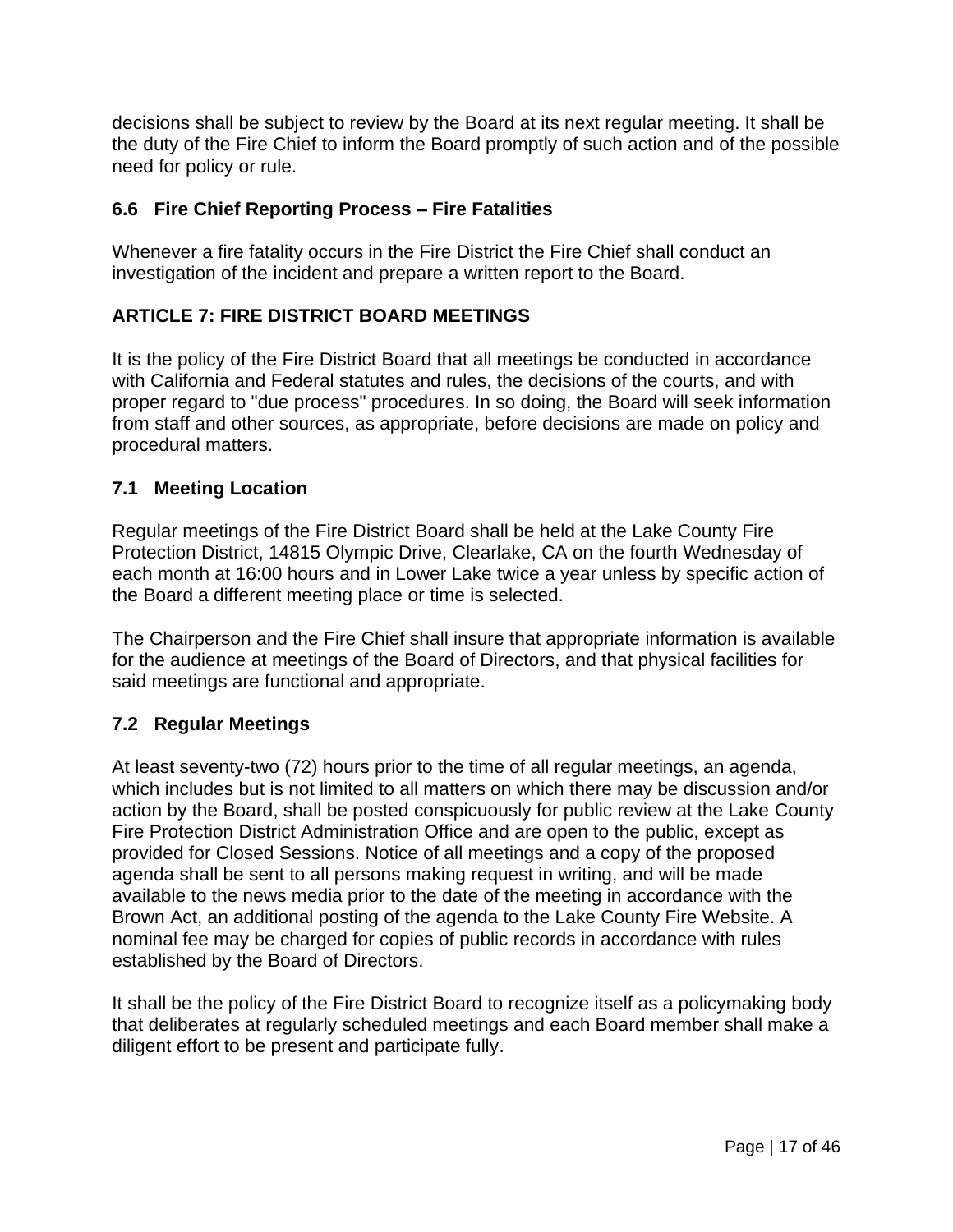It is the intent of the Fire District Board to encourage attendance and participation at Board meetings by all interested persons and residents of the District.

Meetings may include a closed session as necessary.

## **7.3 Special Meetings**

The Chairperson of the Board or a majority of the legislative body may call a Special Meeting. A majority may meet without providing notice to the public in order to call a Special Meeting and prepare the agenda; however, only discussion of the actual agenda items may occur. Notice of a Special Meeting must be provided 24 hours in advance of the meeting to all of the legislative body members and to all media outlets who have requested notification. The notice also must be posted at least 24 hours prior to the meeting in a location freely accessible to the public. Notice is required even if the meeting is conducted in closed session. Minutes are required for Special Meetings.

## **7.4 Emergency Meetings**

An Emergency Meeting may be called by the District Board if a work stoppage, crippling activity, or other activity severely impairs public health or safety. Alternatively, the legal body may determine a dire emergency exists, such as a crippling disaster, mass destruction, terrorist act, or threatened terrorist activity that poses immediate and significant peril. All of the special meeting provisions apply to emergency meetings, except for the 24-hour notice requirement.

### **7.5 Ad-Hoc Committees**

Ad-hoc committees shall meet as necessary in accordance with their specific mission and purpose. An Ad-hoc committee has a limited purpose and/or a limited span or time frame. These committees exist as long as necessary to accomplish their goal after which they are disbanded. There are no notice or agenda requirements for ad-hoc committees. The maximum number of Directors that may be on an ad hoc committee is two. No minutes are required from an ad-hoc committee.

### **7.6 Study Sessions**

Study sessions may be scheduled from time to time to allow the Board to focus closely on a particular subject. The notice and agenda requirements for a Study Session are the same as those for a regular Board meeting. A Study Session may be a closed meeting if it meets the requirements. No minutes are required for a Study Session. No action may be taken at a Study Session except providing direction to staff.

## **7.7 Agendas**

Agendas for respective meetings shall be determined in the following manner and shall comply with appropriate noticing and publishing.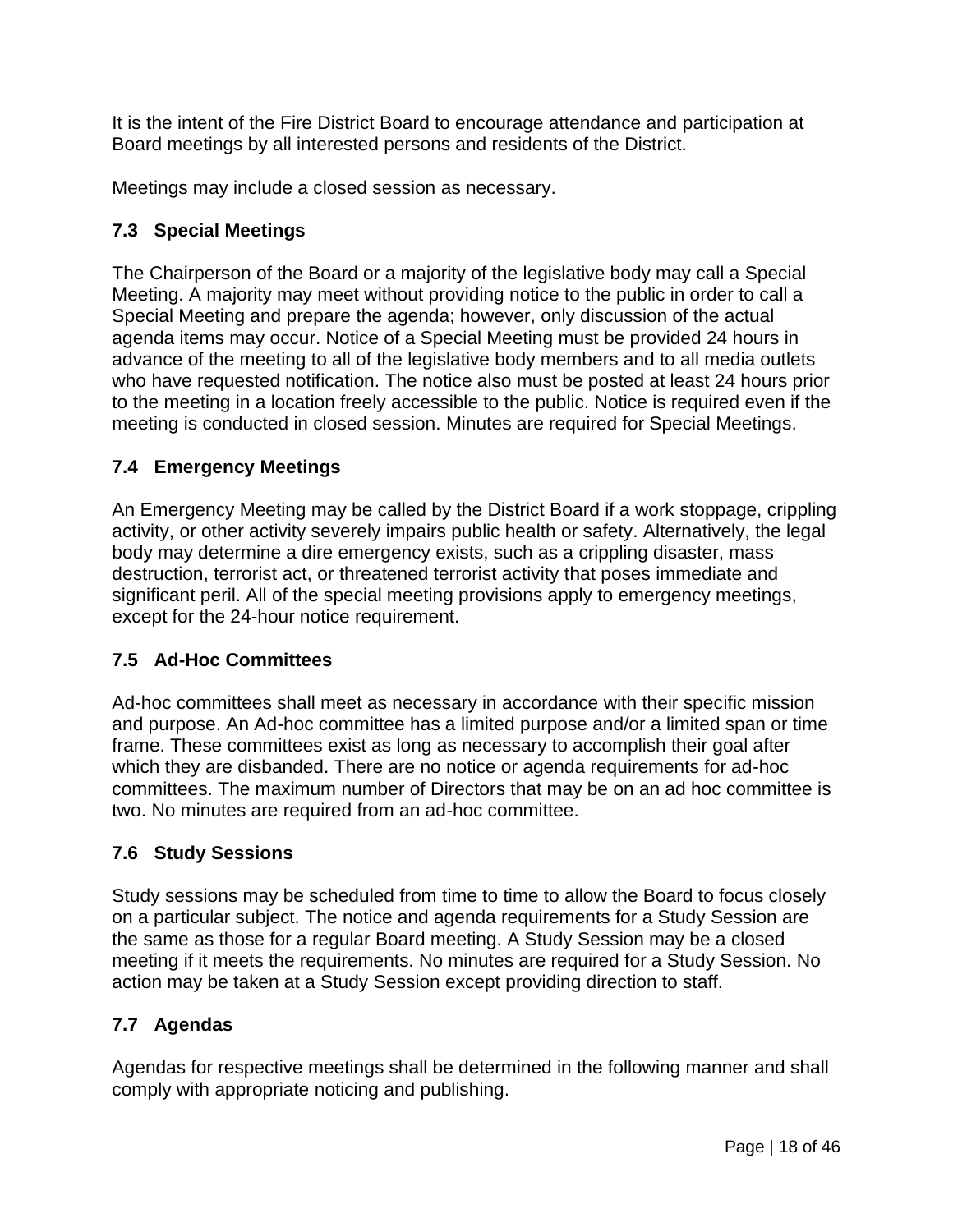### *Agenda Item Requests – Board Members*

As stated in Policy 4.2, the Fire Chief in collaboration with the Board Chairperson shall prepare an agenda for each regular, committee and special meeting of the Board of Directors. Any Director may request the placement of any item related to District business on the agenda of an upcoming scheduled regular Board Meeting in one of four ways:

- 1. By voicing a request during the open session of a Board Meeting that an item be placed on the agenda for the following meeting;
- 2. By submitting a request, outside of a Board Meeting, to the Board Chairperson or the Fire Chief with a copy to the Clerk of the Board;
- 3. By submitting a request, outside of a Board Meeting, to the Fire Chief.
- 4. By the Board member adding agenda items directly by submitting a form.

Barring emergencies or other exigent circumstances, all agenda requests shall be made at least two weeks prior to the Board meeting at issue. The Fire Chief and the Board Chairperson shall honor all agenda requests that meet the requirements of this policy and state law. Agendas should be finalized and sent to the Clerk of the Board 14 days prior to the scheduled regular meeting, whenever possible. If appropriate, requested agenda items may be combined with one another or other items of similar subject matter for purposes of parliamentary convenience.

### *Agenda Item Requests – Members of the Public*

Any member of the public may request that a matter directly related to District business be placed on the agenda of a regularly scheduled meeting of the Board of Directors. The request may be made during the public comment portion of any Board meeting, but unless the requirements of the Brown Act can be met, the agenda item may only be added to a future meeting agenda. If the request is made outside of a Board meeting, the procedure is as follows:

- 1. The request must be submitted, in writing, to the Fire Chief at least one week prior to the Board meeting, and
- 2. The Board Chairperson, upon consultation with the Fire Chief, will determine whether the public request is a "matter directly related to the District Business" and if so, it may be placed on the Board's next scheduled meeting agenda.

### *Consent Agenda*

Items of recurring nature may be included for consideration. These items will be determined during agenda setting meetings between the Chairperson and Fire Chief.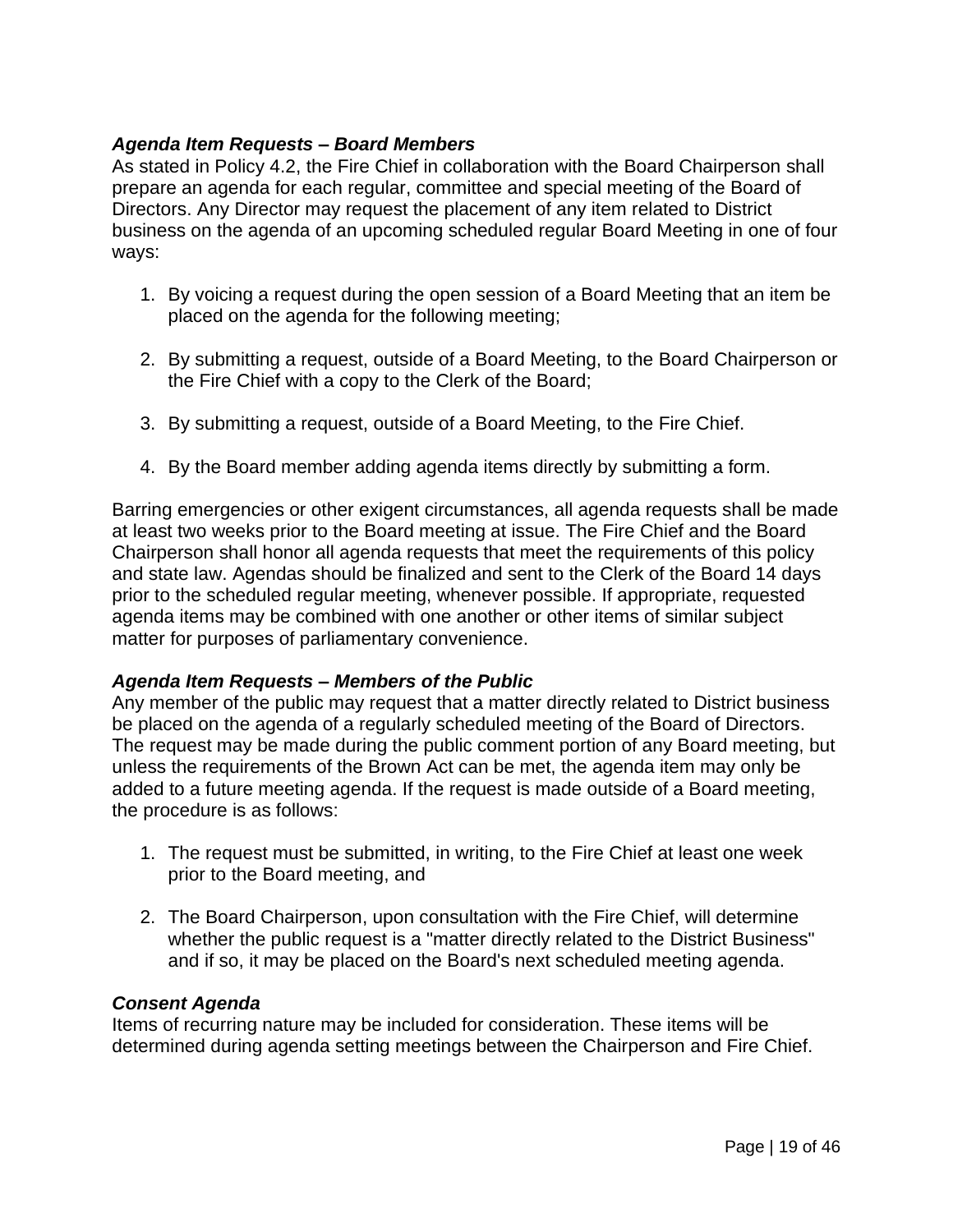## **7.8 Closed Sessions**

A Closed Session is a part of a meeting where no member of the public may be present. Only the following topics are grounds for calling a closed session Government Code Section 54953 (b) (3):

- Personnel Matters: Appoint, employ, evaluate performance, discipline, dismiss or release an employee
- Pending or Anticipated Litigation
- Labor Negotiations
- Real Property Negotiations
- Public Security
- License Application by persons with criminal record
- Liability Claims
- Trade Secrets
- Charges or complaints involving information protected by federal law
- Conference involving Joint Powers Agency
- Audit by Bureau of State Audits

### **7.9 Quorum**

A quorum is the minimum number of Directors of a deliberative body necessary to conduct the business of the Fire District Board. Four Directors of the seven-Director Board must be physically present within the District to conduct Fire District business.

### **7.10 Public Comments**

Public comment is encouraged at all Board meetings. Any person requesting to speak is advised to fill out a speaker request card, but is not required to do so. Public comment is limited to three minutes per speaker, which may be waived or modified by the Board Chairperson. The agenda will emphasize the right to public comment by including the following phrase as a preamble to the public comment section: "A fundamental element of democracy is the right of citizens to address their elected representatives, therefore…"

There are three opportunities for public comment:

### • *Public Comment #1*

Under "Public Comment #1", the public may address the Board on any subject NOT listed on the agenda. Each speaker may address the Board once under Public Comment for a limit of three minutes. Speakers will be asked (but are not required) to clearly state their name and address or political jurisdiction where they live. The Board cannot act on items that are not listed on the agenda and, therefore, the Board cannot respond to non-agenda items brought up under Public Comment other than provide general information. This will generally take place before the consideration of the Consent Calendar.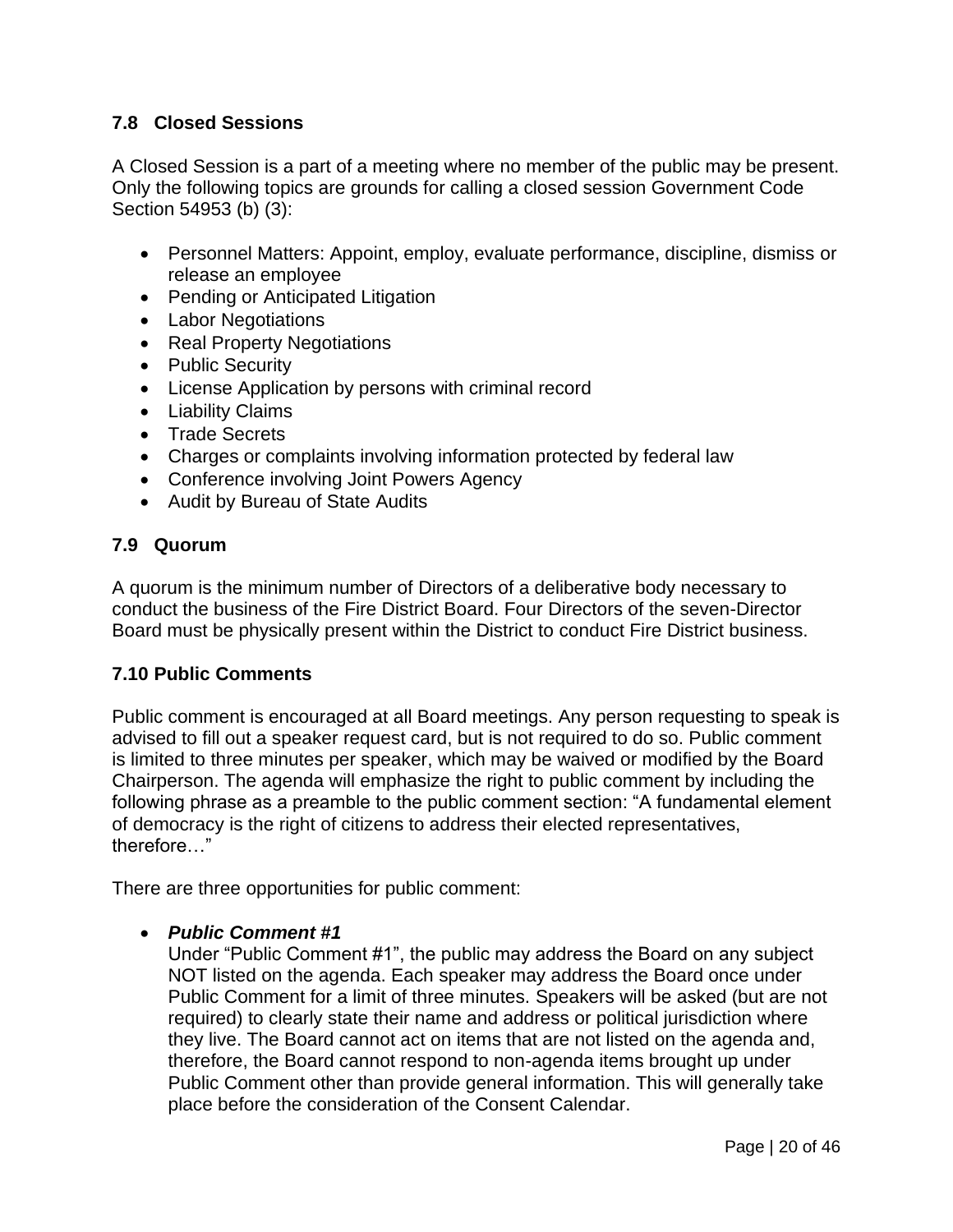## • *Public Comment for Agenda Items*

District policy assures members of the public the opportunity to speak to any regular or special meeting agenda item before final action. This opportunity to speak is during the public discussion portion of each agenda item and must be related to matters under consideration for that agenda item.

## **7.11 Presiding Board Meeting**

The Board Chairperson shall normally preside at meetings of the Board. In the absence of the Board Chairperson, the Board Vice-Chairperson shall preside. In the absence of both the Chairperson and the Vice-Chairperson, the first order of business at the Board meeting shall be the appointment of a presiding Director to chair the meeting by the Directors who are present.

## **ARTICLE 8: MEETING MINUTES AND PUBLIC RECORDS**

## **8.1 Board Meeting Minutes**

The minutes of the meetings of the Fire District Board shall be maintained in the Administration Office of the District and shall provide for information as required by law and Board policies. For convenience, an additional posting of the Board Minutes may be found on the Lake County Fire website.

## **8.2 Clerk of the Board**

The Clerk of the Board performs various administrative and managerial duties such as, preparation of the Board agenda, facilitation of the execution of official and legislative processes, which includes administering provisions of the Political Reform Act of 1974, attesting to the passing of resolutions and ordinances, and participating in the Fire District Board Meetings.

The Clerk of the Board also records official actions and legislation of the District, documenting the proceedings of meetings and retaining other legal and historical records. Records are maintained while providing appropriate public access to District business. The Clerk of the Board manages the proper maintenance and disposition of District records and information according to the retention schedule and helps to preserve District history.

## **8.3 Board Meeting Minutes – Public Record**

The official minutes of Board meetings, including supporting documents, shall be open to inspection by the public at the office of the Fire Chief during regular business hours.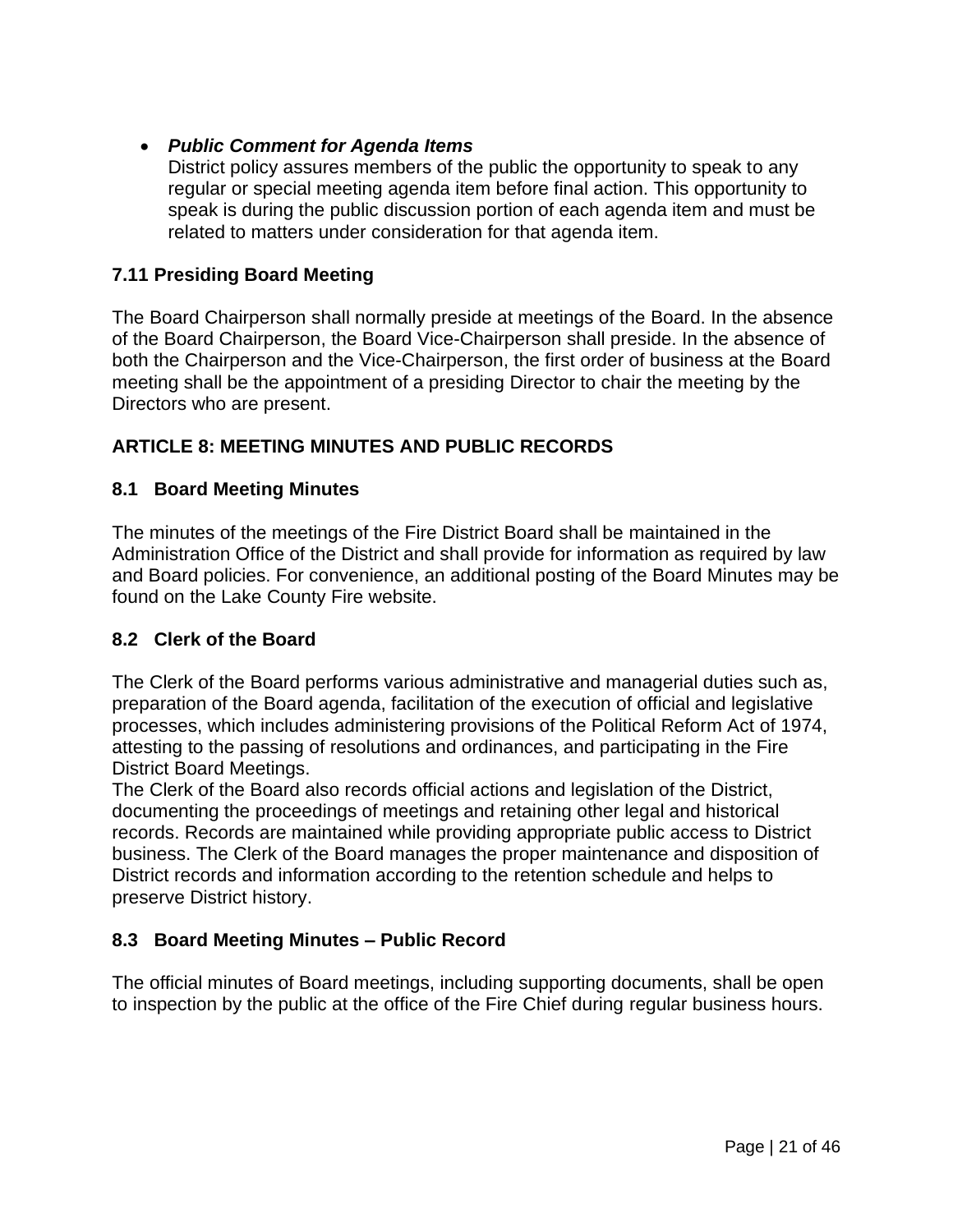## **8.4 Public Records Process**

The Fire District recognizes the right of any member of the public to inspect nonexempt public records, limited only by rules of reasonableness, and in accordance with guidelines established by California State Law. A written request for records must be submitted, reasonably describing the requested records. When access to District records is granted, a staff member designated by the Fire Chief will make examination in the presence of the record custodian regularly responsible for maintenance of the files. In accordance with the Public Records Act, certain records, including personnel records, are not included in the category of records to which the right of access may be granted by the Fire District.

The Clerk of the Board of Directors shall keep minutes of all regular and special meetings of the Board, but minutes shall not be taken of ad-hoc committees, Closed Sessions or Study Sessions.

Copies of said minutes shall be made for distribution to Directors with the agenda for the next regular Board Meeting.

The official records of the meetings are the approved typed minutes. The official typed minutes of the regular and special meetings of the Board shall be kept in a secured office with easy access for the public review during normal business hours.

Motions, resolutions or ordinances shall be recorded as having passed or failed and individual votes will be recorded unless the action was unanimous.

All resolutions and ordinances adopted by the Board shall be numbered consecutively starting new at the beginning of each calendar year.

The minutes of Board meetings shall be maintained as hereinafter outlined:

- 1. Date, place and type of each meeting;
- 2. Directors present and absent by name;
- 3. Call to order;
- 4. Arrival of tardy Directors by name;
- 5. Pre-adjournment departure of Directors by name, or if absence takes place when any agenda items are acted upon; adjournment of the meeting; record of written notice of special meetings; and, record of items to be considered at special meetings.
- 6. Complete information as to each subject of the Board's deliberation; Approval or amended approval of the minutes of preceding meetings;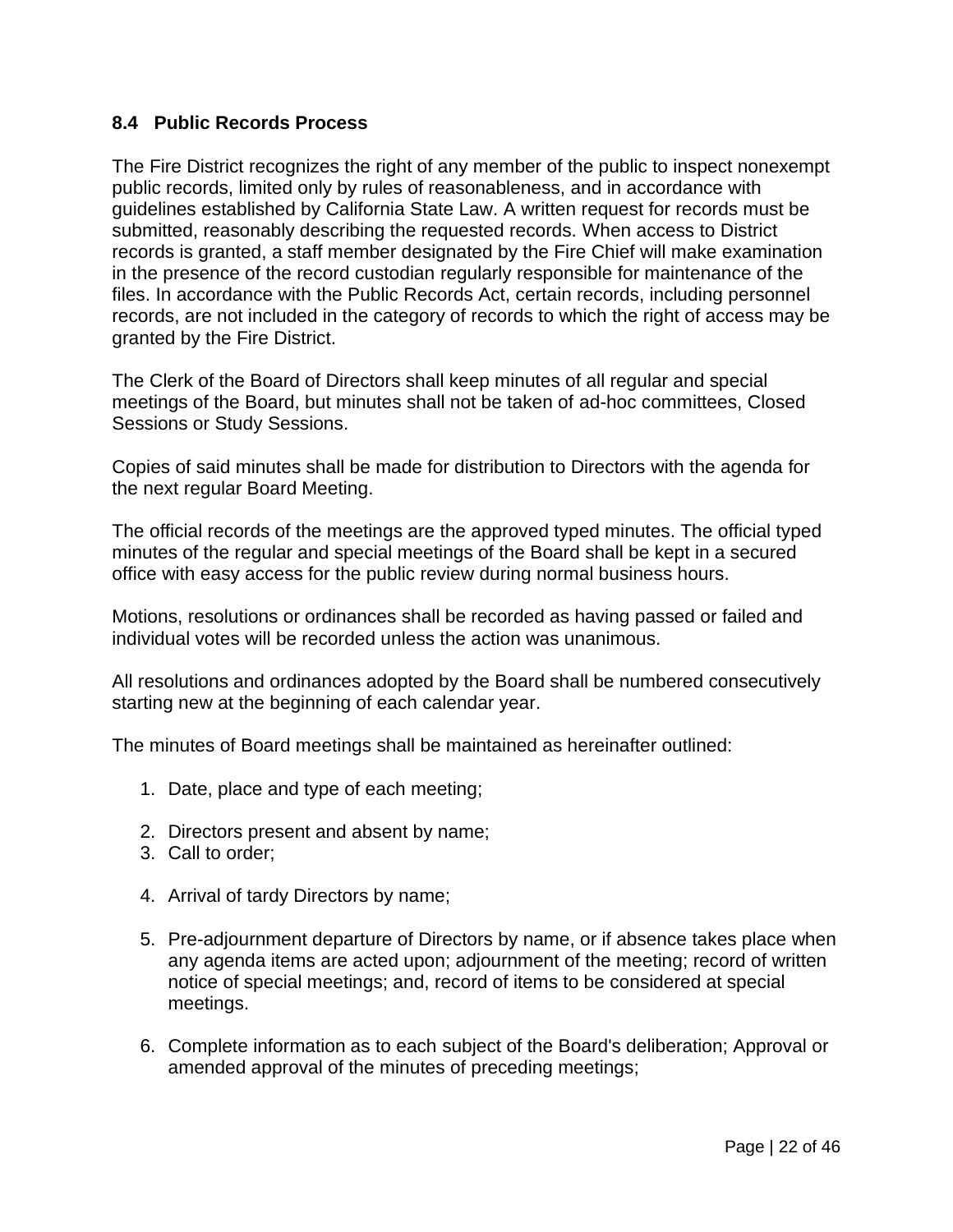- 7. Complete information as to each subject including the roll call record of the vote on a motion if not unanimous;
- 8. All Board resolutions and ordinances in complete context, numbered serially for each fiscal year;
- 9. A record of all contracts entered into;
- 10.A record of all bid procedures, including calls for bids authorized, bids received and other action taken;
- 11.A record by number of all warrants approved for payment;
- 12.Adoption of the annual budget;
- 13.Financial reports, including collections received and deposited and sales of District property shall be presented to the Board every month;
- 14.A record of all important correspondence;
- 15.A record of the Fire Chief's report to the Board;
- 16.Approval of all policies and Board-adopted regulations; and
- 17.A record of all visitors and delegations appearing before the Board.

## **8.5 Board Electronic Communications Policy**

The District has established an Electronic Communication Policy and an Information Security Procedures to which users are expected to adhere (See Appendix A). The purpose of these policies is to ensure the proper use of the District technologies. This policy is included here for information purposes and should be familiar to Board members.

The Electronic Communication Policy covers such items as Personal Use, Protocol for Use, Unauthorized Purposes, Authorized Hardware and Software Configurations, Data Backup, Security, Internet Use, Shared Resources, the Public Records Act, Confidentiality, Privacy and Misuse.

The Information Security Procedures includes such items as Passwords and the Use of the District Network with Non-District Equipment.

### *Use of E-mail*

The District will retain all incoming and outgoing e-mail messages from the Board of Directors e-mail accounts on the District's server for two years. These e-mail messages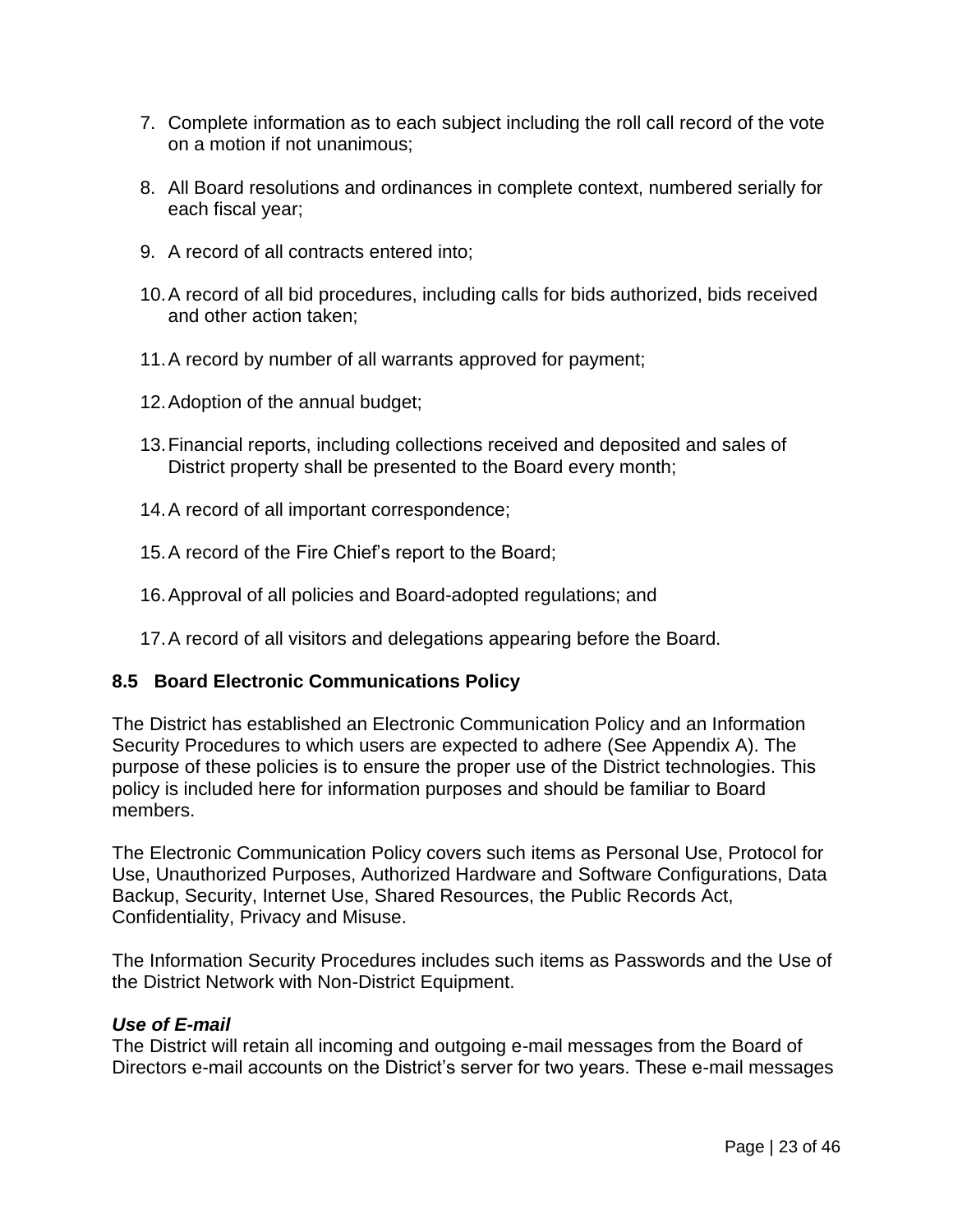are public records and are subject to disclosure through the provisions of the Public Records Act, with rare exception.

## **ARTICLE 9: RULES OF ORDER DURING MEETINGS**

The Board Chairperson is responsible for the maintenance of order and decorum at all times. No person is allowed to speak whom the Board Chairperson has not first recognized and all questions and remarks shall be addressed to the Chairperson.

## **9.1 Points of Order**

The Board Chairperson shall determine all Points of Order subject to the right of any Director to appeal to the entire Board. If any appeal is taken, the question shall be, "Shall the decision of the Board Chairperson be sustained?" In which event a majority vote shall govern and conclusively determine such question of order.

#### **9.2 Decorum and Order – Board Directors**

Any Board Director desiring to speak shall address the Chairperson and, upon recognition by the Chairperson, shall confine himself/herself to the question under debate.

- 1. A Director desiring to question the staff shall address his/her question to the Fire Chief who shall either answer the inquiry himself or to designate some member of his staff for that purpose.
- 2. A Director, once recognized, shall not be interrupted while speaking unless called to order by the Chairperson, unless a Point of Order is raised by another Director, or unless the speaker chooses to yield to questions from another Director.
- 3. Any Director called to order while he is speaking shall cease speaking immediately until the question of order is determined. If ruled to be in order, he/she shall be permitted to proceed. If ruled to be not in order, he/she shall remain silent or shall alter his/her remarks so as to comply with rules of the Board.
- 4. Directors shall at all times conduct themselves with courtesy to each other to staff and to members of the audience present at Board meetings and public sessions.
- 5. Any Director may invite any members of the Public, to speak at a Board meeting during the period reserved for public comment.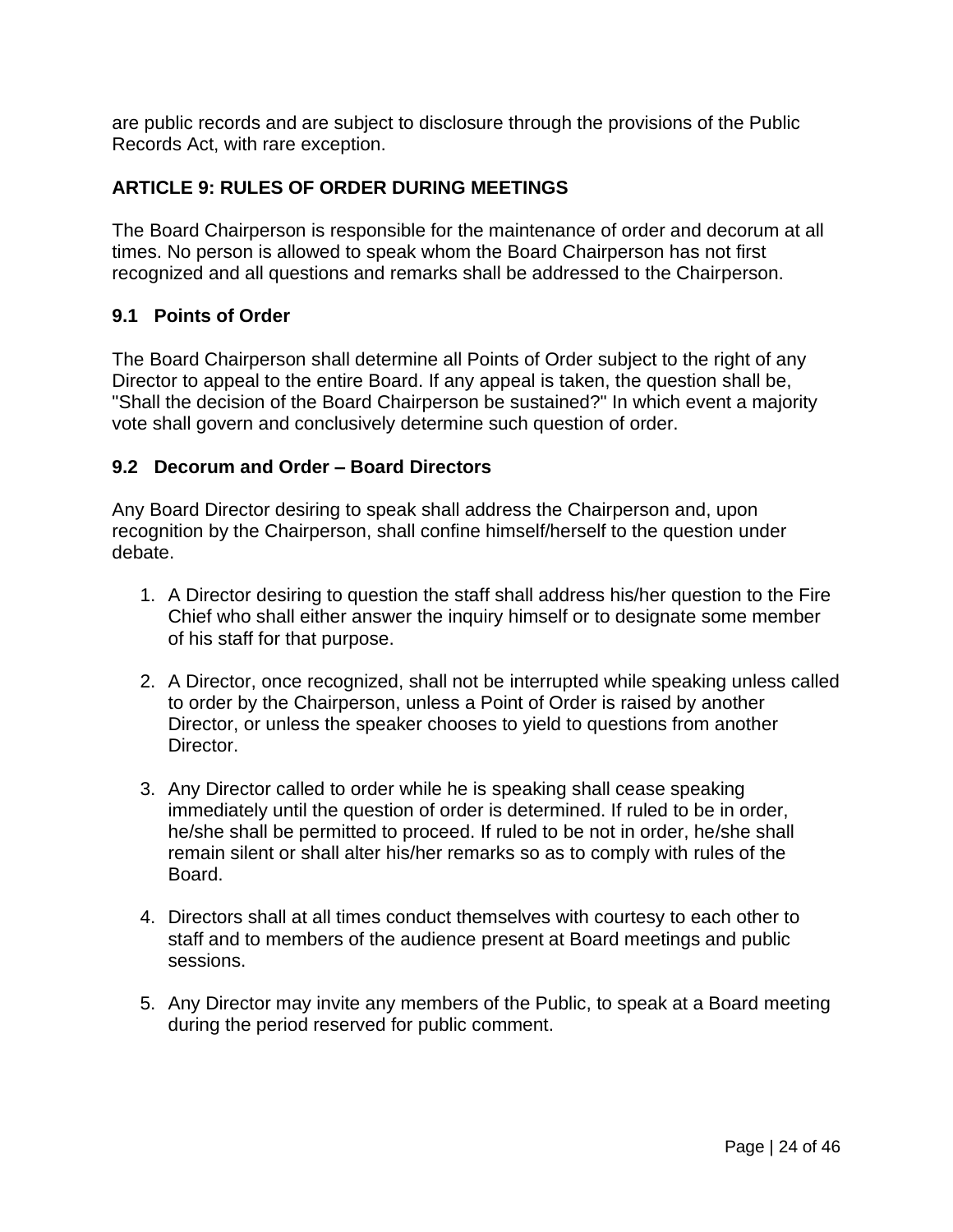## **9.3 Decorum and Order – Employees**

Members of the administrative staff and employees of the District shall observe the same rules of procedure and decorum applicable to Board Members.

## **9.4 Conflict of Interest**

All Directors are subject to all provisions of California law relative to conflicts of interest and to conflict of interest codes adopted by the Board. Any Director prevented from voting because of a conflict of interest shall state the basis for the conflict, recuse him/herself and leave the room for the duration of the debate and vote on the item.

## **9.5 Limitation of Debate**

No Director normally should speak more than once upon any one subject until every other member choosing to speak thereon has spoken. No Director shall speak for a longer time than five (5) minutes each time he/she has the floor, without the approval of a majority vote of the Board.

## **9.6 Dissents, Protests, and Comments**

Any member shall have the right to express dissent from, protest to or comment upon any action of the Board and have the reason entered in the minutes. If such dissent, protest or comment is desired to be entered in the minutes, this should be made clear by language such as, "I would like the minutes to show that I am opposed to this action for the following reason . . ."

## **9.7 Rulings of Chairperson Final Unless Overruled**

In presiding over meetings, the Board Chairperson, Vice Chairperson or temporary Chairperson shall decide all questions or interpretation of these rules, points of order or other questions of procedure requiring rulings. Any such decision or ruling shall be final unless overridden or suspended by a majority vote of the Directors present and voting, and shall be binding and legally effective (even though clearly erroneous) for purposes of the matter under consideration.

### **9.8 Actions Not Invalidated**

Failure to strictly comply with these Rules of Procedure shall not invalidate any action taken by the District Board.

### **9.9 Actions**

The Board may act only by ordinance, resolution or motion. For example: Board actions setting rules for long-term application are taken by ordinance, whereas more routine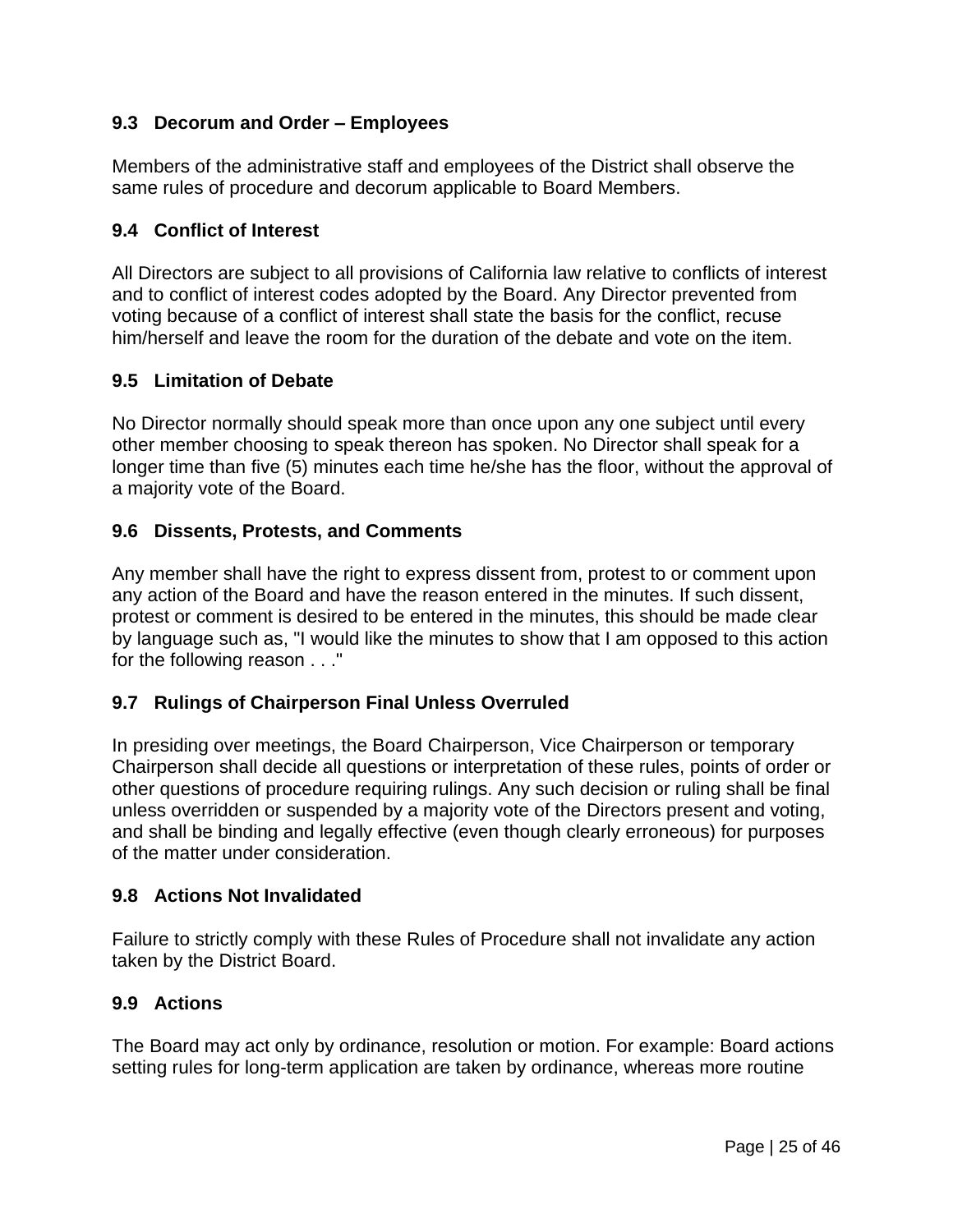business and administrative matters (usually more temporary in nature) are accomplished by "resolutions."

The "motion" (assuming it was one which passed) is a Board action which is recorded simply by an item entry in the minutes of the meeting at which it was accomplished, and no separate document is made to memorialize it (unless a minute order is requested).

### **9.10 Processing of Motions**

When a motion is made and seconded, it shall be stated by the Board Chairperson before debate. A motion so stated shall not be withdrawn by the mover without the consent of the person seconding it.

#### **9.11 Motions Out of Order**

The Board Chairperson may at any time, by majority consent of the Board, permit a member to introduce an ordinance, resolution, or motion out of the regular agenda order.

#### **9.12 Division of Question**

If the question contains two or more divisional propositions, the Board Chairperson shall, upon request of a member, divide the same.

#### **9.13 Precedence of Motions**

When a motion is before the Board, no motion shall be entertained except the following, which shall have precedence in the following order:

- A. Adjourn
- B. Fix hour of adjournment
- C. Table
- D. Limit or terminate discussion
- E. Substitute
- F. Reconsider
- G. Amend
- H. Postpone

#### *A. Motion to Adjourn – Not Debatable*

A motion to adjourn shall be in order at any time, except as follows:

- 1. When repeated without intervening business or discussion
- 2. When made as an interruption of a member
- 3. When discussion has been ended and vote on motion is pending
- 4. When a vote is being taken a motion to adjourn "to another time" shall be debatable only as to the time to which the meeting is adjourned.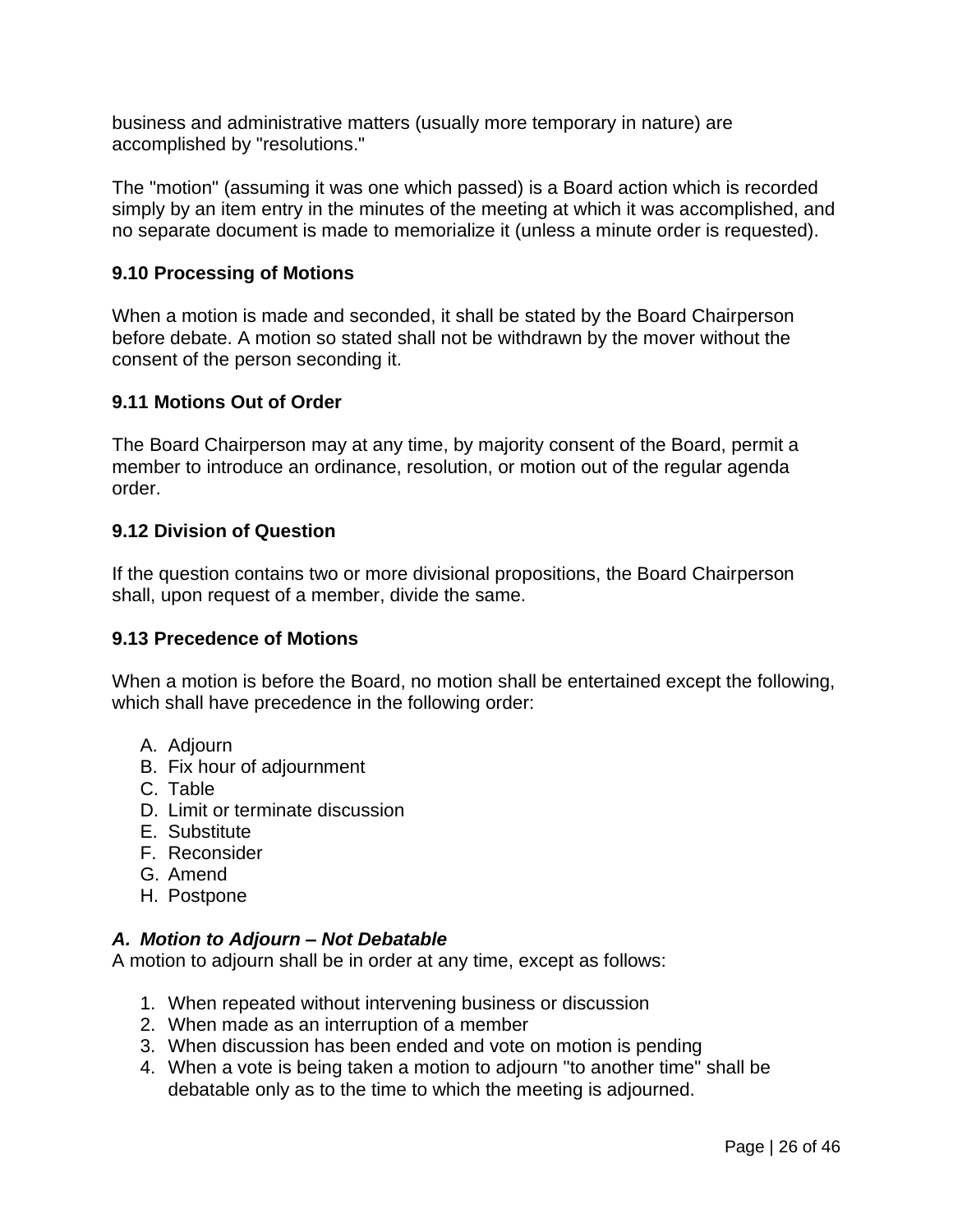## *B. Motion to Fix Hour of Adjournment – Not Debatable*

Such a motion shall be to set a definite time at which to adjourn and shall not be debatable and amendable except by unanimous vote.

## *C. Motion to Table – Not Debatable*

A motion to table shall be used to temporarily by-pass the subject. A motion to table shall not be debatable and shall preclude all amendments or debate of the subject under consideration. If the motion shall prevail, the matter may be "taken from the table" at any time prior to the end of the next regular meeting.

## *D. Motion to Limit or Terminate Discussion - Not Debatable*

Such a motion shall be used to limit or close debate on, or further amendment to, the main motion and shall not be debatable. If the motion fails, debate shall be reopened; if the motion passes, a vote shall be taken on the main motion.

## *E. Motion to Amend - Debatable*

A motion to amend shall be debatable only as to the amendment. A motion to amend an amendment shall be in order, but a motion to amend an amendment to an amendment shall not be in order. An amendment modifying the intention of a motion shall be in order, but an amendment relating to a different matter shall not be in order. A substitute motion on the same subject shall be acceptable, and voted on before a vote on the amendment. Amendments shall be voted first, then the main motion as amended.

### *F. Motion to Continue - Debatable*

Motions to continue to a definite time shall be amendable and debatable as to propriety of postponement and time set.

### *G. Reconsideration - Debatable*

Any Director who voted with the majority may move a reconsideration of any action at the same or next meeting. After a motion for reconsideration has once been acted upon, no other motion for reconsideration thereof shall be made without unanimous consent to the Board.

### *H. Voting Procedure*

In acting upon every motion, the vote shall be taken by voice or roll call or any other method by which the vote of each Director present can be clearly ascertained. The vote on each motion shall then be entered in full upon the record. The order of voting shall be alphabetical with the Board Chairperson voting last. The Clerk of the Board shall call the names of all members seated when a roll call vote is ordered or required. Directors shall respond `aye' or `no' or `abstain.' Any Director not audibly and clearly responding `no' or `abstain' or otherwise registering an objection shall have his vote recorded as `aye.'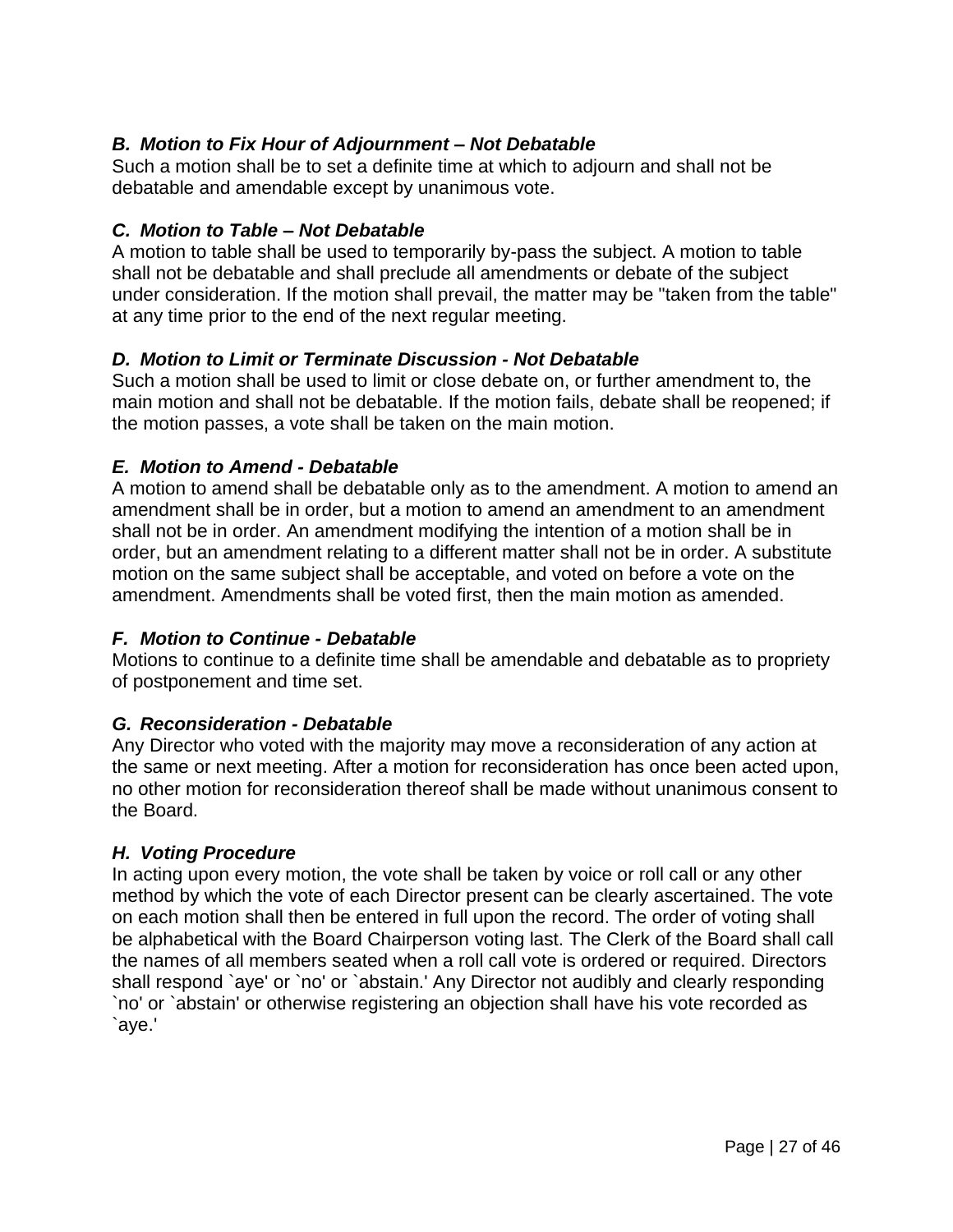## **9.14 Tie Votes**

Tie votes shall be considered a no vote or denial.

## **ARTICLE 10: RESOLUTIONS**

Actions of the Board on matters of policy or procedure of a less formal nature than the subject of an ordinance are taken by resolution, which are effective upon adoption. Ordinarily, resolutions should be prepared in advance. The procedure for adoption is:

- A. Motion
- B. Second
- C. Discussion
- D. Vote, pursuant to the methods set out for motions
- E. Result declared

When a resolution has not been prepared in advance the Board may adopt the resolution by title. In that case, the Clerk of the Board shall prepare the form of the resolution for presentation at the next meeting.

### **ARTICLE 11: ORDINANCES**

Ordinances of the District shall be adopted by the Board pursuant to Government code Sections 25120 et seq.

All ordinances shall be placed on the agenda for regular meetings by title and a brief description of content. (An exception is an urgency ordinance, which may be adopted at a special meeting.) The procedure for adoption is:

- A. Discussion
- B. Introduction/first reading of the ordinance. A motion to waive reading the entire ordinance and read by title and number only, must be carried by a majority.

A reading by title by the Clerk of the Board motion to introduce.

- a) Moved by:
- b) Seconded:
- c) Carried by:
- C. Adoption/second reading of the ordinance must occur at least five (5) days after first reading.

Except as specified by law, ordinances become effective 30 days after final passage providing the ordinance has been published one time in a newspaper of general circulation published in the District.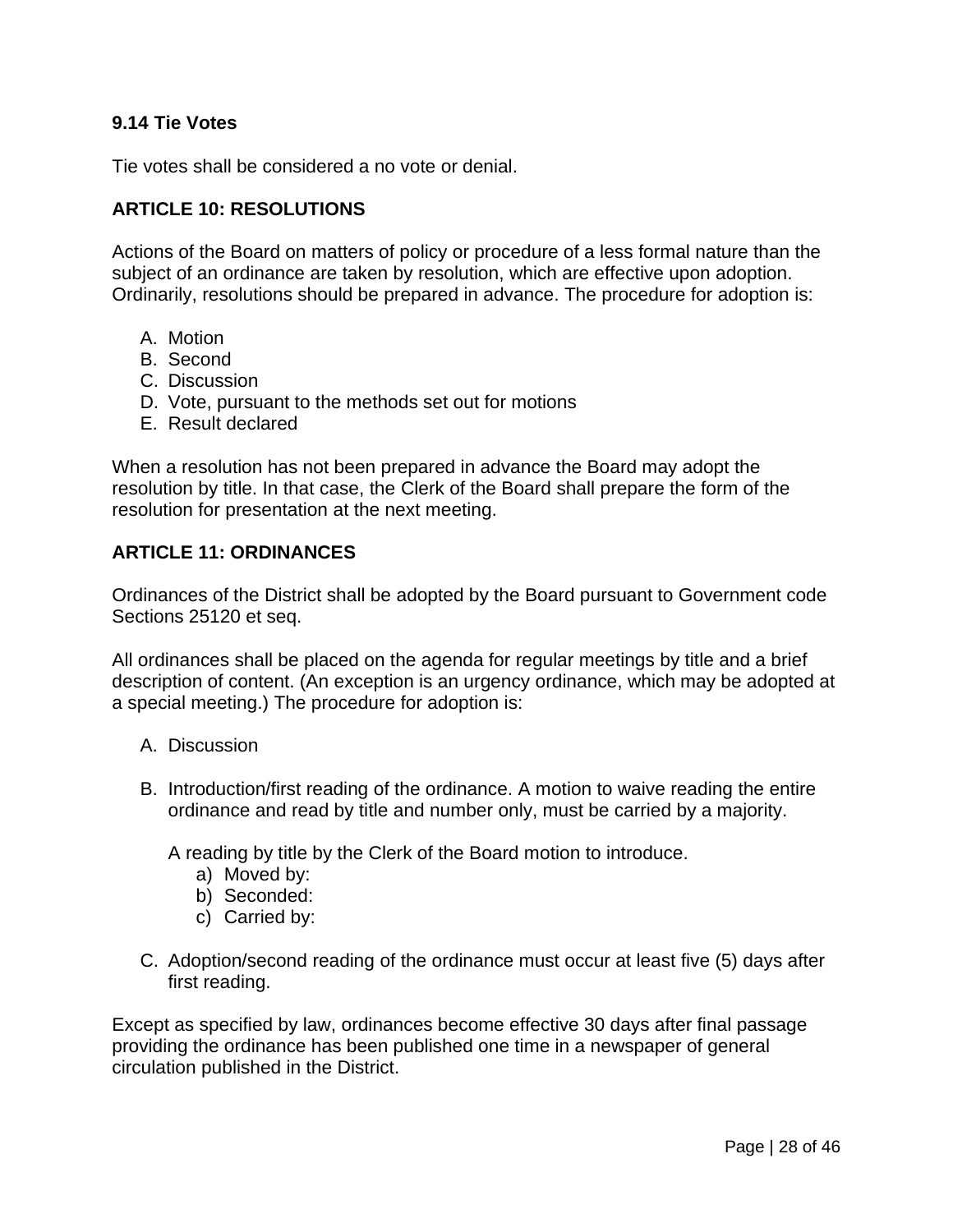## **ARTICLE 12: FIRE DISTRICT LEGAL COUNSEL**

It shall be the responsibility of the District Board to select legal counsel to represent the legal needs of the District. The Board shall recognize its responsibility to seek the advice of legal counsel whenever it is unclear regarding legal questions or whenever an action being considered by the Board may result in placing the District in legal jeopardy.

Legal counsel for the Fire District shall be in attendance either in person or via teleconference for Regular Fire Board Meetings when legal advice, contract consultation and/or Closed Session interactions deem it necessary by the Board Chairperson or the Fire Chief.

In keeping with District Policy and fiscal responsibility, all legal counsel contact shall have prior approval by the Board Chairperson and/or Fire Chief for matters requiring a legal interpretation.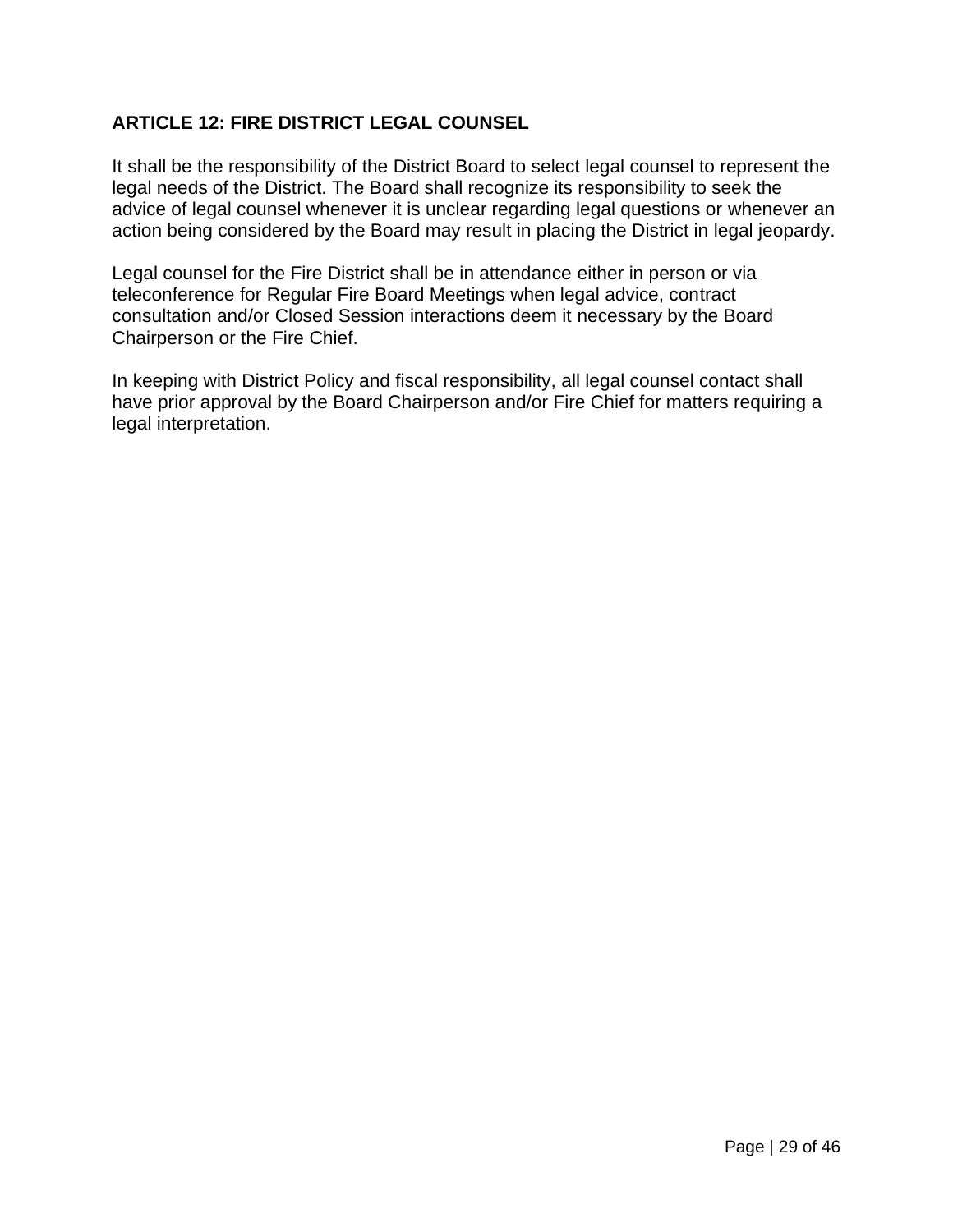#### **APPENDIX A ELECTRONIC COMMUNICATION POLICY AND INFORMATION SECURITY PROCEDURES**

### **Electronic Communication Policy**

## **Section 1 – Purpose**

The purpose of this policy is to ensure the proper use of Lake County Fire District (referred to as "District") technology. The District's Electronic Communication Policy allows the District to protect data and confidential information. This policy is applicable to all Users of the District's electronic communications systems.

The District's e-mail system is the exclusive property of the District and is provided to Users for creating and transmitting District business-related information.

Violations of this policy can result in immediate revocation of the User's access to the District's network.

### **Section 2 – Definitions**

- 1. User Board Members
- 2. Computer Equipment and Related Tools includes but not limited to equipment such as desktop personal computers, laptops, servers, printers, scanners, modems, PDAs, storage devices, Internet access, e-mail, and the software that makes each tool functional.
- 3. Communication Equipment and Related Tools includes but not limited to equipment such as telephones, cellular phones, voicemail, and fax machines.

### **DISCLAIMER**

The District cannot completely protect individuals against the existence or receipt of material that may be offensive to them. As such, those who make use of electronic resources and communications are warned that they may come across or be recipients of material they find offensive. Creating, discussing, forwarding or printing offensive email or internet materials, however, can constitute a violation of this and other District policies.

### **Section 3 – Policy Specifics**

1. Personal use – Personal use of telephones, computer equipment, Internet access and e-mail during working hours is discouraged. If personal use is made of District equipment, Users should not expect the data to be protected from review, preservation or deletion. Accordingly, Users should not use the District's systems to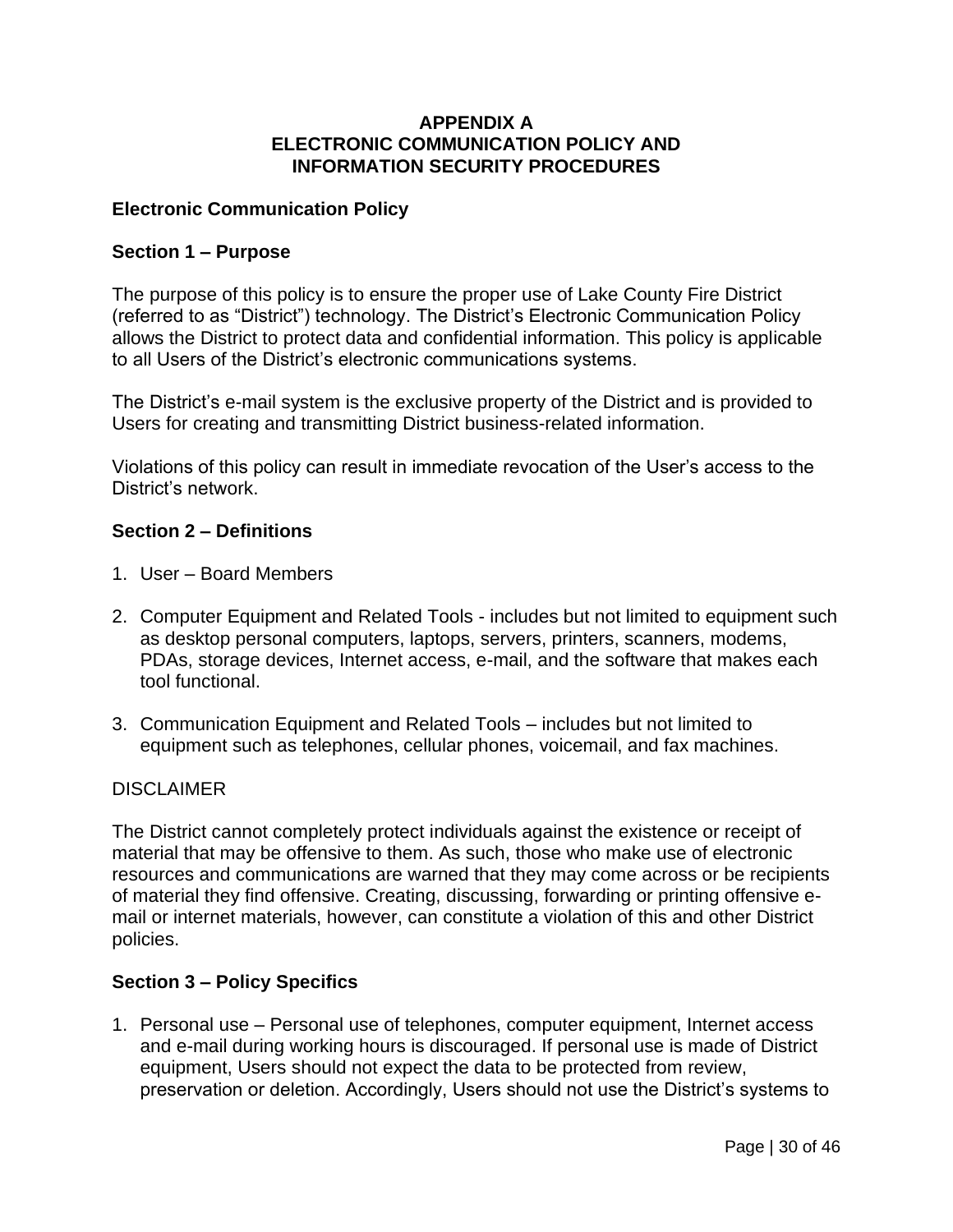create or transmit information they wish to keep private.The District shall be reimbursed for any charges generated as a result of personal use of the District's equipment.

- 2. Protocols for Electronic Communications. E-mail by nature represents and reflects upon the District's public image and integrity. Users should ensure their messages are respectful, professional, and consistent with District policies.
	- a) Forwarding business-related e-mails from District e-mail accounts to a personal e-mail account is discouraged. E-mail forwarded to a personal account may open up that personal account to a Public Records Act request.
	- b) Personal e-mail accounts should not be used to conduct District business.

E-mail is intended as a temporary medium of transmission of communication and should not be used for permanent storage of records. E-mail is to be read on a regular basis and promptly deleted by both sender and recipient, unless 1) a law or directive expressly requires such communication to be kept; or 2) preservation of such communication is necessary or convenient to the discharge of the User's duties, and the information is being retained for the purpose of preserving its informational content for future District use or reference.

If a User determines the information received by e-mail needs to be retained, the information should be printed as a hard copy and then deleted or transferred to an electronic file located on the District's network specifically designated for this purpose. Routine backup of the District's e-mail system is for disaster recovery only, which does not allow individual e-mails to be restored.

- 3. Unauthorized purposes -- District equipment shall not be used for any commercial promotional purpose, to conduct personal business affairs, or to communicate any material of a political, religious, obscene or derogatory nature that would conflict with the District's personnel policies.
- 4. Authorized Hardware and Software Configurations -- Computer hardware and software will be installed, configured and supported by the District. Hardware and software is allowed to be installed on District computers only if it is purchased and licensed by the District.
- 5. Data Backup -- Files stored on the District's computer networks shall be backed up periodically according to the District's network backup policies. Users shall utilize network resources to store their data files to the fullest extent possible to protect the District's data resources. Users are responsible for ensuring that critical data is always stored on network servers. No data should be stored on desktop computer hard drives, except during network outage problems. District data should be copied back to network servers as soon as possible and deleted from desktop computer hard drives, laptops, or District-provided storage devices.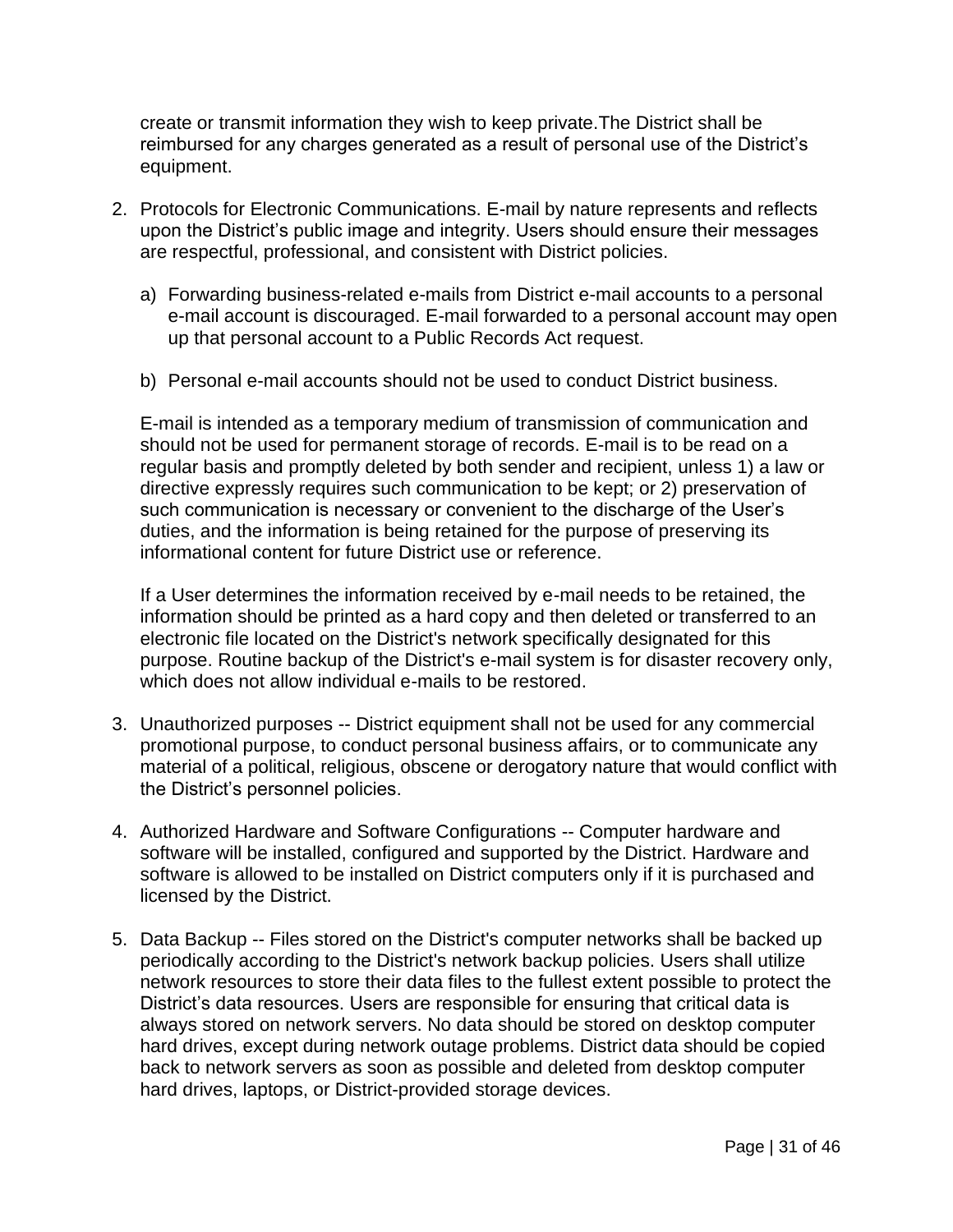6. Security **–** The District's Information Security Procedures are listed in Attachment A and are included as part of this Policy to which all Users are expected to adhere.

Computers shall not be left unattended in a state that affords inappropriate access to records of the District or otherwise compromises security. (e.g., lock workstation or logoff). At any time a User's access to computer, communication equipment and network resources may be limited due to necessary security policies to protect the District's network. The District employs monitoring software and will, at District's discretion, prevent unauthorized use. Security of District electronic information systems and data on those systems, including data posted or downloaded by Users, is a District priority. Users must help the District protect its systems and materials stored on those systems by immediately notifying the District about security problems, including: vandalism; unauthorized access or use; the downloading, uploading, or creation of computer viruses; and theft or misuse of District hardware or software or of materials and data created by Users.

- 7. Internet -- All Internet Users are expected to be responsible "cybercitizens," which means knowing the tools, rules and etiquette and behaving accordingly. Violations of this policy will result in removal of Internet privileges.
	- a) Material posted to Internet newsgroups or bulletin boards should not reflect negatively on the District, its employees or violate any trust or copyright laws.
	- b) Internet access is to be used only for District business during working hours. Personal use is to be limited in accordance with Section 3-A. The District may restrict access to authorized Users.
	- c) Users are reminded all other District employment policies (e.g., workplace harassment, discrimination and retaliation policies) can affect Internet use. The District does use software tools to restrict access to sites and e-mails deemed inappropriate for the workplace. The District also utilizes tools to track internet usage.
- 8. Shared Resources Users may not encroach on others use of computer resources. Such encroachment would include, but is not limited to, tying up computer and network resources for illegally or legally downloading or sharing music, movies, software or other files, or other non-District related applications; sending harassing messages; sending frivolous or excessive messages, including chain letters, junk mail, spam, and other types of broadcast messages, either locally or over the Internet; using excessive amounts of storage; launching attacks or probes, or otherwise attempting to subvert the security of any system or network at the District or on the Internet; intentionally or irresponsibly introducing any computer viruses, worms, Trojan Horses, spy ware, or other rogue programs to hardware, software, systems or networks at the District or on the Internet; or physically damaging systems.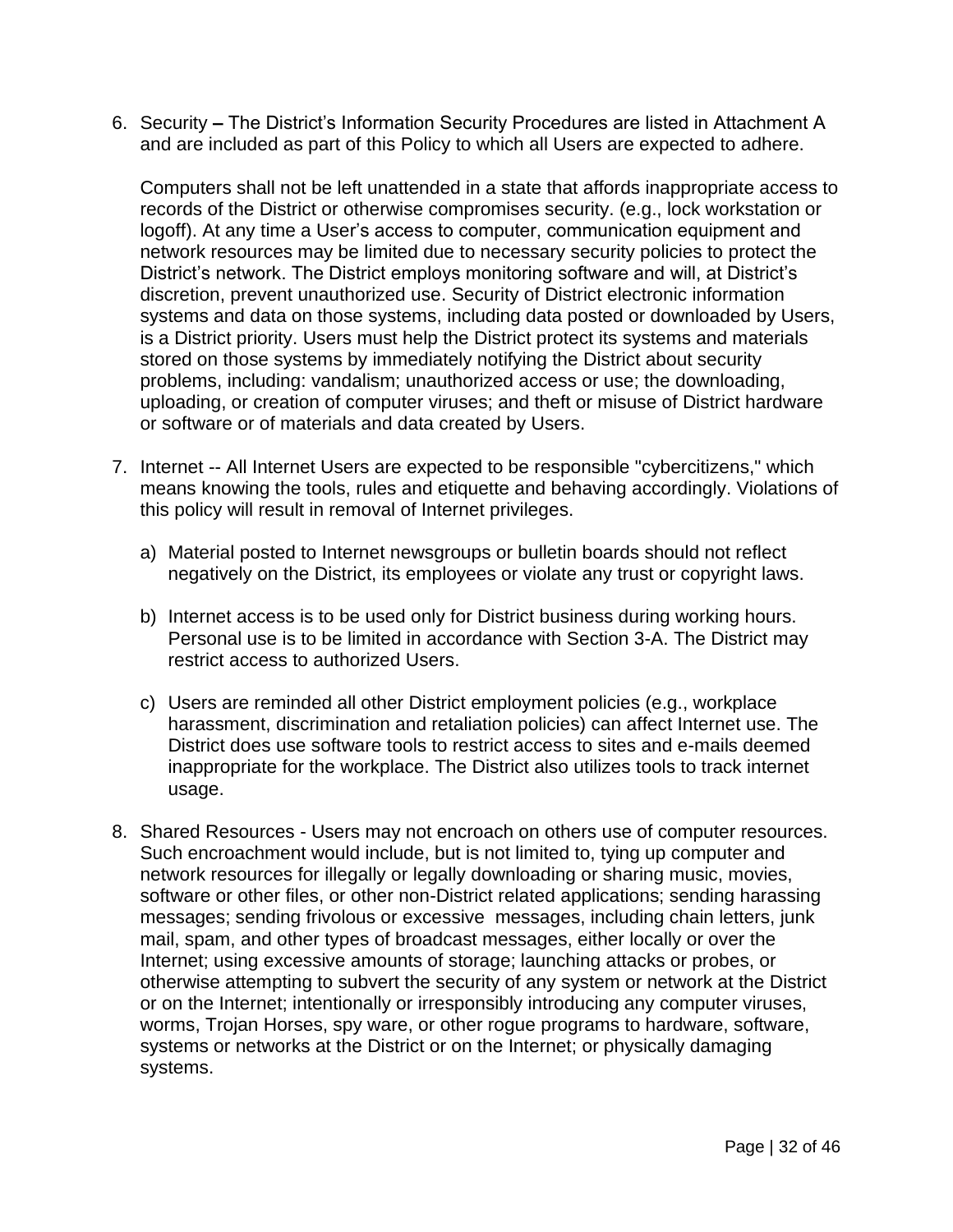- 9. Public Records Act District records, whether paper or electronic, are governed by public disclosure requirements of the Public Records Act. Disclosure may be required regardless of who sends or receives a communication or document. In the event the District receives a public records request that includes e-mail, Users responsible for the requested records must use their best efforts to preserve e-mail covered by the request until it is determined whether the e-mail must be disclosed. District Counsel and the Clerk of the Board must be contacted concerning any request for disclosure of District records applicable to e-mail or other electronic records of any User subject to this policy.
- 10.Confidentiality California law requires that certain information be treated as confidential and not be distributed to others inside or outside the District who do not have authorization to view such information. Users may occasionally receive confidential electronic information. Some examples of confidential information are: personnel records, internal investigations, information relating to litigation or potential litigation, attorney-client communication, information related to labor negotiations, or information related to confidential real estate negotiations. When Users send confidential information, it should be marked 'Confidential Information' so recipients are alerted to the nature of the information.

Confidential information should not be sent or forwarded to Users, individuals or entities not authorized to receive and view that information.

Users shall exercise caution in sending confidential information by e-mail as compared to written memoranda, letters or phone calls because of the ease with which such information can lose confidentiality by inadvertent or intentional diversion or retransmission of others.

The District Counsel should be contacted concerning any questions about whether a communication is confidential.

11.No Expectation of Privacy for Computer and Communication Equipment.

The tools provided by the District in accordance with this policy remain the property of the District and are to be used for business communications. Accordingly, the District retains the right to review Users' usage of such equipment. Users shall have no expectation of privacy for voice, electronic mail (e-mail) communications and all other uses of computer and communication equipment. Examples of when the District might need to review Users' messages, sent or received, include but are not limited to:

- a) Attempting to retrieve lost messages;
- b) Recovering from system failures or monitoring system performance;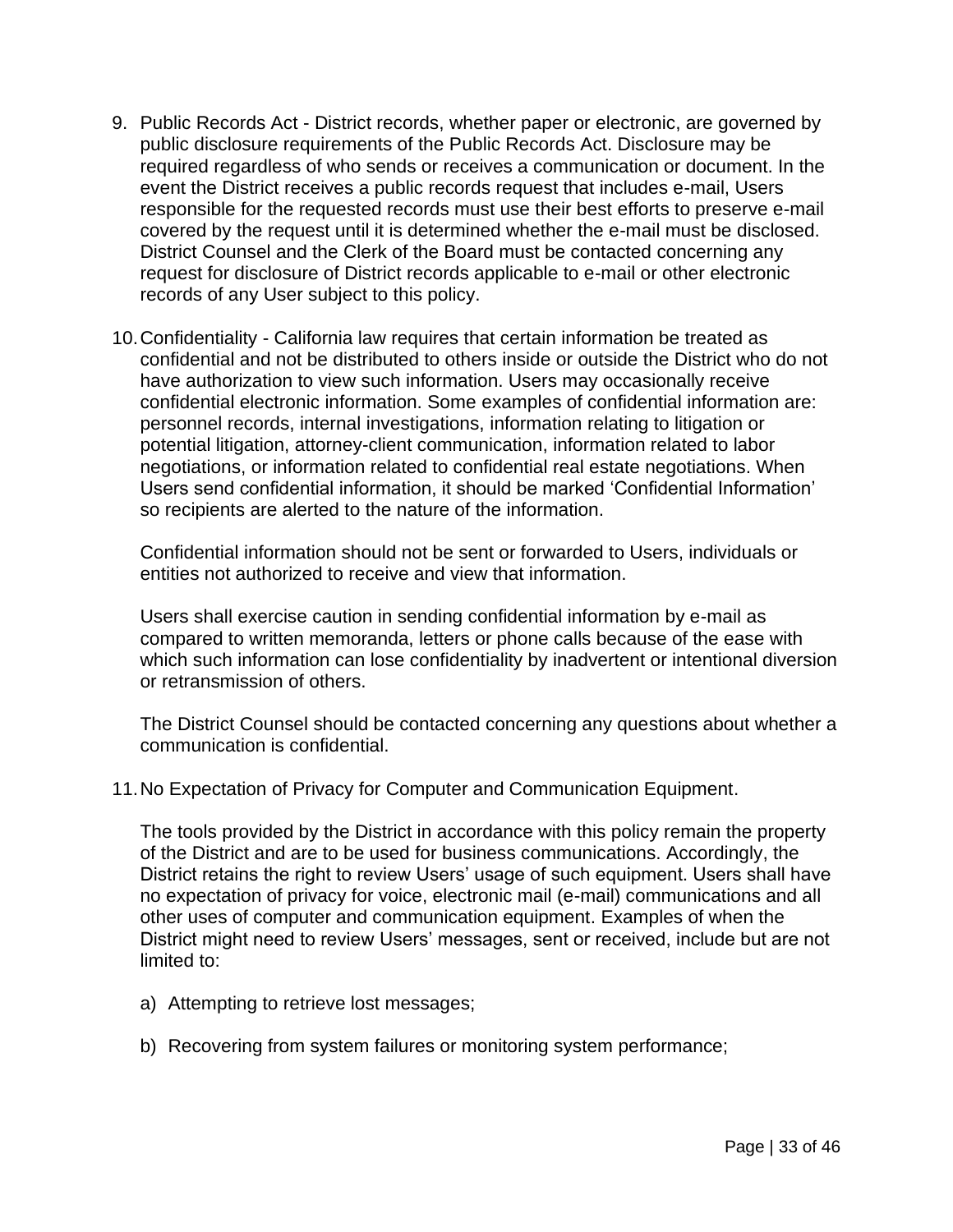- c) Complying with various internal and external investigations such as grievances, workplace harassment claims, or suspected criminal acts;
- d) Ensuring that District systems are being used for business purposes and policies.

## **Section 4 - Compliance with this Policy**

It is the responsibility of all Users to insure that they are in compliance with this Policy.

1. Privacy

Users shall have no expectation of privacy when sending, storing, posting, creating, or receiving information on District electronic information systems. Information created or stored on a District system is backed up on other parts of the system. The District cannot and will not guarantee Users that others will not deliberately or inadvertently view information created or stored on District systems. Materials and data stored on District electronic information systems are the property of the District and shall be stored with no expectation that the materials or data are personal or private. Users should not make information about themselves or others available on the Internet. The District cannot protect Users from invasions of privacy, identity theft and other possible dangers that could result from distribution of personal information.

2. Misuse

The use of the District's computers and electronic information systems is a privilege, not a right, and misuse of those systems or of District workspace may result in a withdrawal of that privilege.

Examples of misuse include, but are not limited to:

- a) Using District electronic information systems for purposes unrelated to District business;
- b) Soliciting, sending, posting, publishing, storing or accessing harmful matter or material that is threatening, obscene, pornographic, sexually explicit, or disruptive, or that could be construed as harassment or disparagement of others on the basis of race, national origin, sex, sexual orientation, age, religion, disability, marital status or veteran status;
- c) Using, promoting or authorizing commercial activities on behalf of for profit or not-for-profit institutions, without District authorization;
- d) Advertising products;
- e) Urging the support or defeat of any ballot measure or candidate;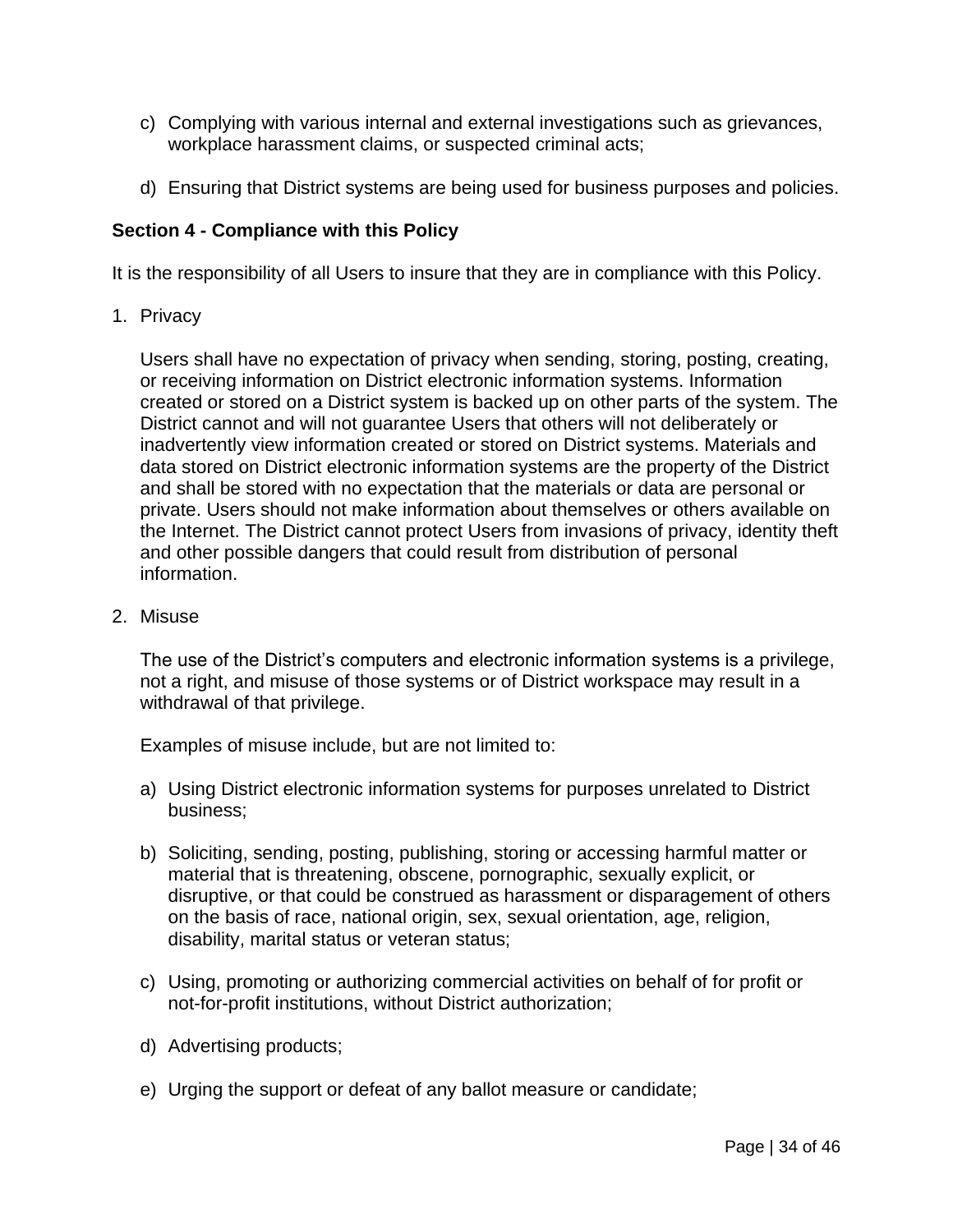- f) Reading, copying, completing, modifying, destroying, forging or deleting another User's material or mail on the electronic information systems, without the User's permission;
- g) Transmitting any material in violation of any federal or state laws, including but not limited to copyrighted material;
- h) Using, downloading, or disseminating copyrighted material on District information systems without the copyright holder's permission, or without giving copyright credit if use is for academic purposes;
- i) Creating, downloading, or uploading computer viruses;
- j) Encouraging the use of drugs, alcohol, tobacco, or promoting any activity prohibited by District policy or by law;
- k) Attempting to harm or vandalize any part of the District's electronic information systems or its computers; and
- l) Engaging in any conduct that would constitute a crime or violate California Penal Code Section 502, including knowingly and without permission accessing or damaging any computer system, network, or program or any User's data, accounts or access.
- 3. Consequences of Misuse

Violations of this Policy may, at the District's sole discretion, result in:

- a) Loss of the User's privilege to use District electronic information systems and/or computers;
- b) Disciplinary action, up to and including termination;
- c) Referral to police authorities if the conduct may constitute a crime.

#### **Section 5 - Review Cycle**

This policy will be periodically reviewed and updated as appropriate.

### **Section 6 – Information Technology Use**

Board Members are to adhere to Lexipol policy 704 – Information Technology Use.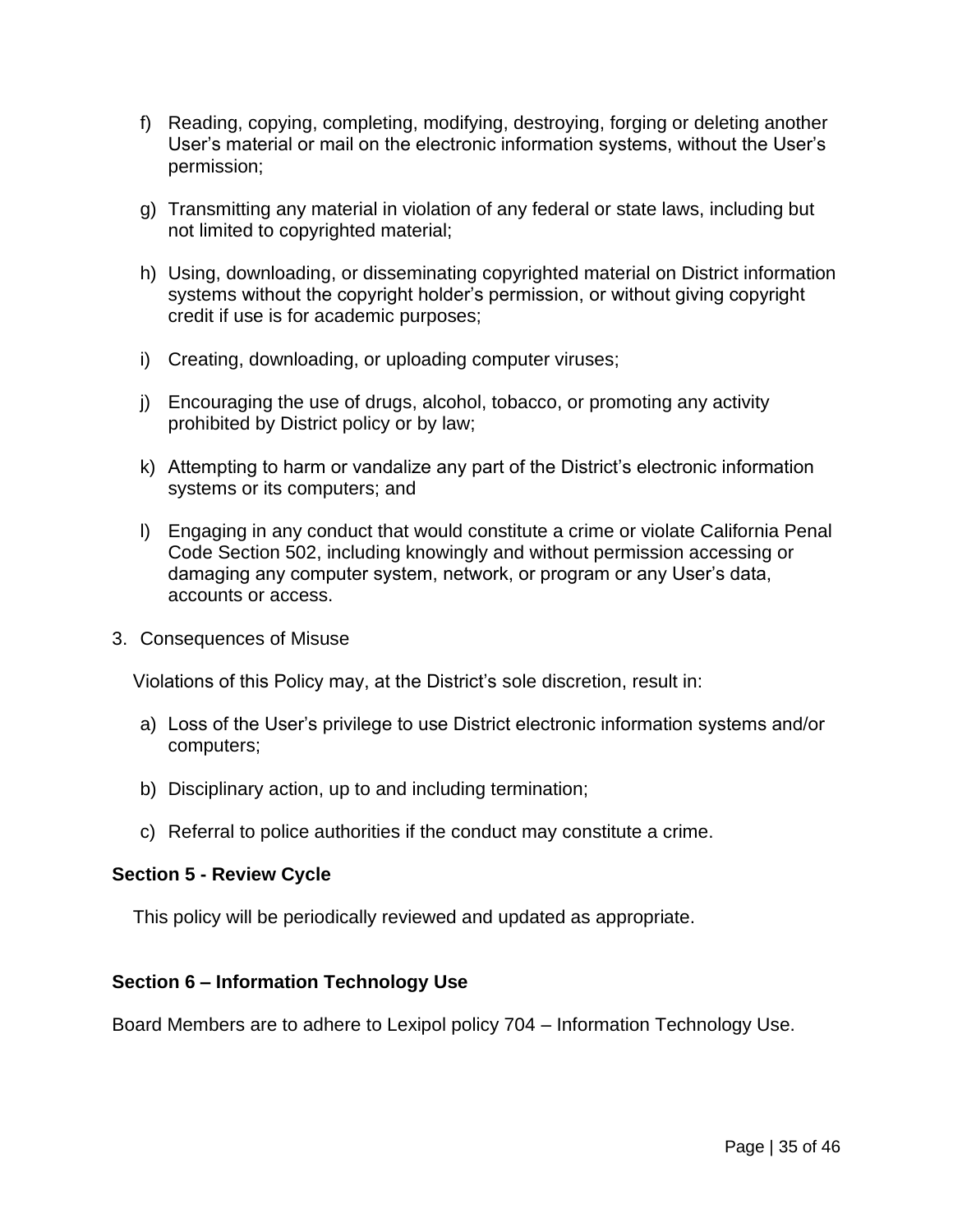#### **APPENDIX B THE BROWN ACT SUMMARY Government Code (54950 et. Seq)**

## **Section 1 – Purpose**

To strike a balance between public access to meetings of public governing bodies and the need for confidential candor, debate and information gathering. The Brown Act creates a presumption in favor of public access but recognizes need for confidentiality by allowing certain specific closed session meetings.

## **Section 2 – Who is Covered by Act**

- District Board
- Standing Committee Members standing committees have continuing jurisdiction over particular subject matters or a meeting schedule fixed by ordinance, resolution or formal action of the legislative body.

## **Section 3 – What is a Meeting (Government Code §54952.2)**

A meeting is any communication by a majority of the Board to hear, discuss or deliberate on a matter within its jurisdiction to develop a collective concurrence on an action to be taken by any of the following:

- Direct communication
- Personal intermediaries
- Technological devices

The following are not considered meetings because they do not involve a majority of the Board:

- A. Contacts or conversation between one board Director and another Director.
- B. Attendance by a majority of the Board at a conference or training, which is open to the public so long as a majority does not meet at that conference and discuss among themselves matters within the jurisdiction of the District.
- C. Attendance by a majority of the Board at public meetings of other agencies regarding issues of local interest so long as a majority does not discuss among themselves matters within the jurisdiction of the District.
- D. Attendance by a majority of the Board at a public meeting of the District or other agencies so long as a majority does not discuss among themselves matters within the jurisdiction of the District.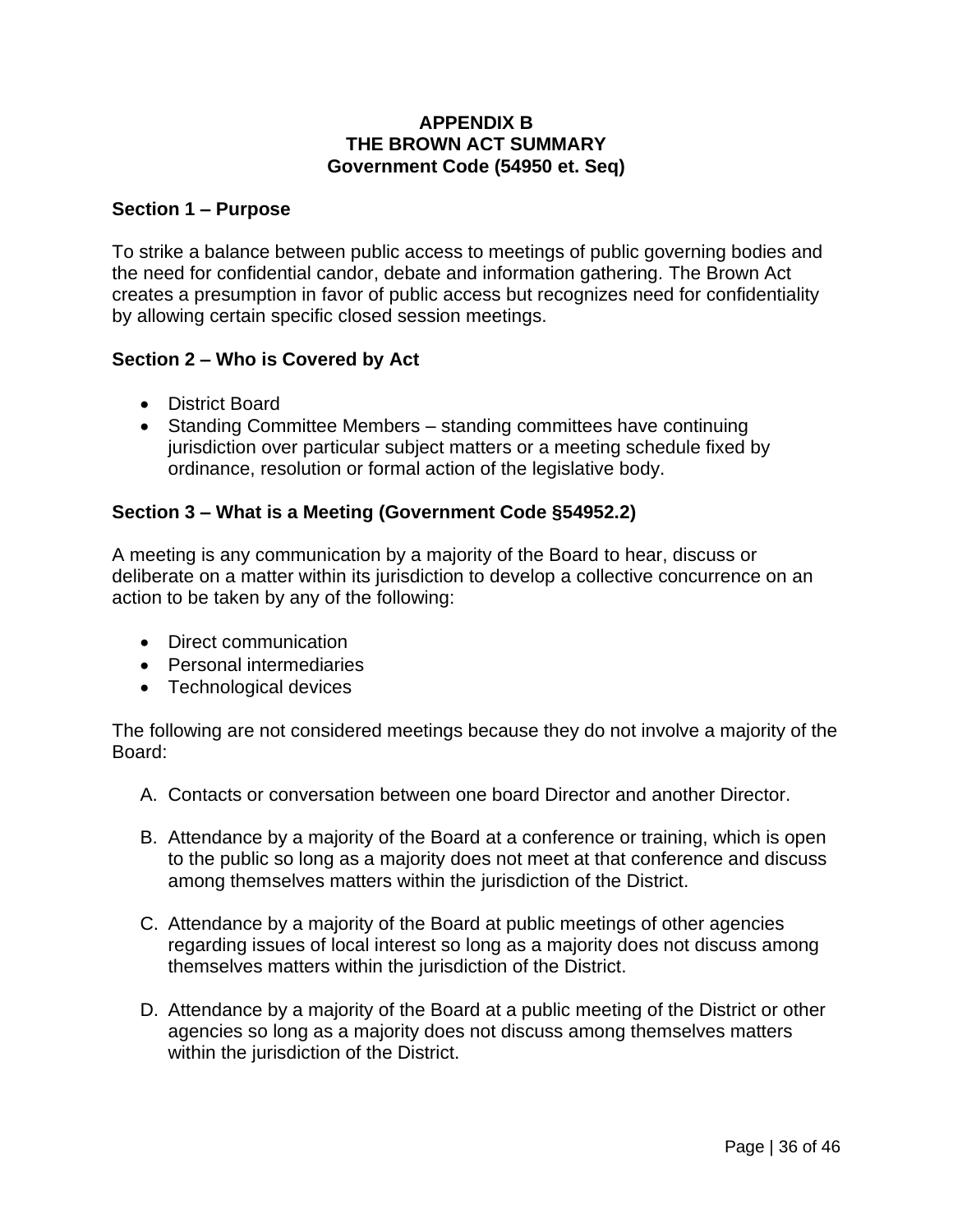- E. Attendance by a majority of the Board at a Social/Ceremonial meeting as long as a majority does not discuss among themselves matters within the jurisdiction of the District.
- F. Attendance by a majority of the Board at an open/noticed meeting of a standing committee as long as they attend only as observers.

## **Section 4 – Prohibitions**

- A. Serial Meetings: Series of contacts to form consensus (Ex: 7 members District Board: A calls or e-mails B who communicates with C and D to come to an agreement).
- B. Meeting between majority of the Board and applicant/public. Note: Individual contacts between Board Directors and applicants or members of the public are allowed so long as there is no commitment to vote in a particular way and disclosure of the contact is made in public meeting.
- C. Circulation of writings/e-mails among majority of Board for review and signature.
- D. Conference calls between a majority of Board.

## **Section 5 – Meeting Locations (Government Code §54954)**

Meetings must be held within the jurisdictional boundaries of the District.

There are limited exceptions:

- A. Comply with court order
- B. Inspect real property
- C. Participate in multi-jurisdictional meetings
- D. Meet to confer with State/Federal officials
- E. Meet with legal counsel to discuss pending litigation
- F. Participate as member of Joint Powers Agency

### **Section 6 – Notice and Agenda Requirement (Government Code §54954.2)**

Meeting notices must be posted as follows:

- Regular meeting agendas must be posted 72 hours in advance.
- Special meeting agendas must be posted 24 hours in advance.
- Emergency meeting agendas must be posted at minimum of 1 hours in advance.

Agenda items cannot be added to any posted agenda which has reached the minimum notice requirement. However, emergency agenda items can be added during the meeting in accordance with Government Code §54956.5.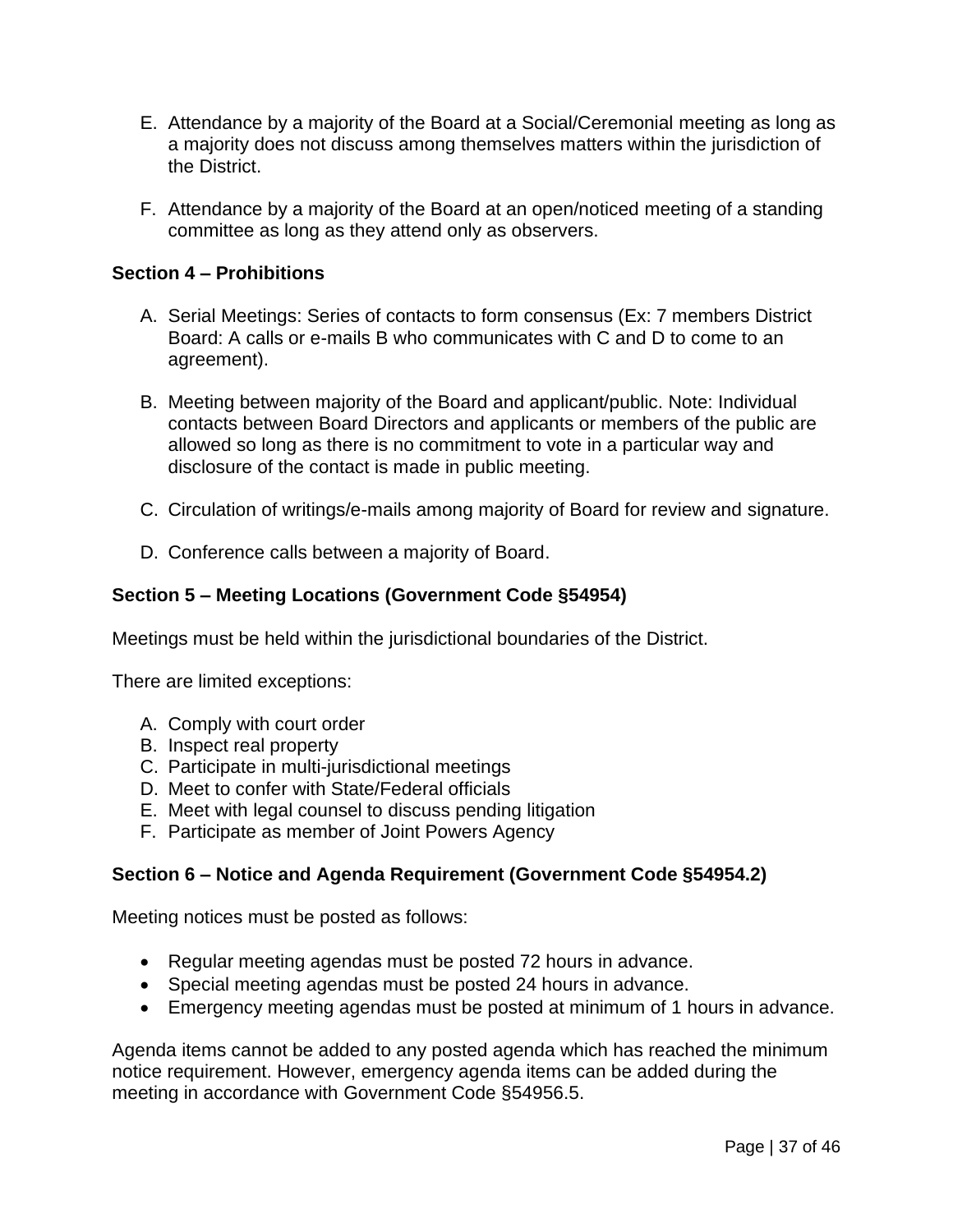## **Section 7 – Public Rights (Government Code §54954.3)**

Public comments must be on items within the subject jurisdiction of Board and must have access to all materials provided to Board and at the same time it is provided to the Board.

## **Section 8 – Closed Sessions (Government Code §54954.5)**

Specific exceptions under the Brown Act allow for closed session meetings if they have been properly agendized as closed sessions. Permitted closed sessions include:

- A. Personnel session to appoint, employ, evaluate performance, discipline, dismiss or release an employee.
- B. Pending or anticipated litigation
- C. Real property negotiations
- D. Labor negotiations
- E. Public security
- F. License applications by persons with criminal records
- G. Liability claims
- H. Trade secrets
- I. Charges or complaints involving information protected by federal law
- J. Conference involving a Joint Powers Agency
- K. Audit by Bureau of State audits

### **Section 9 – Penalties for violation of Brown Act (Government Code §54960, 54960.7, S4960.5)**

- A. Misdemeanor if a Board Director knows or has reason to know the meeting is required to be open to the public.
- B. Injunction to prevent disclosure of material from closed session and award of attorney's fees.
- C. Referral of a member of a legislative body to the grand jury if he/she has willfully disclosed confidential information.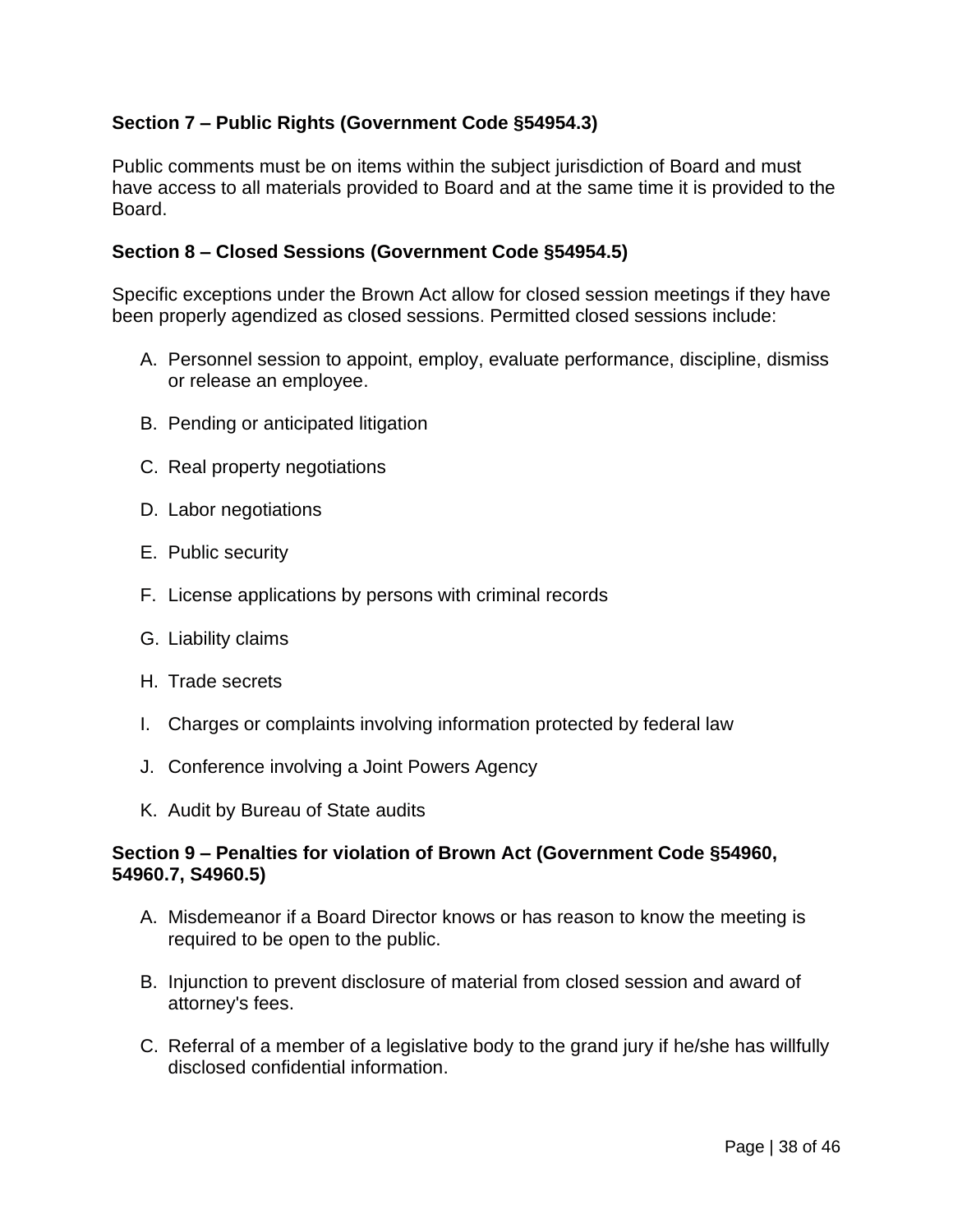- D. Injunction to prohibit meetings held in violation of the Act and award of attorney's fees.
- E. Declaration that actions taken are void.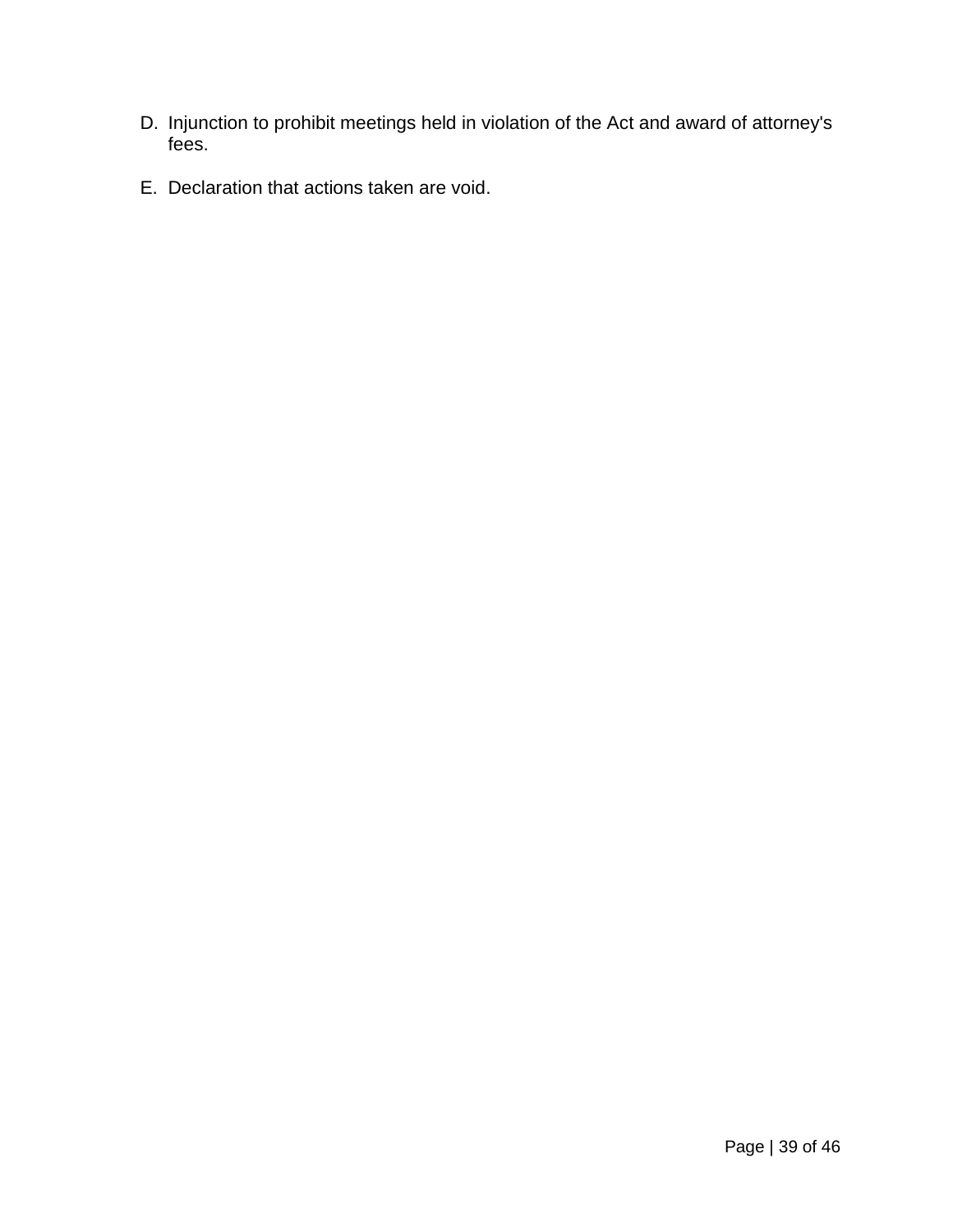## **APPENDIX C NEW BOARD DIRECTOR ORIENTATION AND ACCESSORIES**

- Tour of the District facilities
- Shift Calendar
- District Map
- Director's binder
- Board of Directors Policy and Procedures Manual
- Ethics Training Materials
- District Harassment Policy Acknowledgement
- District Information Security Acknowledgement
- Gold colored name badge stating name and "Director"
- Director badge
- District ID card
- District email address
- Baseball style hat with the Lake County Fire logo and the word Director prominently displayed which is to be worn when on scene at an incident (only if directed by the Fire Chief to respond)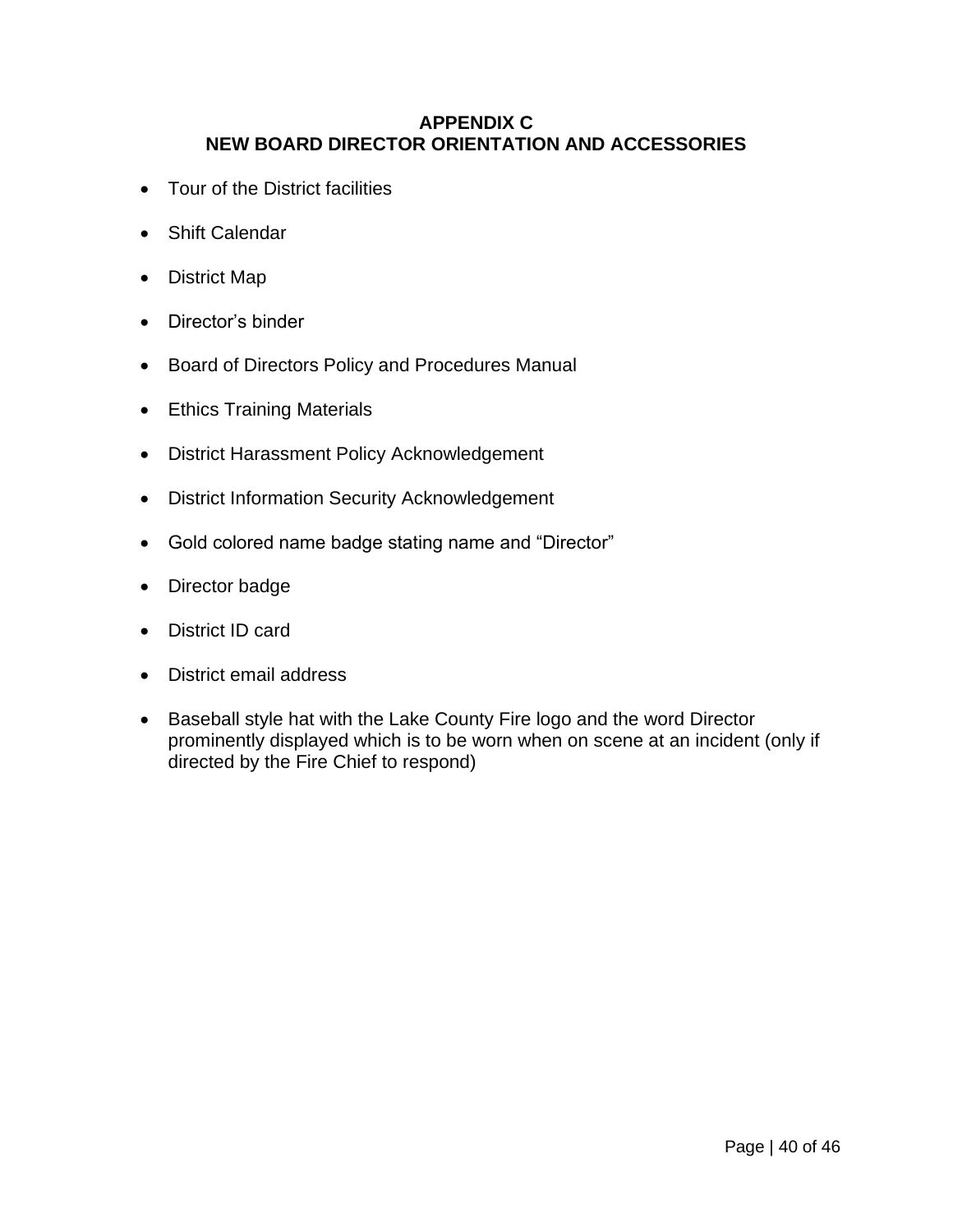#### **APPENDIX D FIRE CHIEF EVALUATION**

The Board, working with the Fire Chief, will establish performance criteria and insert them into the evaluation form. The criteria should reference organizational goals and the Fire Chief's job description. The evaluation form may be revised as needed.

Each Director and the Fire Chief will complete the evaluation form, rating the Fire Chief's performance during the evaluation period. Each criterion should be rated from 1- 5, with  $1 =$  Low through 5 = High. This numerical rating system tends to provide more perspective rather than commentary alone. Ratings with commentary are ideal. (See Appendix E for the current Evaluation Form).

On the bottom of the form, provide any commentary you feel appropriate. Provide the evaluation form and commentary to the Director who is assigned to collate the sheets (usually the Board Chairperson).

The Board Chairperson shall compile the Fire Chief's final evaluation into an average rating from each of the rated categories. Similarly, the commentary may be summarized or each rater's comments may be provided to the Fire Chief.

The evaluation committee (Chairperson and Vice-Chairperson) shall provide the evaluation report to the Fire Chief for his/her review and schedule a meeting with the Fire Chief within five business days.

Ensure plans are made to address ratings below 3, indicating specific actions by specific dates.

The evaluation ad hoc committee and the Fire Chief shall provide their feedback on the results and process to the full Board in closed session.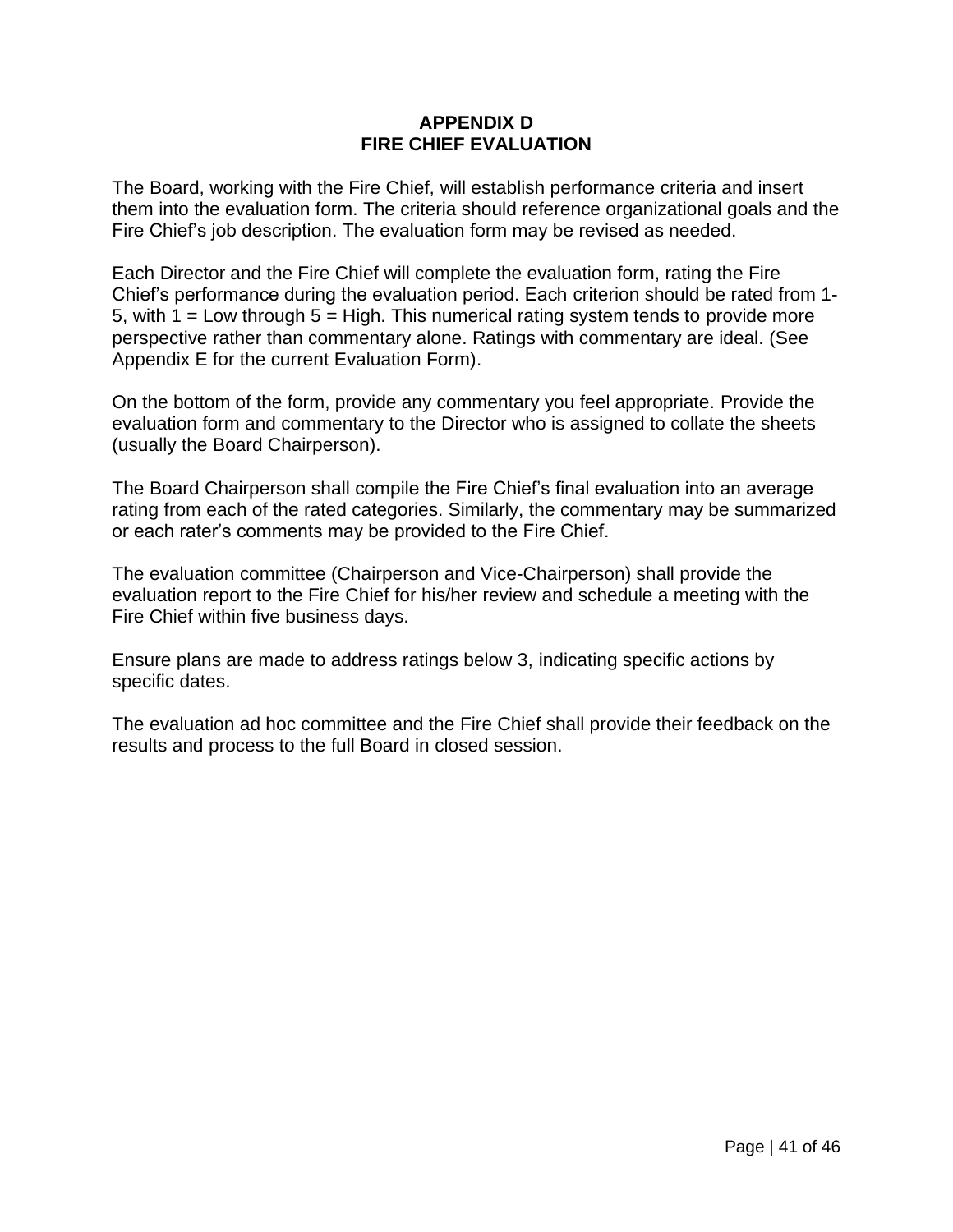## **APPENDIX E ANNUAL FIRE CHIEF PERFORMANCE EVALUATION**

**Director: \_\_\_\_\_\_\_\_\_\_\_\_\_\_\_\_\_\_\_\_\_\_\_\_\_\_\_\_\_\_\_\_\_\_\_\_ Date: \_\_\_\_\_\_\_\_\_\_\_\_\_\_\_\_**

*Instructions:* Considering the Fire Chief's performance over the last 12 months, please respond to the following questions. Rate each item from **1** (low) to **5** (high) based on your opinion of his performance. If you do not have enough information to rate, please put **N/A.**

## **I. OPERATIONAL EFFECTIVENESS**

| <b>SCORE</b> |   | <b>EVALUATION</b>                                                     |  |  |
|--------------|---|-----------------------------------------------------------------------|--|--|
|              |   | Programs are planned, organized and supervised well                   |  |  |
|              | 2 | Provides regular reports on the status of service delivery            |  |  |
|              | 3 | Has a good understanding of the delivery of basic services            |  |  |
|              | 4 | Has a good awareness of new trends in providing basic government      |  |  |
|              |   | services                                                              |  |  |
|              | 5 | Has a good understanding of how to measure productivity               |  |  |
|              |   | improvements in departmental operations                               |  |  |
|              | 6 | Complaints regarding services, programs, or District staff, (less any |  |  |
|              |   | compliments or commendations) addressed in a timely manner            |  |  |

## **II. FISCAL WELLNESS AND ACCOUNTABILITY**

### *Does the Fire Chief:*

|   | Prudently manage the finances within Board policies               |
|---|-------------------------------------------------------------------|
| 8 | Prepares realistic budget proposals                               |
| 9 | Keeps the Board informed of the present and anticipated financial |
|   | status                                                            |
|   | Finds innovative solutions to financing District's services       |
| 0 |                                                                   |
|   | Possess a solid understanding of financial management             |
|   |                                                                   |

## **III. BOARD SUPPORT**

|                 | 12   Adequately supports the Board in its policy-making role           |
|-----------------|------------------------------------------------------------------------|
| 13 <sup>°</sup> | Defines goals and policies in a form in which they can be              |
|                 | accomplished                                                           |
|                 | 14   Presents all sides of an issue or problem to the Board to enhance |
|                 | the Board's decision-making process                                    |
|                 | 15   Board's policies are implemented consistently and effectively     |
| 16 <sup>1</sup> | Sufficiently communicates to the chiefs, firefighters and staff        |
| 17              | Actions and activities are carried out in accordance with Board's      |
|                 | direction in a timely fashion                                          |
| 18              | There a good system for follow-up and follow-through                   |
| 19              | Effectively communicate and works with the Board as a whole            |
|                 | and individual Directors                                               |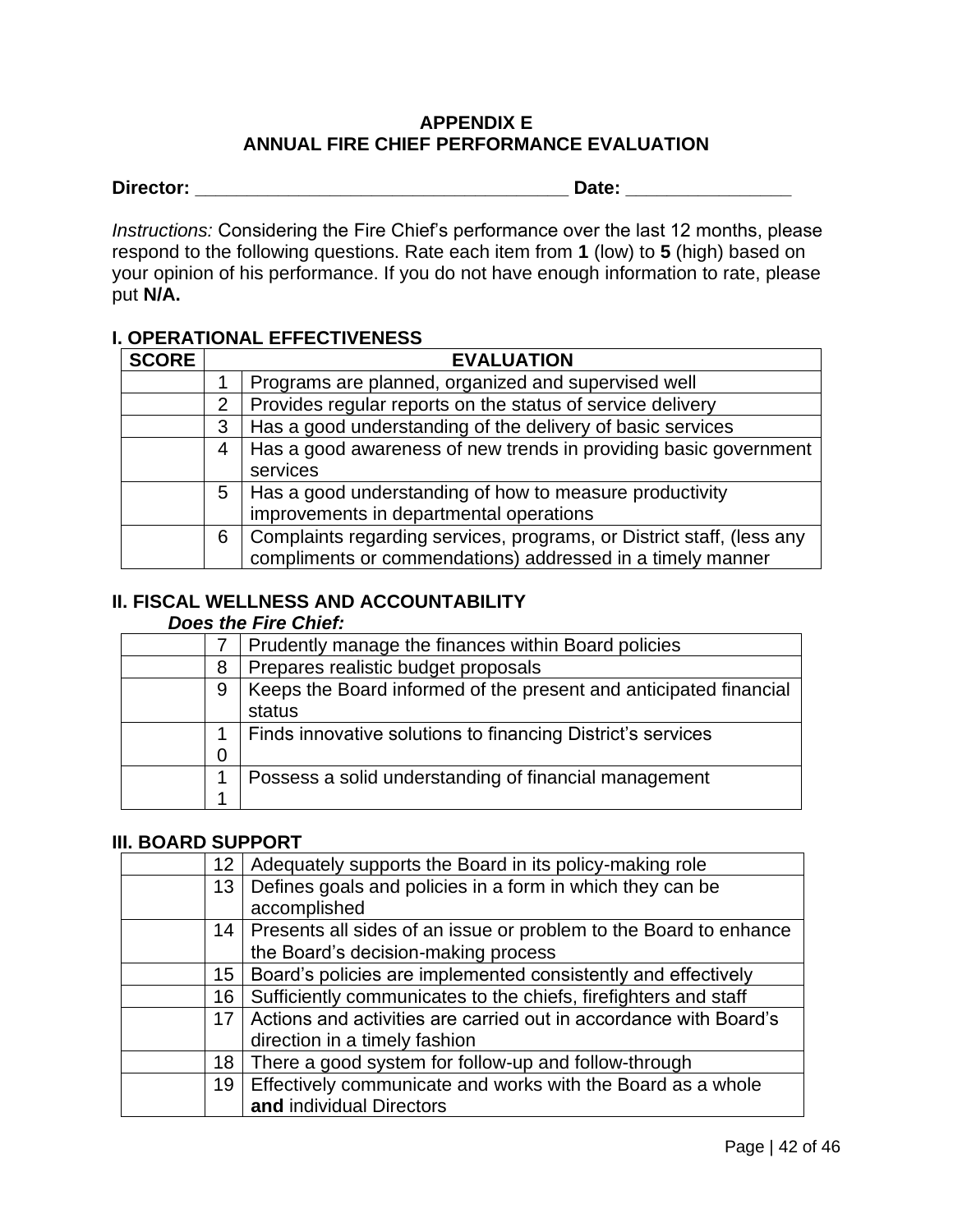| 20              | Is sensitive to individual Board needs and treats all Directors fairly |
|-----------------|------------------------------------------------------------------------|
| 21              | Takes actions needed to keep the Board/Fire Chief relationship         |
|                 | strong                                                                 |
| 22 <sub>2</sub> | Communications with Board of appropriate frequency, depth, and         |
|                 | timeliness                                                             |
| 23              | Communications include sufficient information and alternatives         |
|                 | and staff                                                              |
|                 | recommendations to make policy decision                                |
| 24              | Board kept abreast of affairs and external developments that           |
|                 | impact the                                                             |
|                 | <b>District</b>                                                        |
| 25              | Gives "bad news" to the Board in a timely and appropriate              |
|                 | manner                                                                 |
| 26              | Anticipates the changing needs of the community and the                |
|                 | organization, identifies potential problems in the community           |
|                 | before they occur, and brings solutions and alternatives to the        |
|                 | Board on how to plan for the future and avoid problems                 |
| 27              | Uses meaningful techniques to assess District needs                    |
| 28              | Understands the political issues in identifying and setting goals to   |
|                 | solve                                                                  |
|                 | Problems                                                               |

## **IV. EMPLOYEE SUPPORT AND DEVELOPMENT**

## *The Fire Chief is effective in:*

| 29 | Recruiting, selecting, promoting and disciplining personnel      |
|----|------------------------------------------------------------------|
| 30 | Developing the competency and capabilities of District staff and |
|    | supporting                                                       |
|    | their professional development                                   |
| 31 | Administering wage, salary, and benefit policies                 |
| 32 | Labor management relations                                       |
| 33 | Handling negotiations and contract administration                |
| 34 | Handling grievances                                              |
| 35 | Getting feedback from chief officers, firefighters and staff     |
| 36 | Evaluating employees' performance                                |
| 37 | Fostering communications throughout the organization             |

## **V. MANAGEMENT DIMENSIONS**

## *The Fire Chief is respected as a leader:*

| 38 | By the community                                 |
|----|--------------------------------------------------|
|    | 39   By Chief Officers                           |
|    | 40   By firefighters                             |
| 41 | By other government jurisdictions                |
|    | 42   By community and professional organizations |

*The Fire Chief:*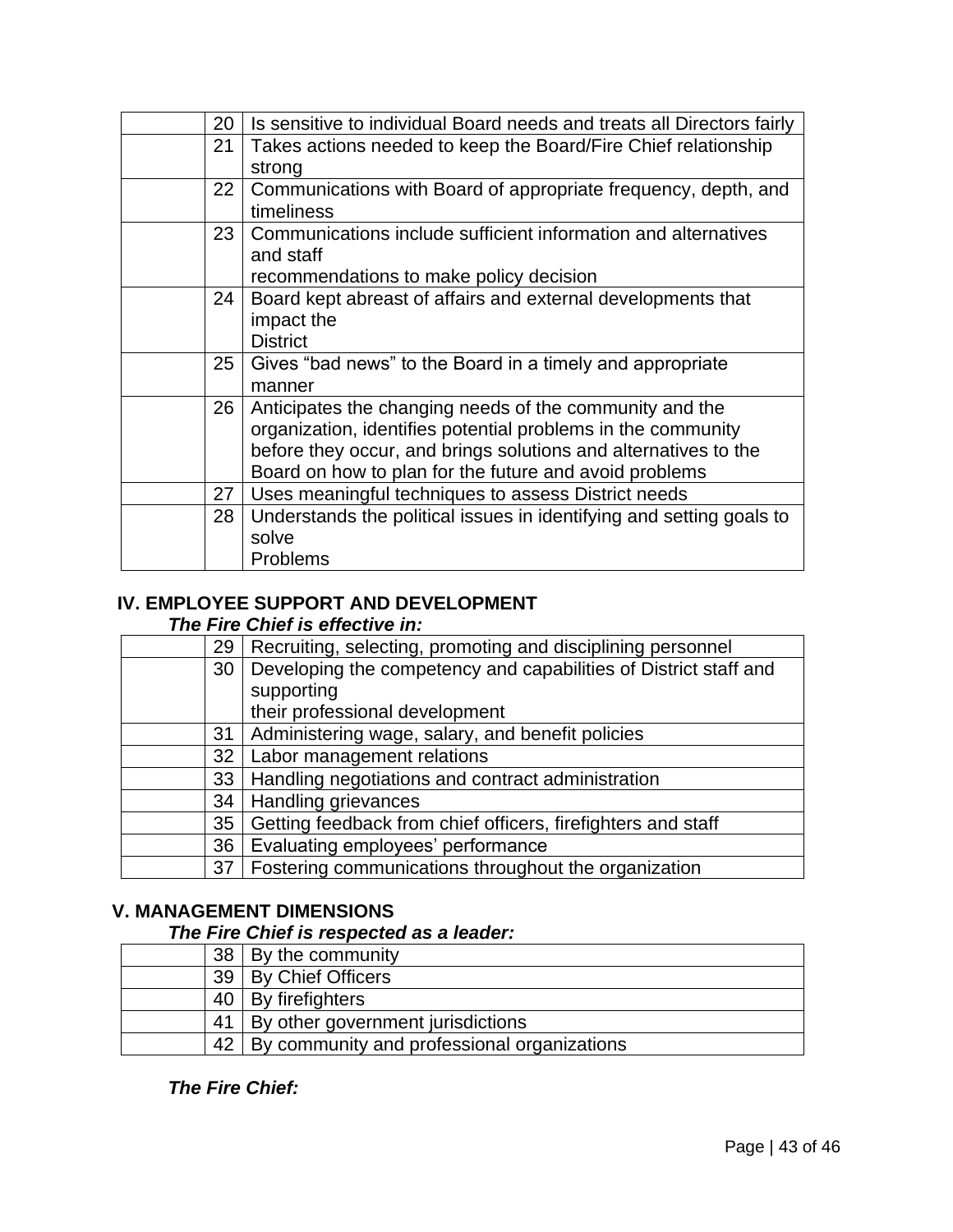| 43 | Generates enthusiasm and confidence among those same                 |
|----|----------------------------------------------------------------------|
|    | groups                                                               |
| 44 | Motivates others to maximum performance                              |
| 45 | Actively takes the lead on important projects and tasks              |
| 46 | Exhibits skill in analyzing situations                               |
| 47 | Makes decisions when conflict exists and cope with the stress        |
|    | from resulting criticism                                             |
| 48 | Identifies information from both sides of an issue that is needed to |
|    | improve decision-making                                              |
| 49 | Is a problem solver                                                  |
| 50 | Anticipate problems and takes positive action to resolve them        |
|    | before they become critical                                          |
| 51 | Manages well in a crisis under stress                                |
| 52 | Monitors programs once implemented                                   |
| 53 | Manages time well (planning and prioritizing)?                       |
| 54 | Sets a good example for other employees                              |
| 55 | Demonstrates good basic management skills (delegation,               |
|    | planning, organizing, directing, coordinating, supervising,          |
|    | negotiating, lobbying)                                               |

## **Professional Development**

#### *The Fire Chief:*

| 56 Actively pursues ways to increase his/her value to the District |
|--------------------------------------------------------------------|
| 57   Keeps abreast of important professional trends                |
| 58   Borrows good ideas from other fire agencies to use here       |

### **VI. GOAL ACHIEVEMENT**

| 59 Projects agreed upon in advance were completed within the given |
|--------------------------------------------------------------------|
| time frame with appropriate concern for costs                      |

The following categories, when taken as a whole, contribute to making a good government.

## *How would you rate the Fire Chief as a leader in these areas?*

| 60 | Responsive to disasters and/or emergencies                    |  |
|----|---------------------------------------------------------------|--|
| 61 | Quality core services at low per capita costs                 |  |
|    | 62   Safe neighborhoods                                       |  |
|    | 63   Planning, designing, financing and maintaining good      |  |
|    | infrastructure                                                |  |
| 64 | <b>Customer/user satisfaction</b>                             |  |
| 65 | <b>Fiscal wellness</b>                                        |  |
| 66 | A greater sense of ownership by citizens of their governments |  |
| 67 | Employees who have pride in their work                        |  |
|    | 68   An ethical and non-corrupt government                    |  |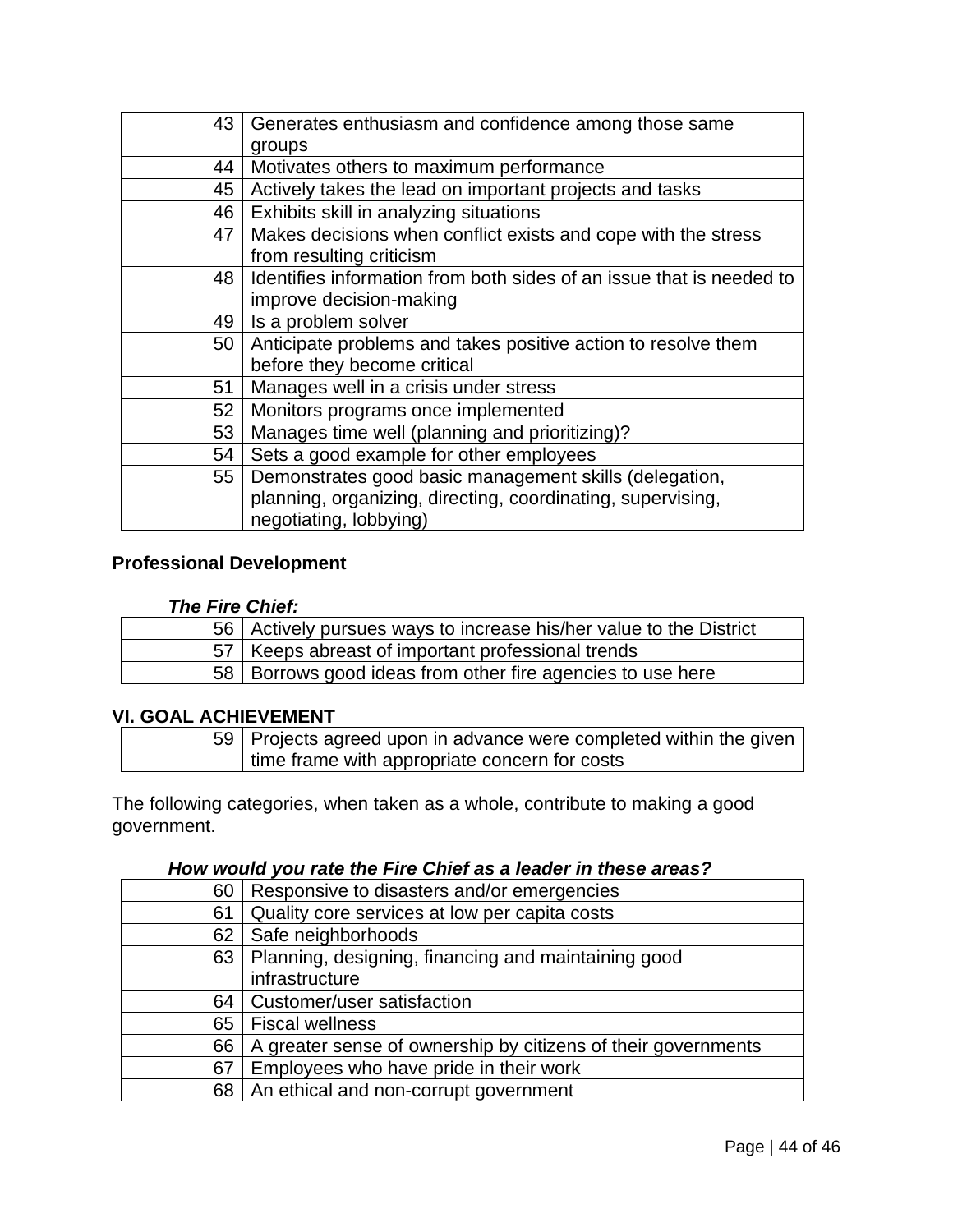|  | 69   Fostering public confidence in government |
|--|------------------------------------------------|
|  |                                                |

## **VII. COMMUNITY AND INTERGOVERNMENTAL RELATIONS**

| 70   Represents the District well to the public and to other<br>organizations & |                                               |
|---------------------------------------------------------------------------------|-----------------------------------------------|
|                                                                                 | agencies                                      |
|                                                                                 | Gained the trust and confidence of the public |
| Fostered cooperation among other jurisdictions                                  |                                               |

#### **VIII. NARRATIVE SECTION**

- 1. What are you **most pleased with** in the Fire Chief's performance during past year?
- 2. What are the **areas of improvement** for the Fire Chief from past year?
- 3. What **goals** do you have for the Fire Chief to accomplish next year?
- 4. What **other comments** do you have about the Fire Chief's performance?